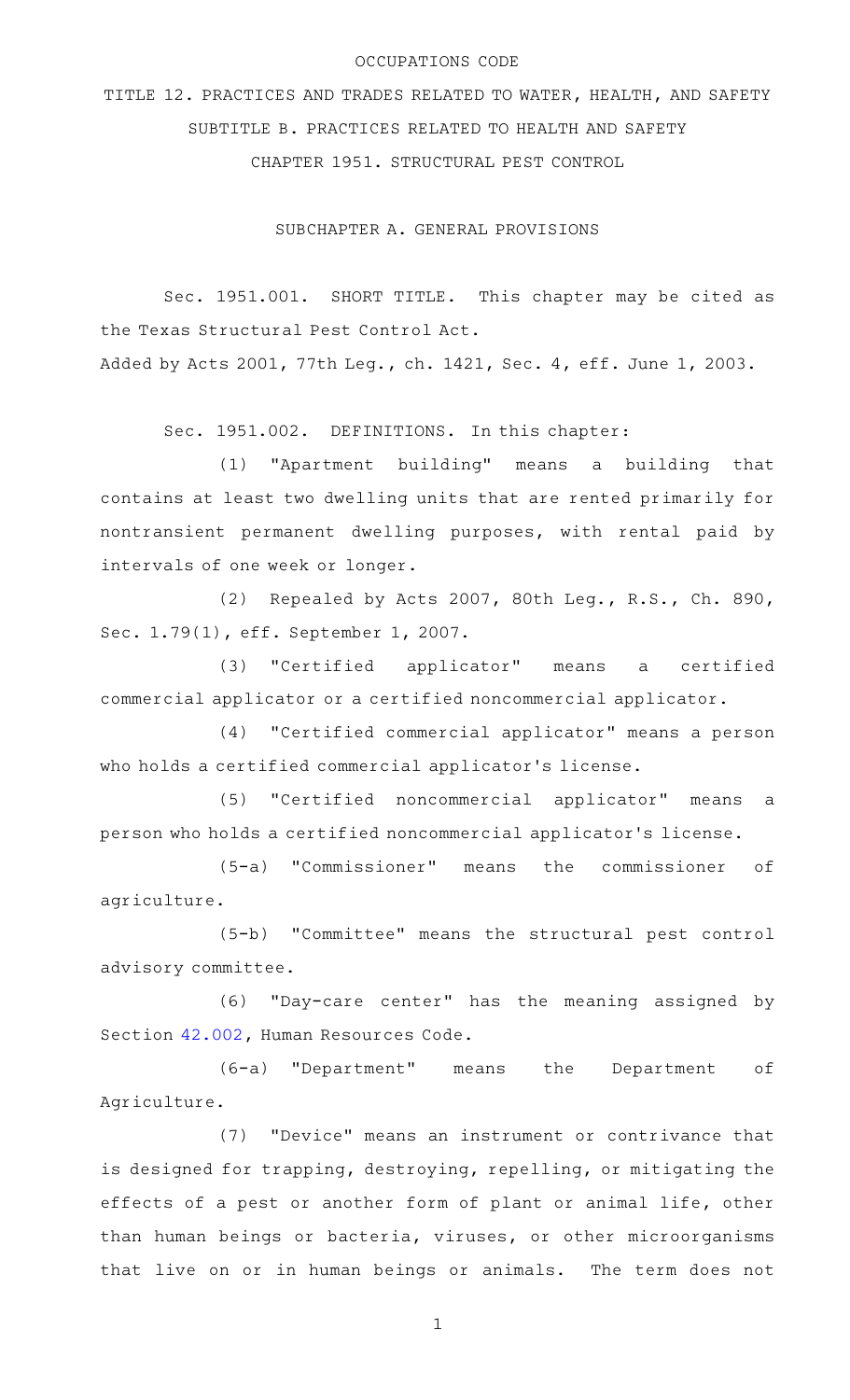include:

 $(A)$  a firearm; or

(B) equipment used for the application of pesticides that is sold separately from a device.

(8) "Hospital" has the meaning assigned by Section 241. 003, Health and Safety Code.

(9) "Institution of higher education" has the meaning assigned by Section [61.003,](http://www.statutes.legis.state.tx.us/GetStatute.aspx?Code=ED&Value=61.003) Education Code.

(10) "Nursing home" means an institution as that term is defined by Section [242.002,](http://www.statutes.legis.state.tx.us/GetStatute.aspx?Code=HS&Value=242.002) Health and Safety Code.

(11) "Person" means an individual, firm, partnership, corporation, association, or other organization, any combination of those persons, or any type of business entity.

(12) "Restricted-use pesticide" means a pesticide classified for restricted or limited use by the administrator of the United States Environmental Protection Agency.

 $(13)$  "School" means a:

(A) public primary or secondary school; or

(B) private or parochial primary or secondary school that is accredited by an accreditation body that is a member of the Texas Private School Accreditation Commission.

(14) "State-limited-use pesticide" means a pesticide classified for restricted or limited use by the commissioner.

(15) "Structural pest control business license" means a license issued under Section [1951.301.](http://www.statutes.legis.state.tx.us/GetStatute.aspx?Code=OC&Value=1951.301)

(16) "Technician" means a person who holds a license under this chapter and who, under direct supervision of a certified noncommercial applicator or, as an employee of a holder of a structural pest control business license, performs supervised pesticide applications, maintains or uses structural pest control devices, makes sales presentations, or identifies pest infestation or damage. The term does not include a person whose duties are solely clerical or are otherwise completely disassociated with pest control.

Added by Acts 2001, 77th Leg., ch. 1421, Sec. 4, eff. June 1, 2003. Amended by:

Acts 2007, 80th Leg., R.S., Ch. 890 (H.B. [2458\)](http://www.legis.state.tx.us/tlodocs/80R/billtext/html/HB02458F.HTM), Sec. 1.01,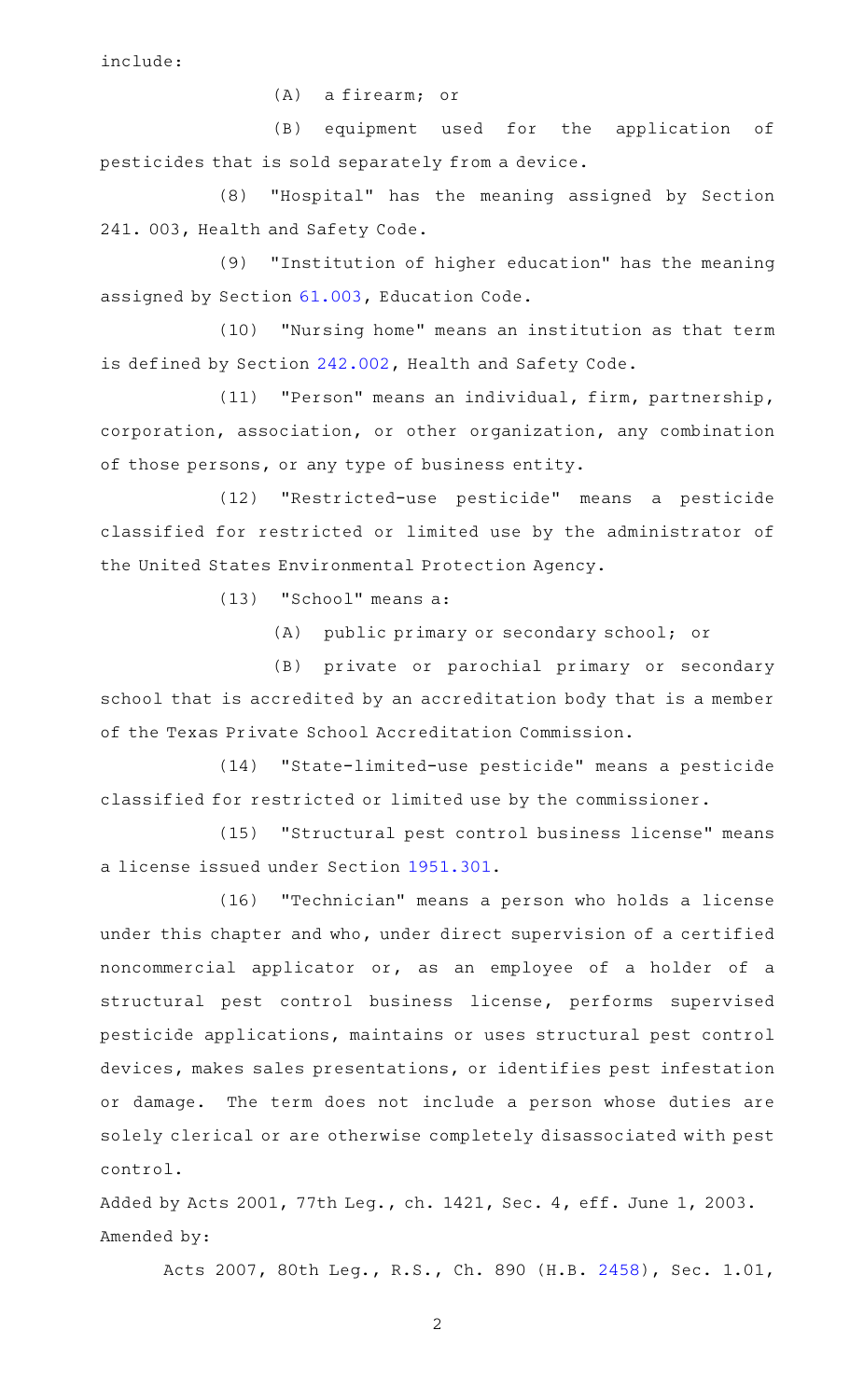eff. September 1, 2007.

Acts 2007, 80th Leg., R.S., Ch. 890 (H.B. [2458\)](http://www.legis.state.tx.us/tlodocs/80R/billtext/html/HB02458F.HTM), Sec. 1.79(1), eff. September 1, 2007.

Acts 2009, 81st Leg., R.S., Ch. 506 (S.B. [1016\)](http://www.legis.state.tx.us/tlodocs/81R/billtext/html/SB01016F.HTM), Sec. 7.02, eff. September 1, 2009.

Sec. 1951.0021. STRUCTURAL PEST CONTROL SERVICE. The Structural Pest Control Service is a service of the department responsible for the regulation and licensing of persons engaged in the business of structural pest control. The service is established to provide exceptional customer service to the public and the industry, enhance the educational and professional standards of license holders, and ensure the health, safety, and welfare of the public.

Added by Acts 2007, 80th Leg., R.S., Ch. 890 (H.B. [2458](http://www.legis.state.tx.us/tlodocs/80R/billtext/html/HB02458F.HTM)), Sec. 1.02, eff. September 1, 2007.

Sec. 1951.003. BUSINESS OF STRUCTURAL PEST CONTROL. (a) In this chapter, a person is engaged in the "business of structural pest control" if the person performs, offers to perform, or advertises for or solicits the person 's performance of any of the following services for compensation, including services performed as a part of the person 's employment:

(1) identifying infestations or making inspections for the purpose of identifying or attempting to identify infestations of:

(A) arthropods, including insects, spiders, mites, ticks, and related pests, wood-infesting organisms, rodents, weeds, nuisance birds, and any other obnoxious or undesirable animals that may infest households, railroad cars, ships, docks, trucks, airplanes, or other structures or their contents; or

(B) pests or diseases of trees, shrubs, or other plantings in a park or adjacent to a residence, business establishment, industrial plant, institutional building, or street;

(2) making oral or written inspection reports,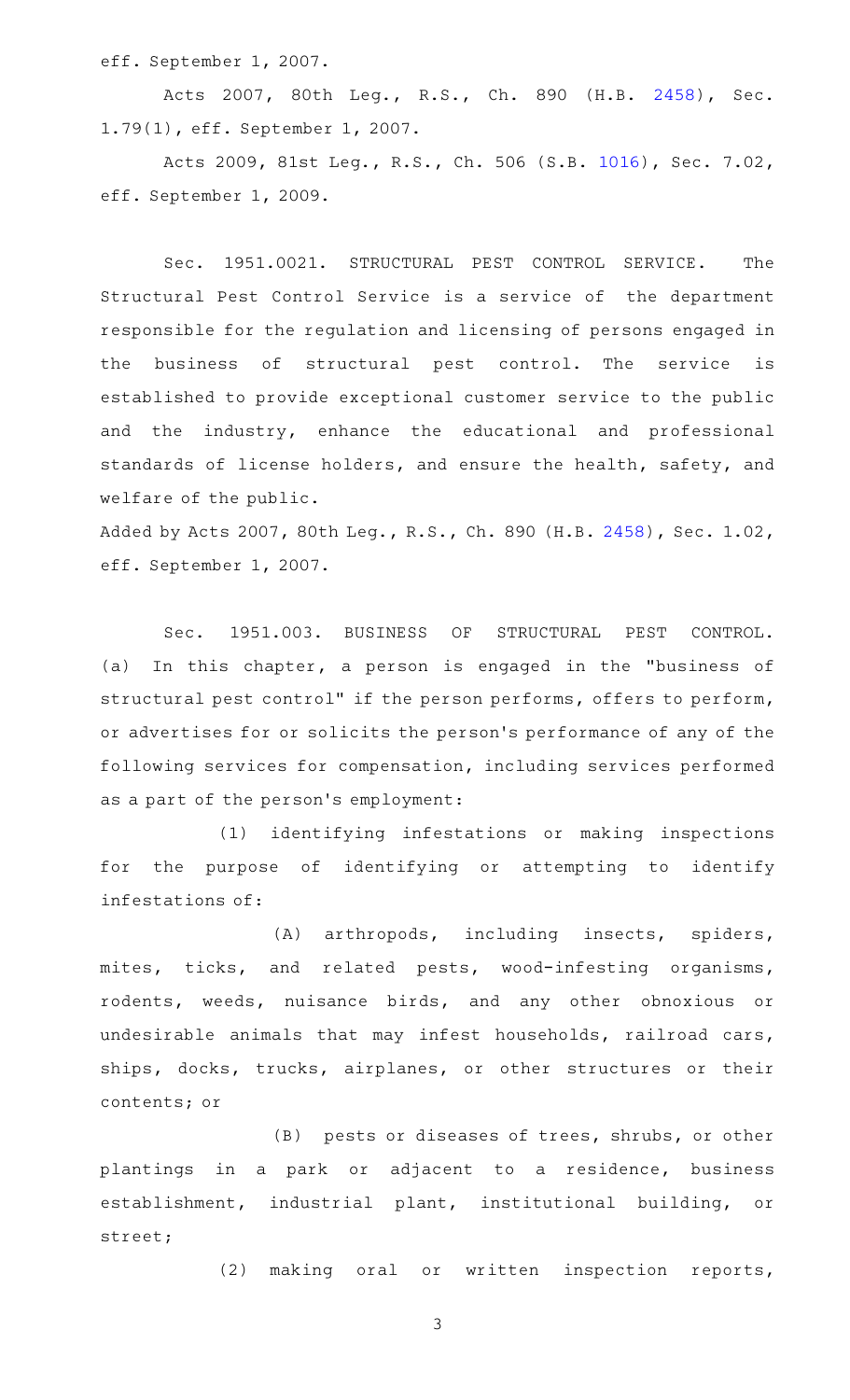recommendations, estimates, or bids with respect to an infestation described by Subdivision (1); or

(3) making contracts, or submitting bids based on an inspection for services or performing services designed to prevent, control, or eliminate an infestation described by Subdivision (1) by the use of insecticides, pesticides, rodenticides, fumigants, allied chemicals or substances, or mechanical devices.

(b) A person is not engaged in the business of structural pest control if the person is a clerical employee or a manual laborer and the person does not:

 $(1)$  identify pests;

(2) make inspections, recommendations, estimates, bids, or contracts;

(3) provide estimates, bids, or contracts based on an inspection; or

(4) apply insecticides, pesticides, rodenticides, fumigants, allied chemicals, or other related substances regulated by the department.

Added by Acts 2001, 77th Leg., ch. 1421, Sec. 4, eff. June 1, 2003. Amended by:

Acts 2009, 81st Leg., R.S., Ch. 506 (S.B. [1016\)](http://www.legis.state.tx.us/tlodocs/81R/billtext/html/SB01016F.HTM), Sec. 7.03, eff. September 1, 2009.

Acts 2011, 82nd Leg., R.S., Ch. 332 (H.B. [2742](http://www.legis.state.tx.us/tlodocs/82R/billtext/html/HB02742F.HTM)), Sec. 1, eff. June 17, 2011.

Sec. 1951.004. DIRECT SUPERVISION. In this chapter, a pesticide is applied under direct supervision if the application is made by a person acting under the instructions and control of a certified commercial applicator responsible for the actions of the person and available if needed for consultation or assistance. The certified commercial applicator is not required to be physically present at the time and place of the pesticide application. Added by Acts 2001, 77th Leg., ch. 1421, Sec. 4, eff. June 1, 2003.

Sec. 1951.005. LOCAL REGULATION OF PESTICIDE SALE OR USE. (a) Except as provided by this section, a municipality or other political subdivision of this state may not adopt an ordinance or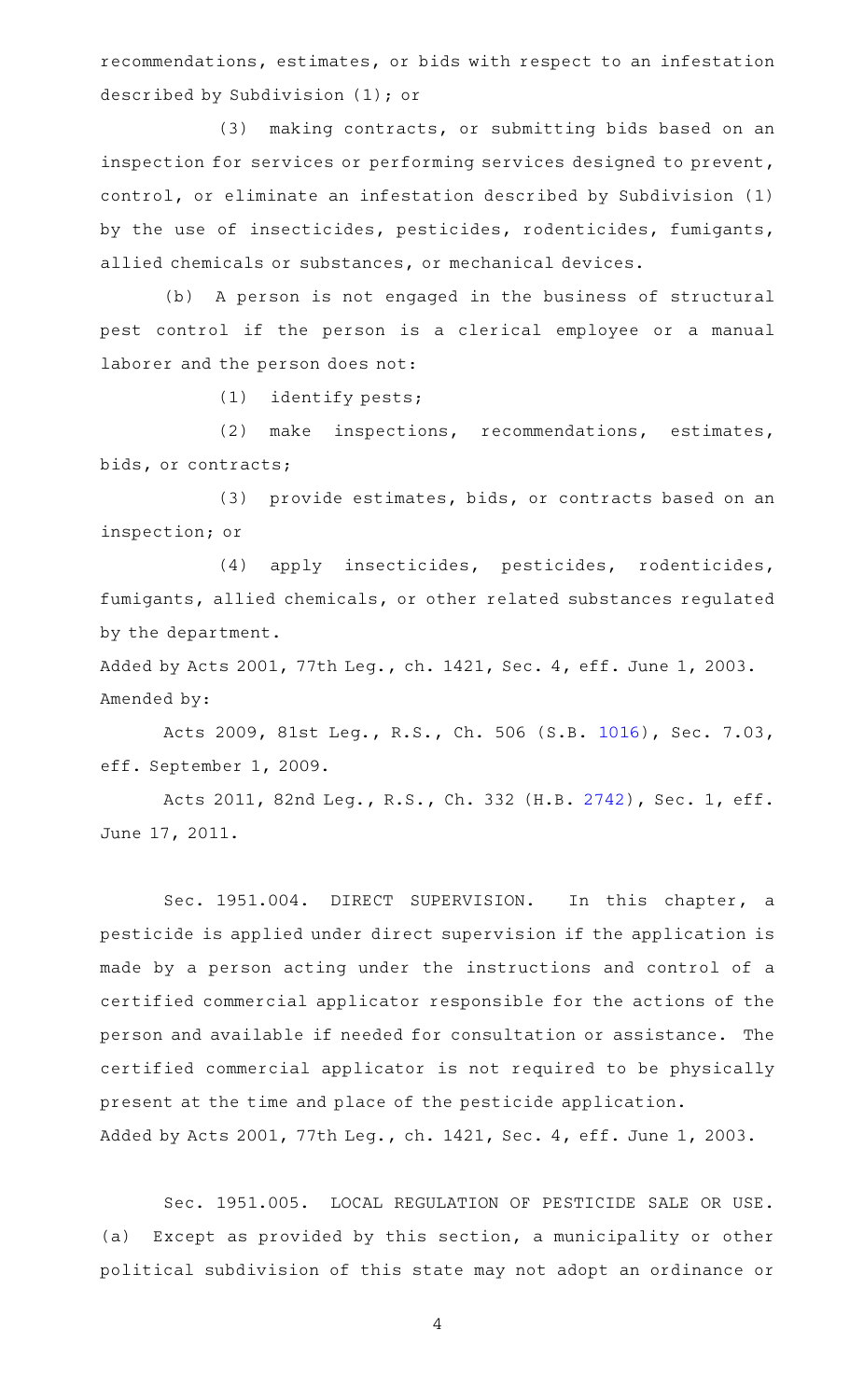rule regarding pesticide sale or use.

(b) This section does not limit the authority of a municipality or county to:

(1) encourage locally approved and provided educational material concerning a pesticide;

(2) zone for the sale or storage of pesticide products;

(3) adopt fire or building regulations, including regulations governing the storage of pesticide products or governing fumigation and thermal insecticidal fogging operations, as preventative measures to protect the public and emergency services personnel from an accident or emergency involving pesticide products;

(4) provide or designate sites for the disposal of pesticide products;

(5) route hazardous materials; or

(6) regulate discharge to sanitary sewer systems.

(c) A municipality or other political subdivision may take any action otherwise prohibited by this section to:

 $(1)$  comply with any federal or state requirements;

(2) avoid a federal or state penalty or fine; or

(3) attain or maintain compliance with federal or state environmental standards, including state water quality standards.

(d) This section does not affect Subchapter  $G$ , Chapter [76](http://www.statutes.legis.state.tx.us/GetStatute.aspx?Code=AG&Value=76), Agriculture Code.

Added by Acts 2001, 77th Leg., ch. 1421, Sec. 4, eff. June 1, 2003.

Sec. 1951.006. APPLICABILITY OF FEES TO GOVERNMENT EMPLOYEES. A person employed by a governmental entity is not exempt from a fee imposed under this chapter.

Added by Acts 2001, 77th Leg., ch. 1421, Sec. 4, eff. June 1, 2003.

Sec. 1951.007. APPLICABILITY OF AGRICULTURE CODE LICENSING PROVISIONS. A provision of the Agriculture Code that applies generally to licensing or regulatory programs administered by the department, including a provision that refers generally to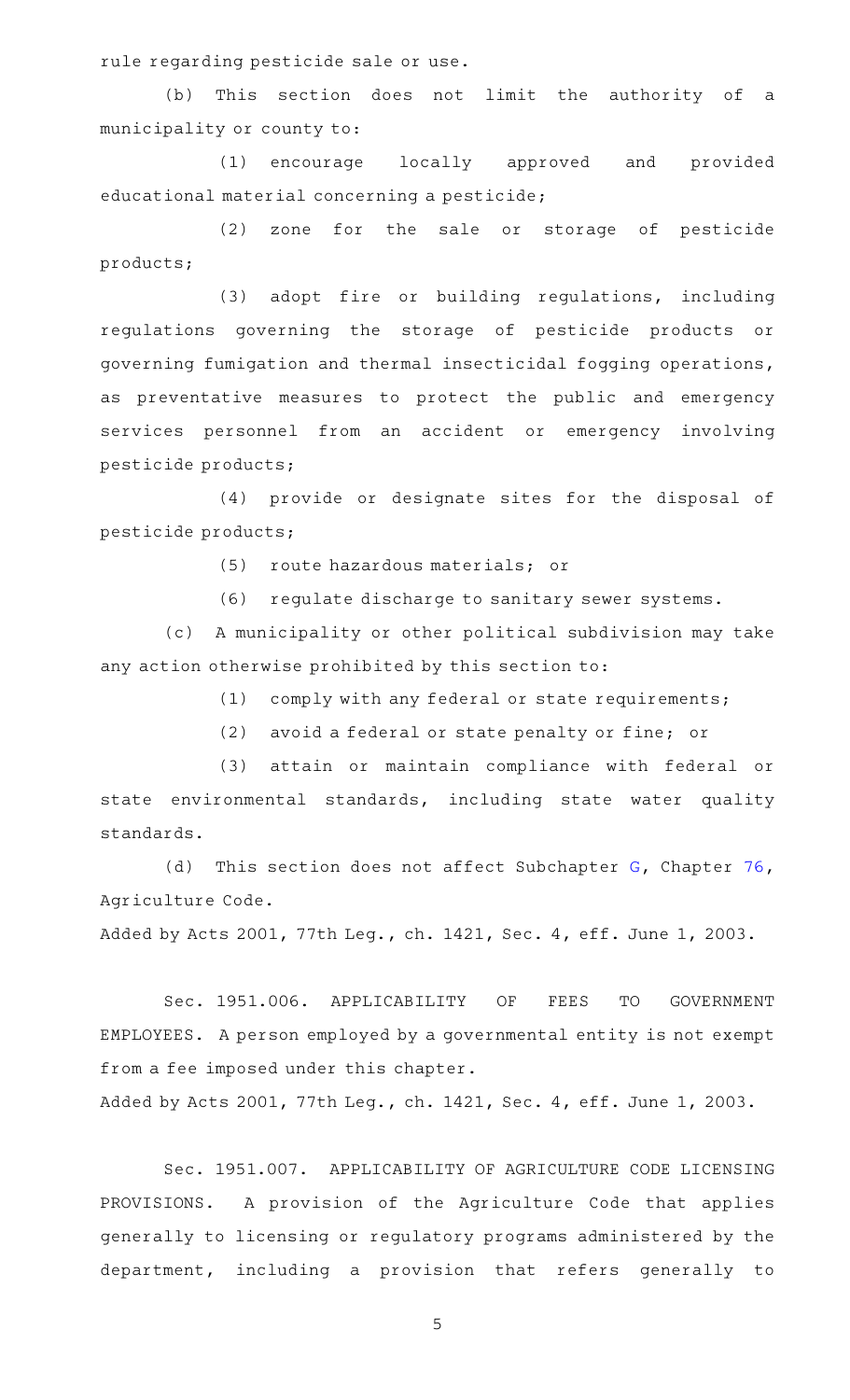licensing or regulatory programs under the Agriculture Code, applies to this chapter.

Added by Acts 2009, 81st Leg., R.S., Ch. 506 (S.B. [1016](http://www.legis.state.tx.us/tlodocs/81R/billtext/html/SB01016F.HTM)), Sec. 7.04, eff. September 1, 2009.

# SUBCHAPTER B. EXEMPTIONS

Sec. 1951.051. INDIVIDUAL PERFORMING PEST CONTROL WORK ON OWN OR EMPLOYER'S PREMISES. (a) An individual who does not hold a license under this chapter may use insecticides, pesticides, rodenticides, fumigants, or allied chemicals or substances or mechanical devices designed to prevent, control, or eliminate pest infestations unless:

 $(1)$  that use is prohibited by state law or rule;

(2) that use is prohibited by rule of the United States Environmental Protection Agency; or

(3) the substance used is labeled as a restricted-use pesticide or a state-limited-use pesticide.

(b) An individual may act under Subsection (a) only on premises:

 $(1)$  owned by the individual;

(2) in which the individual owns a partnership or joint venture interest; or

(3) of a person who employs the individual primarily to perform services other than pest control.

 $(c)$  Subsection  $(b)(3)$  does not apply to:

- $(1)$  an apartment building;
- (2) a day-care center;
- $(3)$  a hospital;
- $(4)$  a nursing home;
- (5) a hotel, motel, or lodge;
- (6) a warehouse;
- (7) a food-processing establishment;

(8) a facility owned by the state or a political subdivision of the state, except as provided by Section [1951.303](http://www.statutes.legis.state.tx.us/GetStatute.aspx?Code=OC&Value=1951.303)(b)(1); or

 $(9)$  a school.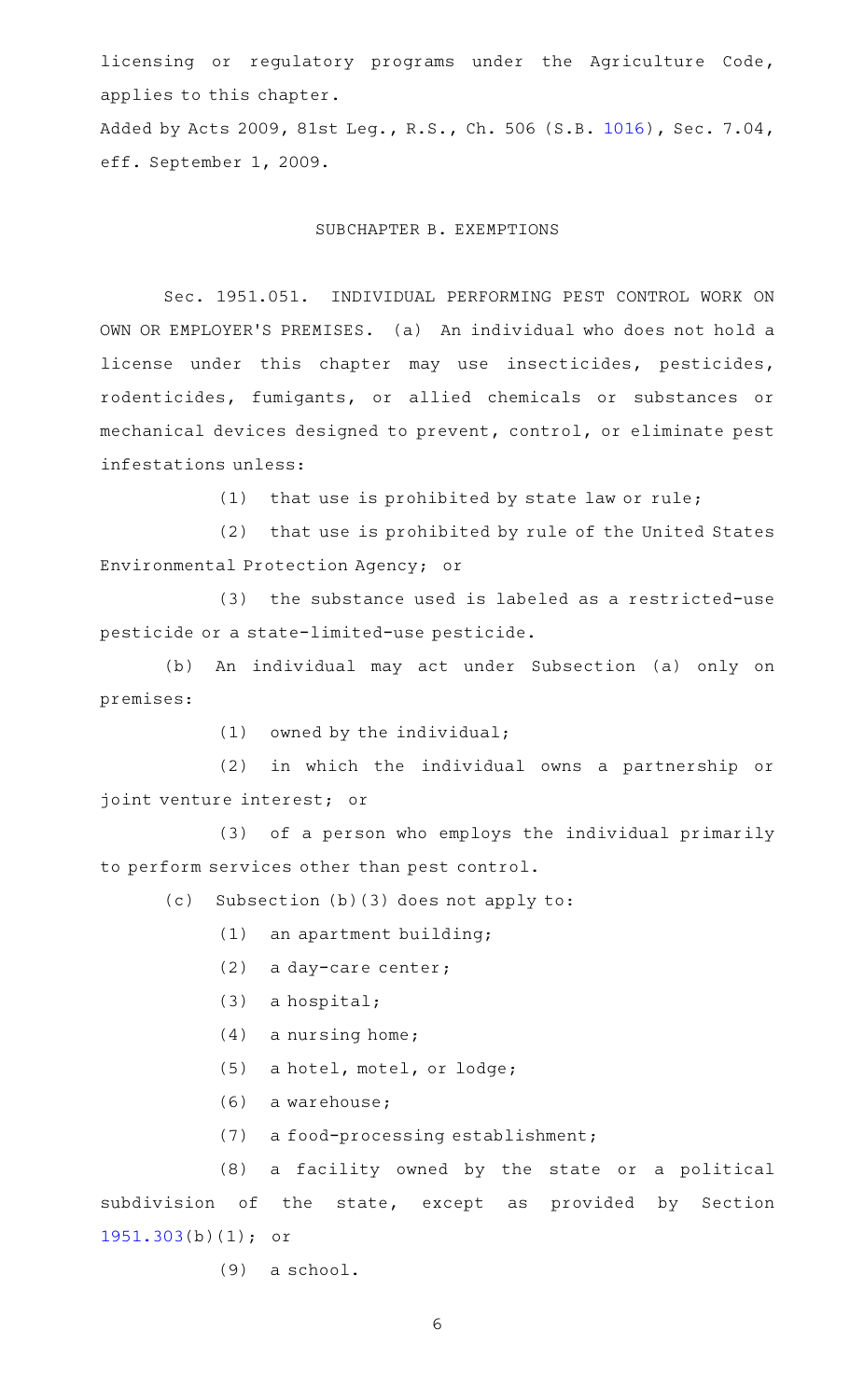Added by Acts 2001, 77th Leg., ch. 1421, Sec. 4, eff. June 1, 2003.

Sec. 1951.052. PERSON PERFORMING PEST CONTROL WORK ON PERSON'S DWELLING. (a) Except as provided by Sections [1951.212](http://www.statutes.legis.state.tx.us/GetStatute.aspx?Code=OC&Value=1951.212) and [1951.457](http://www.statutes.legis.state.tx.us/GetStatute.aspx?Code=OC&Value=1951.457)(c), this chapter does not apply to a person who performs pest control work on property that the person owns or leases as the person 's dwelling.

(b) A person described by Subsection (a) is not considered to be engaged in the business of structural pest control. Added by Acts 2001, 77th Leg., ch. 1421, Sec. 4, eff. June 1, 2003.

Sec. 1951.053. PERSON PERFORMING PEST CONTROL WORK OTHERWISE REGULATED BY DEPARTMENT. (a) Except as provided by Sections [1951.212](http://www.statutes.legis.state.tx.us/GetStatute.aspx?Code=OC&Value=1951.212) and [1951.457\(](http://www.statutes.legis.state.tx.us/GetStatute.aspx?Code=OC&Value=1951.457)c), this chapter does not apply to:

(1) a person who performs pest control work on growing plants, trees, shrubs, grass, or other horticultural plants if the person holds a commercial or noncommercial applicator license from the department and issued under Chapter [76,](http://www.statutes.legis.state.tx.us/GetStatute.aspx?Code=AG&Value=76) Agriculture Code, that covers the pest control work or is under the direct supervision of a person who holds a commercial or noncommercial applicator license from the department and issued under Chapter [76](http://www.statutes.legis.state.tx.us/GetStatute.aspx?Code=AG&Value=76), Agriculture Code, that covers pest control work; or

(2) a person who performs pest control work on growing plants, trees, shrubs, grass, or other horticultural plants or rights-of-way if the person:

(A) is employed by a political subdivision or a cemetery;

(B) is engaged in pest control work or vegetation management for the political subdivision or cemetery;

(C) holds a commercial or noncommercial applicator license from the department and issued under Chapter [76](http://www.statutes.legis.state.tx.us/GetStatute.aspx?Code=AG&Value=76), Agriculture Code, that covers pest control work or is under the direct supervision of a person who holds a commercial or noncommercial applicator license from the department and issued under Chapter [76](http://www.statutes.legis.state.tx.us/GetStatute.aspx?Code=AG&Value=76), Agriculture Code, that covers pest control work; and

(D) complies with annual continuing education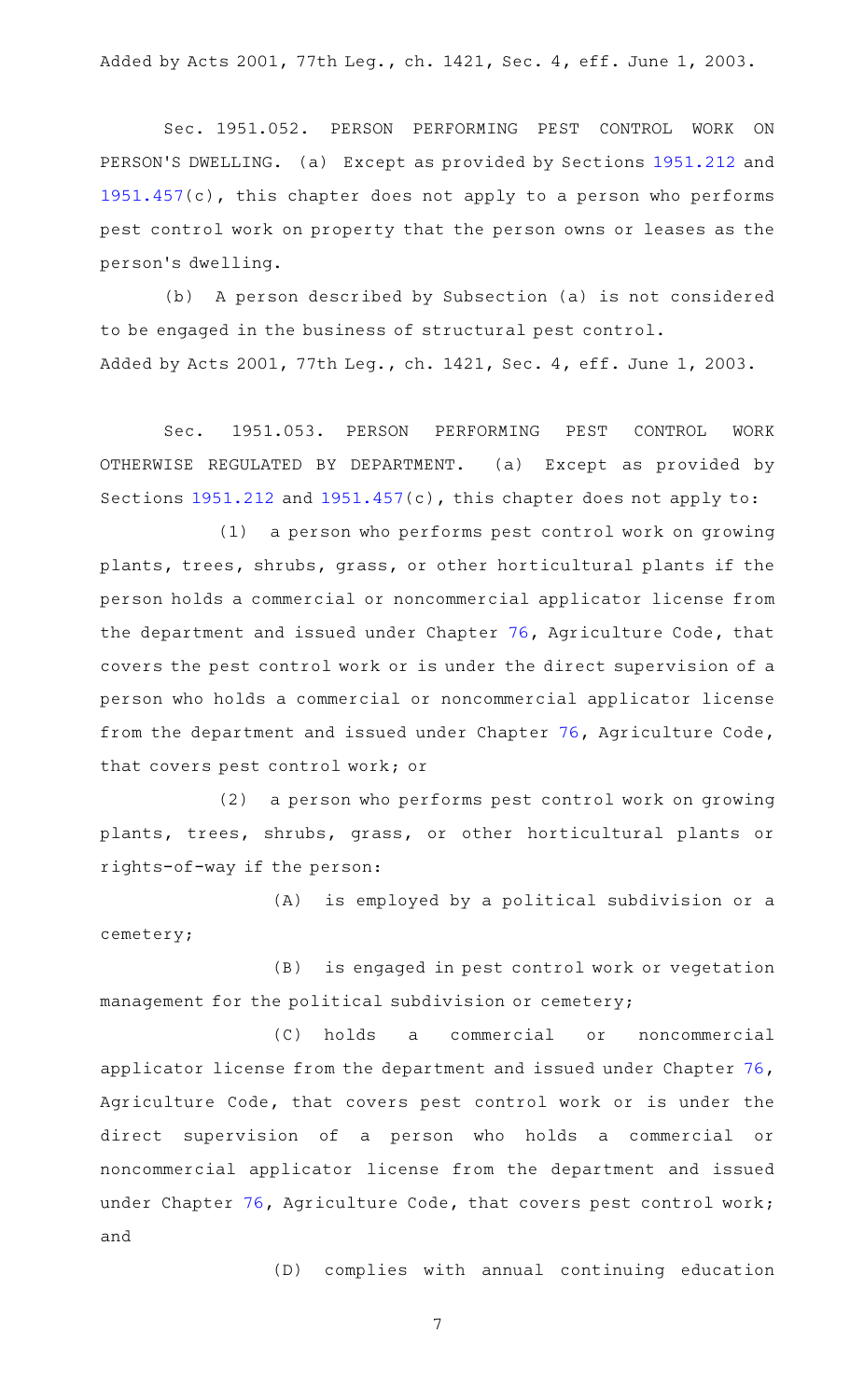required by the department.

(b) A person described by Subsection (a) is not considered to be engaged in the business of structural pest control.

(c) Neither this section nor any other law shall prohibit a political subdivision from reducing the number of hours of training or other requirements for an employee conducting larval mosquito control on property owned or controlled by the political subdivision using biological pesticides approved for general use by the Department of State Health Services, provided the employee is given instructions adequate to ensure the safe and effective use of such pesticides.

Added by Acts 2001, 77th Leg., ch. 1421, Sec. 4, eff. June 1, 2003. Amended by Acts 2003, 78th Leg., ch. 884, Sec. 2, eff. June 20, 2003.

Amended by:

Acts 2007, 80th Leg., R.S., Ch. 890 (H.B. [2458\)](http://www.legis.state.tx.us/tlodocs/80R/billtext/html/HB02458F.HTM), Sec. 1.03, eff. September 1, 2007.

Acts 2009, 81st Leg., R.S., Ch. 506 (S.B. [1016\)](http://www.legis.state.tx.us/tlodocs/81R/billtext/html/SB01016F.HTM), Sec. 7.05, eff. September 1, 2009.

Acts 2021, 87th Leg., R.S., Ch. 17 (H.B. [1070](http://www.legis.state.tx.us/tlodocs/87R/billtext/html/HB01070F.HTM)), Sec. 1, eff. May 15, 2021.

Sec. 1951.054. PERSON PERFORMING PEST CONTROL WORK ON AGRICULTURAL LAND. (a) Except as provided by Sections [1951.212](http://www.statutes.legis.state.tx.us/GetStatute.aspx?Code=OC&Value=1951.212) and [1951.457](http://www.statutes.legis.state.tx.us/GetStatute.aspx?Code=OC&Value=1951.457)(c), this chapter does not apply to a person or the person 's employee who is engaged in the business of agriculture or aerial application or custom application of pesticides to agricultural lands.

(b) A person described by Subsection (a) is not considered to be engaged in the business of structural pest control. Added by Acts 2001, 77th Leg., ch. 1421, Sec. 4, eff. June 1, 2003.

Sec. 1951.055. PERSON USING PEST CONTROL CHEMICALS FOR HOUSEHOLD USE. (a) Except as provided by Sections [1951.212](http://www.statutes.legis.state.tx.us/GetStatute.aspx?Code=OC&Value=1951.212) and [1951.457](http://www.statutes.legis.state.tx.us/GetStatute.aspx?Code=OC&Value=1951.457)(c), this chapter does not apply to a person who uses pest control chemicals that are for household use and are available for purchase in retail food stores, such as aerosol bombs and spray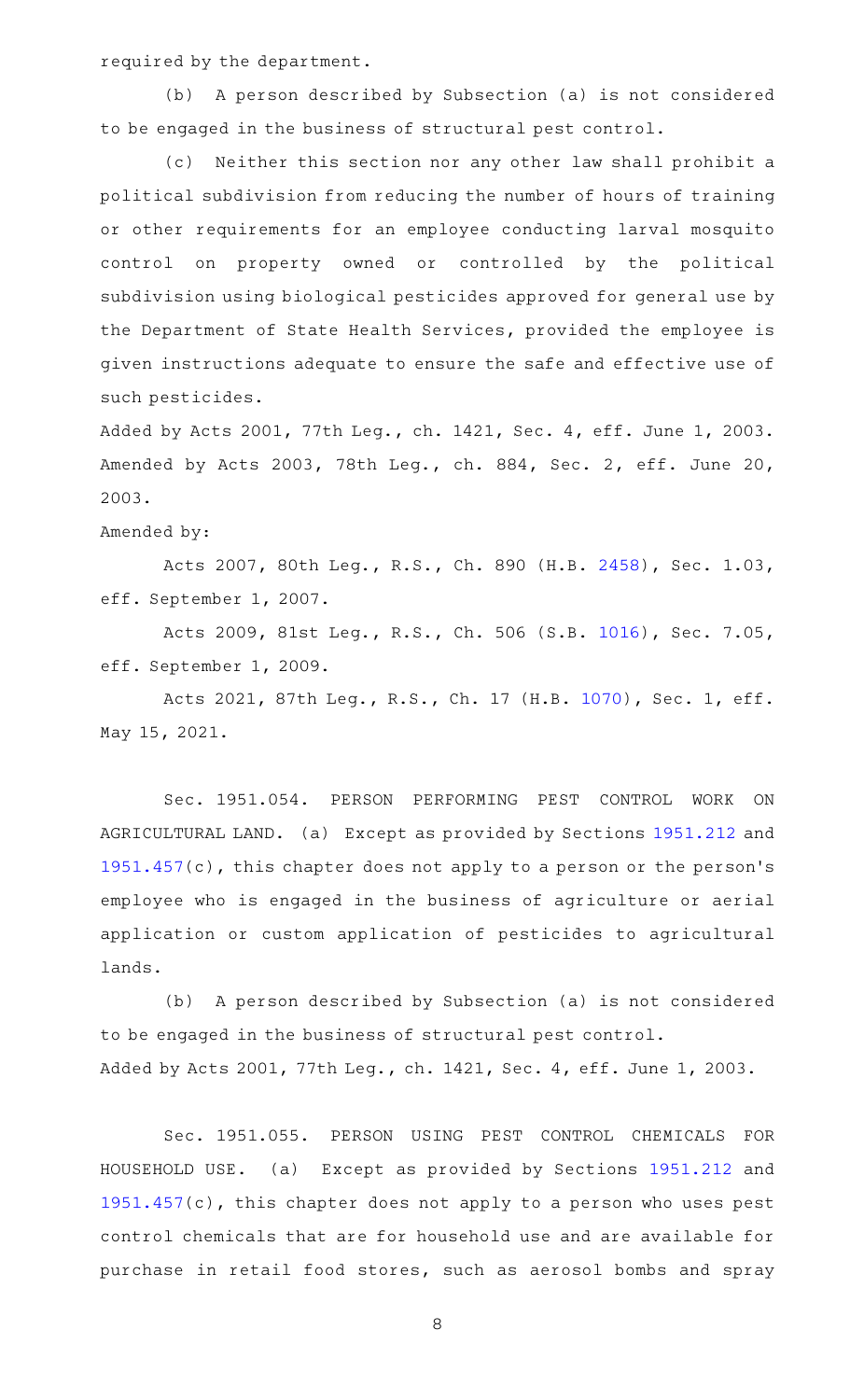cans, if the insecticide is used in accordance with the label directions on the insecticide or with department rules or guidelines or as provided by Section [1951.303](http://www.statutes.legis.state.tx.us/GetStatute.aspx?Code=OC&Value=1951.303) and is:

(1) used by the owner of a building or the owner's employee or agent in an area occupied by the owner in a residential building; or

 $(2)$  used in a place that is vacant, unused, and unoccupied.

(b) A person described by Subsection (a) is not considered to be engaged in the business of structural pest control. Added by Acts 2001, 77th Leg., ch. 1421, Sec. 4, eff. June 1, 2003. Amended by:

Acts 2007, 80th Leg., R.S., Ch. 890 (H.B. [2458\)](http://www.legis.state.tx.us/tlodocs/80R/billtext/html/HB02458F.HTM), Sec. 1.04, eff. September 1, 2007.

Sec. 1951.056. BEEKEEPERS. (a) Except as provided by Sections [1951.212](http://www.statutes.legis.state.tx.us/GetStatute.aspx?Code=OC&Value=1951.212) and [1951.457\(](http://www.statutes.legis.state.tx.us/GetStatute.aspx?Code=OC&Value=1951.457)c), this chapter does not apply to a person acting as a beekeeper, as defined by Section [131.001](http://www.statutes.legis.state.tx.us/GetStatute.aspx?Code=AG&Value=131.001), Agriculture Code, who:

 $(1)$  is registered with the chief apiary inspector as provided by Subchapter [C,](http://www.statutes.legis.state.tx.us/GetStatute.aspx?Code=AG&Value=131.041) Chapter [131,](http://www.statutes.legis.state.tx.us/GetStatute.aspx?Code=AG&Value=131) Agriculture Code;

(2) does not use pesticides or electrical devices other than conventional bee smokers or equipment as defined by Section [131.001,](http://www.statutes.legis.state.tx.us/GetStatute.aspx?Code=AG&Value=131.001) Agriculture Code; and

(3) collects, removes, or destroys honey bees.

(b) A person described by Subsection (a) is not considered to be engaged in the business of structural pest control. Added by Acts 2001, 77th Leg., ch. 1421, Sec. 4, eff. June 1, 2003. Amended by:

Acts 2007, 80th Leg., R.S., Ch. 890 (H.B. [2458\)](http://www.legis.state.tx.us/tlodocs/80R/billtext/html/HB02458F.HTM), Sec. 1.05, eff. September 1, 2007.

Sec. 1951.057. FALCONERS. (a) This chapter does not apply to a person engaged in falconry, as defined by Section [49.001,](http://www.statutes.legis.state.tx.us/GetStatute.aspx?Code=PW&Value=49.001) Parks and Wildlife Code, who:

 $(1)$  is the holder of a falconer's permit as provided by Chapter [49,](http://www.statutes.legis.state.tx.us/GetStatute.aspx?Code=PW&Value=49) Parks and Wildlife Code; and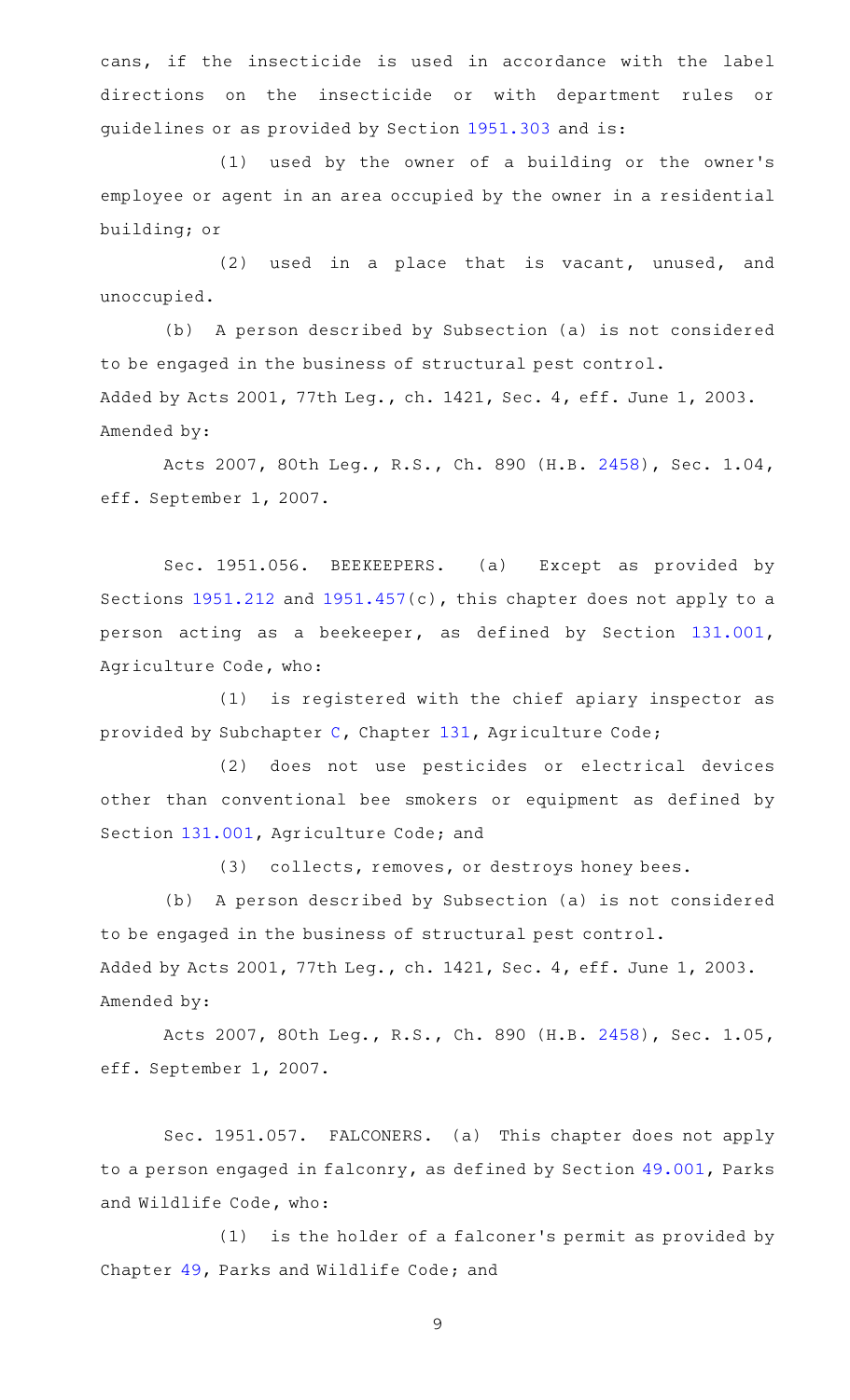(2) uses a raptor to control or relocate other birds. (b) A person described by Subsection (a) is not considered to be engaged in the business of structural pest control. Added by Acts 2009, 81st Leg., R.S., Ch. 325 (H.B. [693](http://www.legis.state.tx.us/tlodocs/81R/billtext/html/HB00693F.HTM)), Sec. 1, eff. June 19, 2009.

Sec. 1951.058. ACTIVITIES NOT INVOLVING PESTICIDES. When performed without the use of a pesticide, this chapter does not apply to the:

(1) use of a raptor to control or relocate other birds;

(2) physical removal of pests or the habitat of pests while cleaning a chimney;

(3) use of a live trap to remove an animal from the premises of a residence, agricultural operation, or business structure;

(4) removal by mechanical means of weeds or other obstructing vegetation from a sewer, drainage system, body of water, or similar area; or

(5) installation, maintenance, or use of a nonpesticidal barrier to remove or prevent infestation by nuisance animals.

Added by Acts 2009, 81st Leg., R.S., Ch. 762 (S.B. [768](http://www.legis.state.tx.us/tlodocs/81R/billtext/html/SB00768F.HTM)), Sec. 1, eff. June 19, 2009.

Sec. 1951.059. ACTIVITIES INVOLVING MINIMAL RISK OF HARM. (a) The department by rule may exempt an activity from all or part of the requirements of this chapter, other than a requirement under Section [1951.212](http://www.statutes.legis.state.tx.us/GetStatute.aspx?Code=OC&Value=1951.212), if the department determines that the activity presents only a minimal risk of harm to the health, safety, and welfare of the public, the person performing the activity, pets and other domesticated animals, and the environment.

(b) A business that performs an activity exempted from regulation under this section and that is not otherwise required to hold a license issued under this chapter shall provide to each customer a written notice, as prescribed by department rule, that:

(1) informs the customer of the customer's rights under the Deceptive Trade Practices-Consumer Protection Act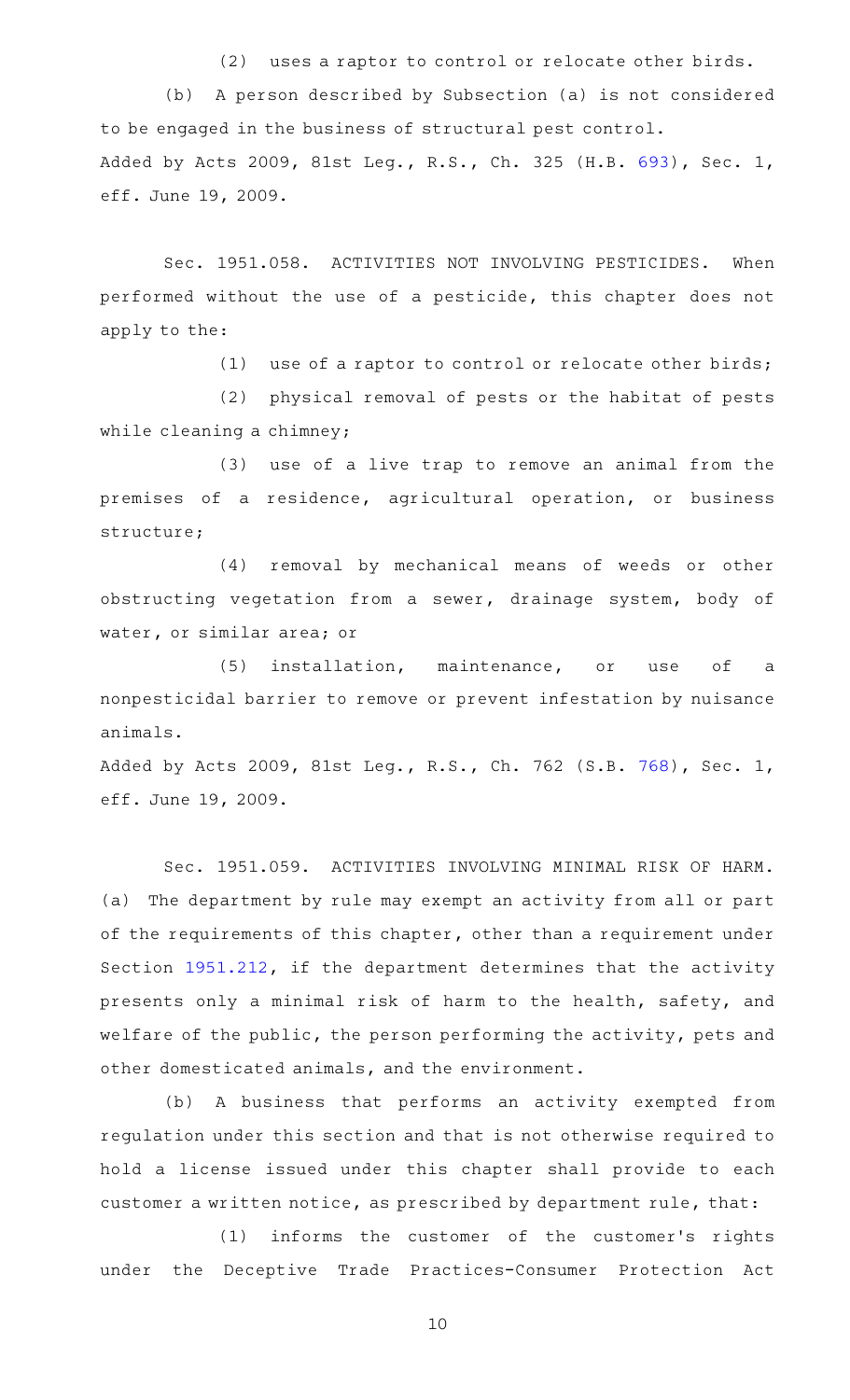(Subchapter [E,](http://www.statutes.legis.state.tx.us/GetStatute.aspx?Code=BC&Value=17.41) Chapter [17](http://www.statutes.legis.state.tx.us/GetStatute.aspx?Code=BC&Value=17), Business & Commerce Code);

(2) provides contact information for the consumer protection division of the office of the attorney general; and

(3) contains other information required by the department.

(c) Failure to provide the notice required by Subsection (b) is a violation of this chapter. The department may impose an administrative penalty or take any other enforcement action provided by this chapter or the Agriculture Code to deter, restrain, or punish a person who violates this section. An enforcement action by the department under this section is in addition to remedies and penalties provided by the Deceptive Trade Practices-Consumer Protection Act (Subchapter [E,](http://www.statutes.legis.state.tx.us/GetStatute.aspx?Code=BC&Value=17.41) Chapter [17](http://www.statutes.legis.state.tx.us/GetStatute.aspx?Code=BC&Value=17), Business & Commerce Code).

Added by Acts 2009, 81st Leg., R.S., Ch. 762 (S.B. [768](http://www.legis.state.tx.us/tlodocs/81R/billtext/html/SB00768F.HTM)), Sec. 1, eff. June 19, 2009.

SUBCHAPTER C. STRUCTURAL PEST CONTROL ADVISORY COMMITTEE

Sec. 1951.101. COMMITTEE MEMBERSHIP. (a) The committee consists of 11 members appointed by the commissioner as follows:

(1) one member who is an employee of a school district and associated with a school integrated pest management program;

(2) three members who represent the public;

(3) one member from an institution of higher education who is knowledgeable in the science of pests and pest control;

(4) three members who represent the interests of structural pest control operators and who are appointed based on recommendations provided by a trade association of operators;

(5) one member who represents the interests of consumers;

(6) the commissioner of state health services or the commissioner 's designee; and

(7) one member who is a structural pest control operator with experience in natural, organic, or holistic pest control.

(b) Members of the committee serve staggered four-year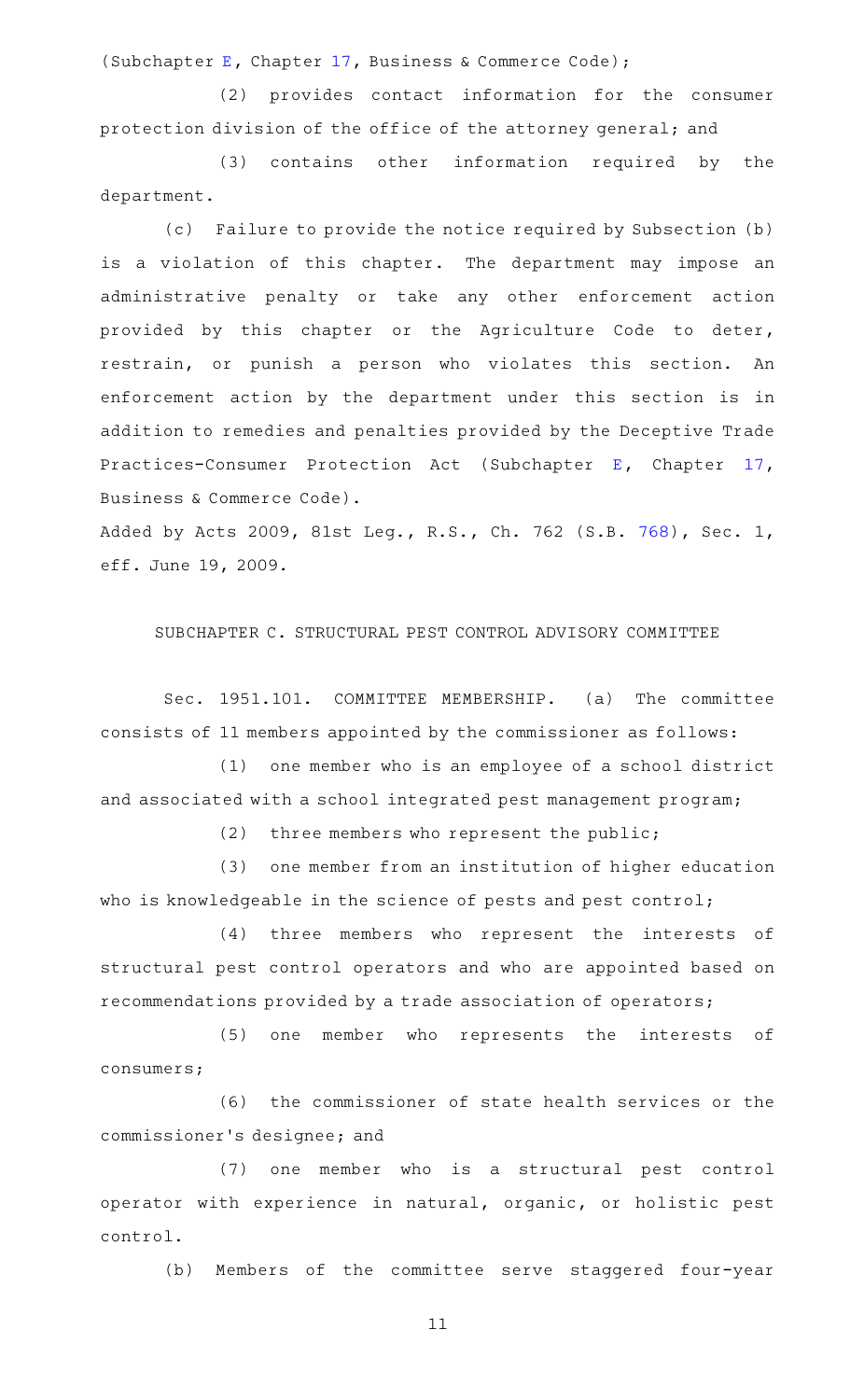terms. The terms of five or six members, as appropriate, expire on February 1 of each odd-numbered year.

(c) Service on the committee by a state officer or employee is an additional duty of the member 's office or employment.

(d) Appointments to the committee shall be made without regard to the race, color, disability, sex, religion, age, or national origin of the appointee.

Added by Acts 2001, 77th Leg., ch. 1421, Sec. 4, eff. June 1, 2003. Amended by:

Acts 2007, 80th Leg., R.S., Ch. 890 (H.B. [2458\)](http://www.legis.state.tx.us/tlodocs/80R/billtext/html/HB02458F.HTM), Sec. 1.07, eff. September 1, 2007.

Acts 2009, 81st Leg., R.S., Ch. 506 (S.B. [1016\)](http://www.legis.state.tx.us/tlodocs/81R/billtext/html/SB01016F.HTM), Sec. 7.06, eff. September 1, 2009.

Acts 2013, 83rd Leg., R.S., Ch. 718 (H.B. [3567](http://www.legis.state.tx.us/tlodocs/83R/billtext/html/HB03567F.HTM)), Sec. 1, eff. September 1, 2013.

Sec. 1951.102. ELIGIBILITY OF PUBLIC MEMBERS. A person is not eligible for appointment as a public member of the committee if:

(1) the person is licensed under this chapter; or

 $(2)$  the person or the person's spouse:

(A) is registered, certified, or licensed by an occupational regulatory agency in the field of pest control;

(B) is employed by or participates in the management of a business entity or other organization regulated by the department or receiving funds from the department;

(C) owns or controls, directly or indirectly, more than a 10 percent interest in a business entity or other organization regulated by the department or receiving funds from the department; or

(D) uses or receives a substantial amount of tangible goods, services, or funds from the department, other than compensation or reimbursement authorized by law for committee membership, attendance, or expenses.

Added by Acts 2001, 77th Leg., ch. 1421, Sec. 4, eff. June 1, 2003. Amended by:

Acts 2007, 80th Leg., R.S., Ch. 890 (H.B. [2458\)](http://www.legis.state.tx.us/tlodocs/80R/billtext/html/HB02458F.HTM), Sec. 1.08, eff. September 1, 2007.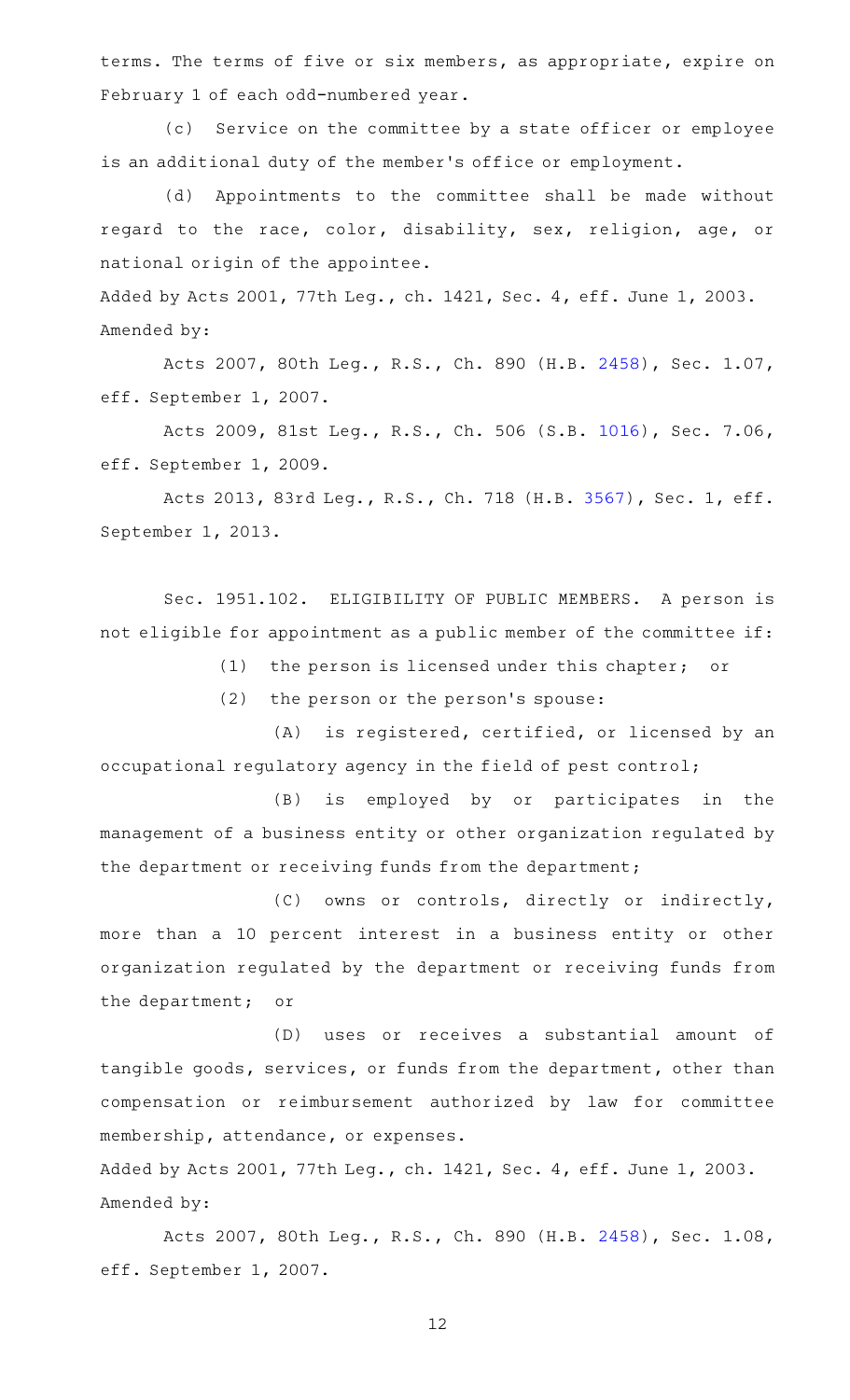Sec. 1951.103. MEMBERSHIP RESTRICTIONS. (a) In this section, "Texas trade association" means a cooperative and voluntarily joined statewide association of business or professional competitors in this state designed to assist its members and its industry or profession in dealing with mutual business or professional problems and in promoting their common interest.

 $(b)$  A person may not be a member of the committee if:

 $(1)$  the person is an officer, employee, or paid consultant of a Texas trade association in the field of pest control except as provided by Section [1951.101](http://www.statutes.legis.state.tx.us/GetStatute.aspx?Code=OC&Value=1951.101)(a)(4); or

(2) the person's spouse is an officer, manager, or paid consultant of a Texas trade association in the field of pest control.

(c)AAA person may not be a member of the committee if the person is required to register as a lobbyist under Chapter [305](http://www.statutes.legis.state.tx.us/GetStatute.aspx?Code=GV&Value=305), Government Code, because of the person's activities for compensation on behalf of a profession related to the operation of the department.

Added by Acts 2001, 77th Leg., ch. 1421, Sec. 4, eff. June 1, 2003. Amended by:

Acts 2007, 80th Leg., R.S., Ch. 890 (H.B. [2458\)](http://www.legis.state.tx.us/tlodocs/80R/billtext/html/HB02458F.HTM), Sec. 1.09, eff. September 1, 2007.

Sec. 1951.104. DUTIES OF COMMITTEE. (a) The committee shall:

(1) gather and provide information relating to the practice of structural pest control at the request of the department or the commissioner; and

 $(2)$  advise the department and the commissioner on:

(A) the education and curricula requirements for applicants;

(B) the content of examinations under this chapter;

(C) proposed rules and standards on technical issues related to structural pest control and rules related to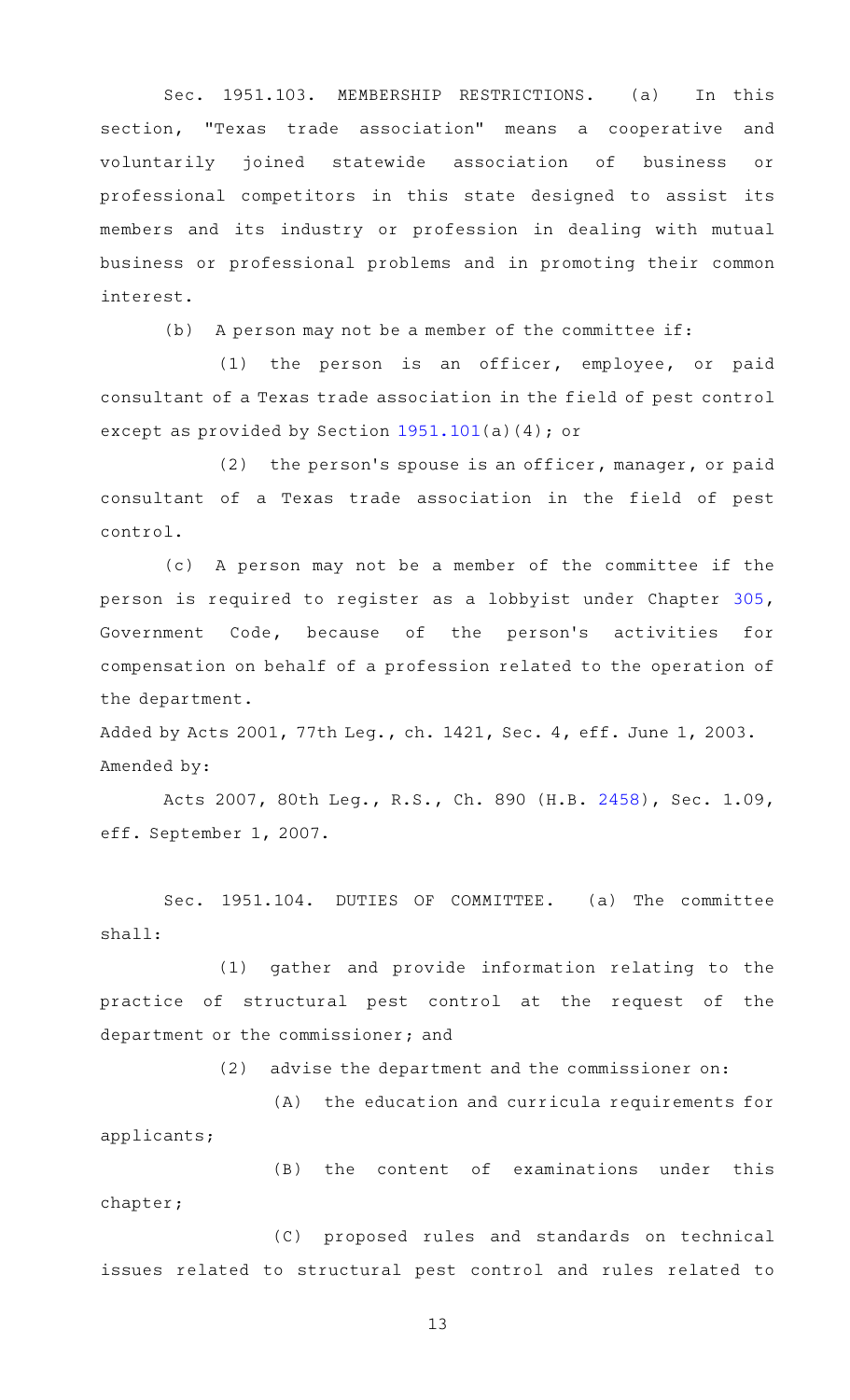enforcement;

(D) standards and criteria for the issuance of licenses under this chapter;

(E) fees for license applications and examinations under this chapter; and

(F) other issues affecting the practice of structural pest control.

(b) Before the department proposes a rule for adoption, the department must submit the proposed rule to the committee to provide advice as described by Subsection  $(a)(2)(C)$ . The committee shall:

(1) vote on whether to recommend that the rule be proposed for adoption; and

(2) provide the recommendation under Subdivision (1) to the department not later than the 60th day after the date the proposed rule was submitted to the committee for review.

(c) For the purpose of advising the department on rules related to enforcement under Subsection (a), on request of the presiding officer of the committee, the department shall allow the committee to review a completed disciplinary investigation file. Added by Acts 2001, 77th Leg., ch. 1421, Sec. 4, eff. June 1, 2003. Amended by:

Acts 2007, 80th Leg., R.S., Ch. 890 (H.B. [2458\)](http://www.legis.state.tx.us/tlodocs/80R/billtext/html/HB02458F.HTM), Sec. 1.10, eff. September 1, 2007.

Acts 2017, 85th Leg., R.S., Ch. 1069 (H.B. [3243](http://www.legis.state.tx.us/tlodocs/85R/billtext/html/HB03243F.HTM)), Sec. 1, eff. September 1, 2017.

Sec. 1951.105. RULES GOVERNING COMMITTEE; COMMITTEE MEETINGS. (a) The department shall adopt rules for the operation of the committee, including rules governing:

 $(1)$  the purpose, role, responsibility, and goals of the committee;

(2) the quorum requirements for the committee;

(3) the qualifications required for members of the committee, which may include experience and geographic representation requirements;

 $(4)$  the appointment process for the committee;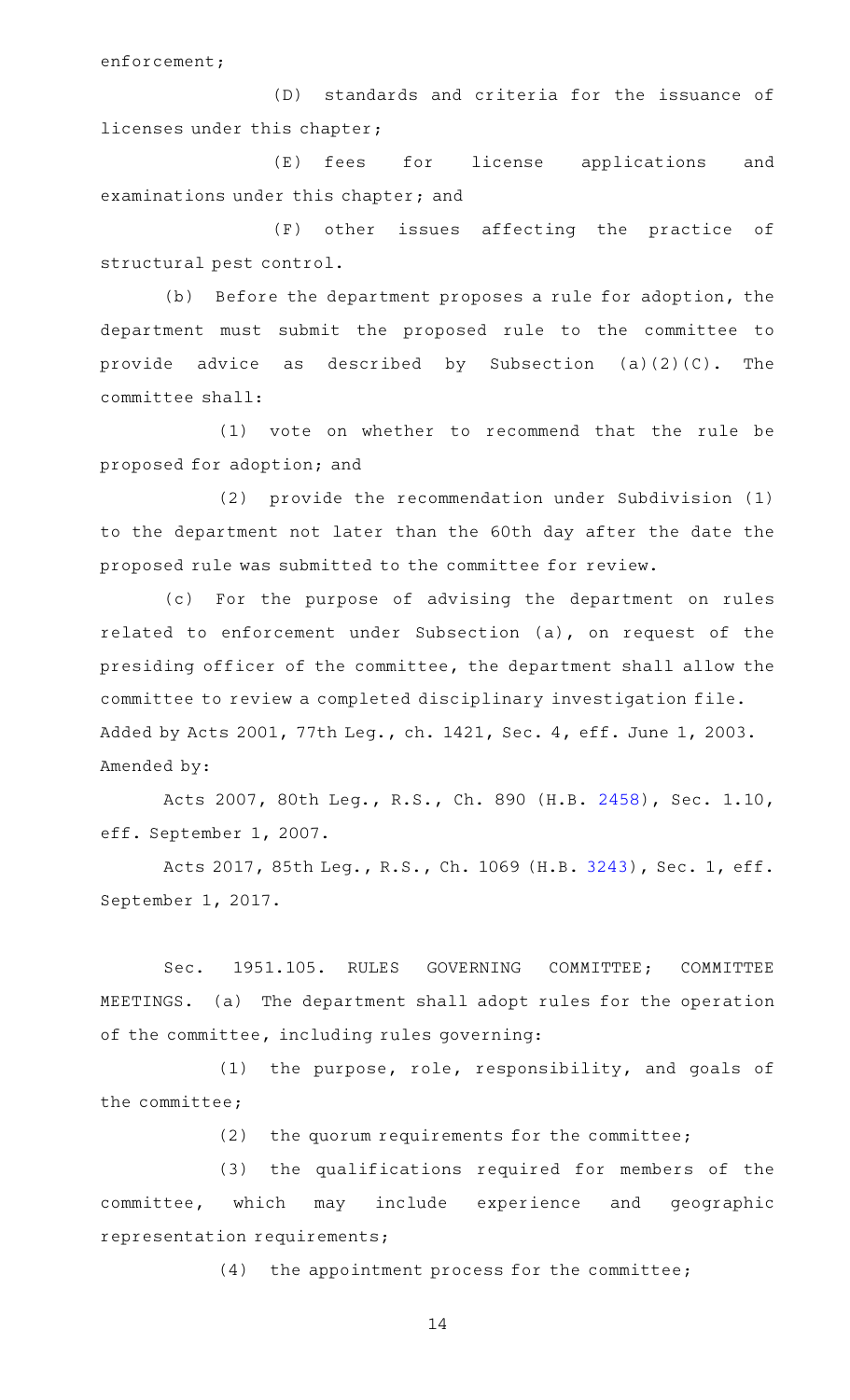(5) the members' terms;

 $(6)$  the training requirements;

(7) a process to regularly evaluate the effectiveness of the committee; and

(8) a requirement that the committee comply with Chapter [551,](http://www.statutes.legis.state.tx.us/GetStatute.aspx?Code=GV&Value=551) Government Code.

(b) The committee shall:

(1) at the first meeting of each year, elect from the committee 's members a presiding officer and an assistant presiding officer to serve a term of one year;

(2) meet quarterly;

(3) operate under Robert's Rules of Order; and

 $(4)$  record the minutes of each meeting.

(c) The rules adopted under Subsection (a) must provide that the presiding officer of the committee:

(1) is responsible for setting an agenda for each committee meeting; and

 $(2)$  may add an item to an agenda on request by the department or commissioner.

Added by Acts 2001, 77th Leg., ch. 1421, Sec. 4, eff. June 1, 2003. Amended by:

Acts 2007, 80th Leg., R.S., Ch. 890 (H.B. [2458\)](http://www.legis.state.tx.us/tlodocs/80R/billtext/html/HB02458F.HTM), Sec. 1.11, eff. September 1, 2007.

Acts 2009, 81st Leg., R.S., Ch. 506 (S.B. [1016\)](http://www.legis.state.tx.us/tlodocs/81R/billtext/html/SB01016F.HTM), Sec. 7.07, eff. September 1, 2009.

Acts 2017, 85th Leg., R.S., Ch. 1069 (H.B. [3243](http://www.legis.state.tx.us/tlodocs/85R/billtext/html/HB03243F.HTM)), Sec. 2, eff. September 1, 2017.

Sec. 1951.106. APPLICABILITY OF OTHER LAW TO COMMITTEE.

(a) Section [2110.008](http://www.statutes.legis.state.tx.us/GetStatute.aspx?Code=GV&Value=2110.008), Government Code, does not apply to the committee.

(b) Repealed by Acts 2007, 80th Leg., R.S., Ch. 890, Sec. 1.79(3), eff. September 1, 2007.

(c) Repealed by Acts 2007, 80th Leg., R.S., Ch. 890, Sec. 1.79(3), eff. September 1, 2007. Added by Acts 2001, 77th Leg., ch. 1421, Sec. 4, eff. June 1, 2003.

Amended by: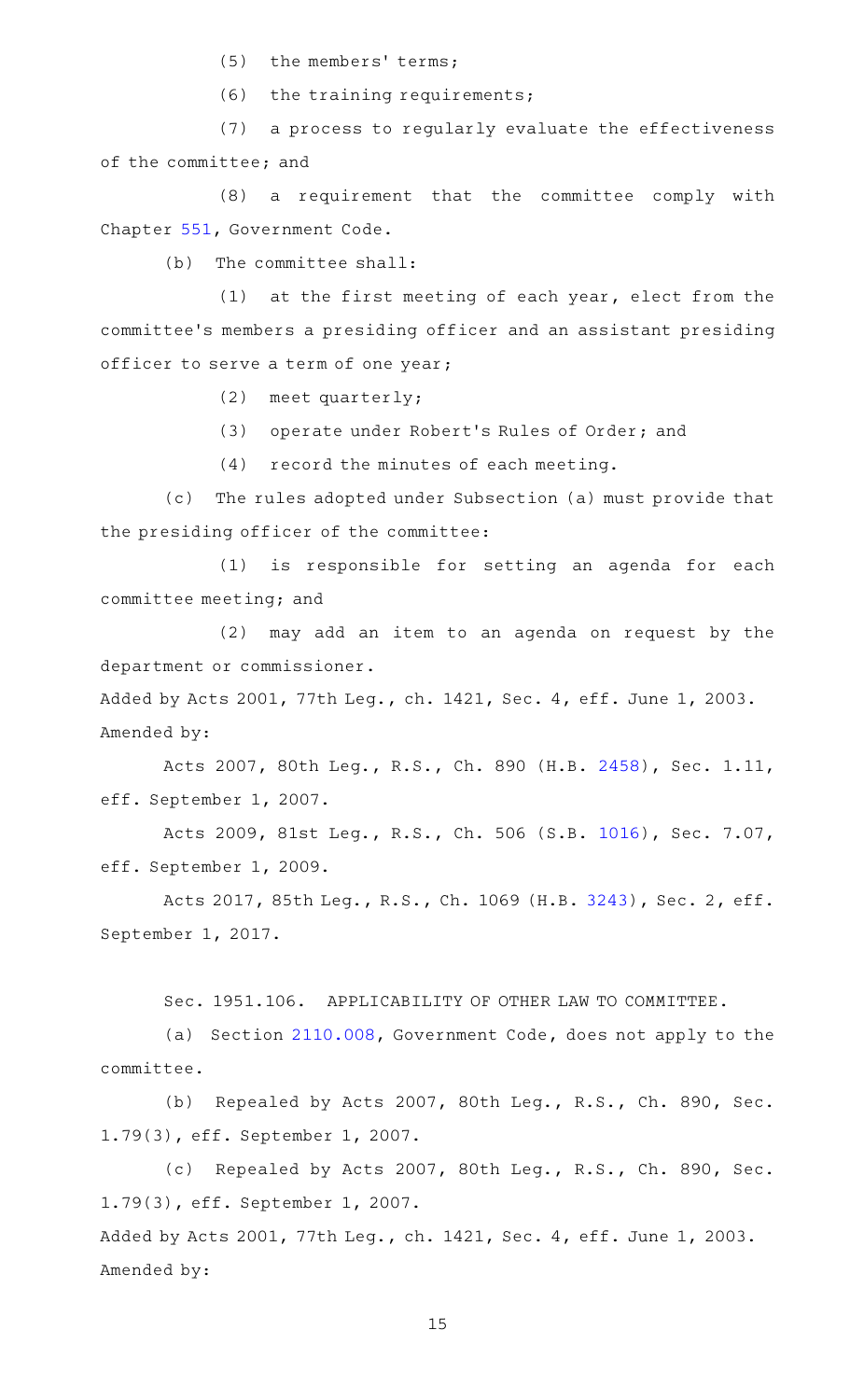Acts 2007, 80th Leg., R.S., Ch. 890 (H.B. [2458\)](http://www.legis.state.tx.us/tlodocs/80R/billtext/html/HB02458F.HTM), Sec. 1.12, eff. September 1, 2007.

Acts 2007, 80th Leg., R.S., Ch. 890 (H.B. [2458\)](http://www.legis.state.tx.us/tlodocs/80R/billtext/html/HB02458F.HTM), Sec. 1.13, eff. September 1, 2007.

Acts 2007, 80th Leg., R.S., Ch. 890 (H.B. [2458\)](http://www.legis.state.tx.us/tlodocs/80R/billtext/html/HB02458F.HTM), Sec. 1.79(3), eff. September 1, 2007.

# SUBCHAPTER E. POWERS AND DUTIES OF DEPARTMENT RELATING TO STRUCTURAL PEST CONTROL

Sec. 1951.201. SOLE LICENSING AUTHORITY; FEES. (a) The department is the sole authority in this state for licensing persons engaged in the business of structural pest control.

(b) The department, with the advice of the committee, shall establish fees under this chapter in amounts reasonable and necessary to cover the costs of administering the department 's programs and activities under this chapter.

Added by Acts 2001, 77th Leg., ch. 1421, Sec. 4, eff. June 1, 2003. Amended by:

Acts 2007, 80th Leg., R.S., Ch. 890 (H.B. [2458\)](http://www.legis.state.tx.us/tlodocs/80R/billtext/html/HB02458F.HTM), Sec. 1.15, eff. September 1, 2007.

Sec. 1951.203. STANDARDS AND CRITERIA FOR LICENSES. The department, with the advice of the committee, shall develop standards and criteria for issuing:

(1) a structural pest control business license to a person engaged in the business of structural pest control;

(2) a certified commercial applicator's license to an individual engaged in the business of structural pest control;

(3) a certified noncommercial applicator's license to an individual; and

(4) a technician license to an individual. Added by Acts 2001, 77th Leg., ch. 1421, Sec. 4, eff. June 1, 2003. Amended by:

Acts 2007, 80th Leg., R.S., Ch. 890 (H.B. [2458\)](http://www.legis.state.tx.us/tlodocs/80R/billtext/html/HB02458F.HTM), Sec. 1.17, eff. September 1, 2007.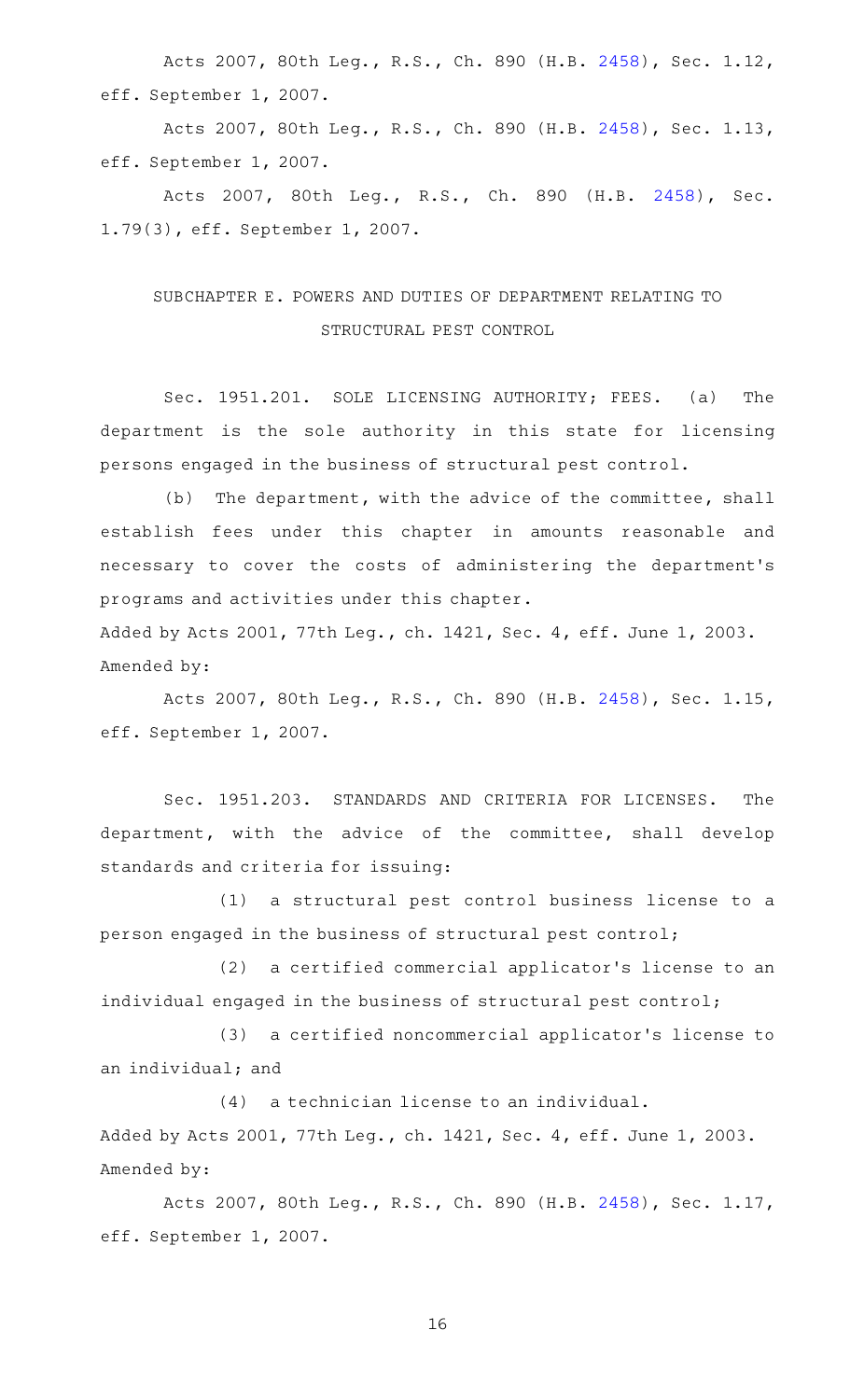Sec. 1951.204. SUBPOENA AUTHORITY. (a) As part of an investigation under this chapter, the commissioner may request and, if necessary, compel by subpoena:

(1) the attendance of witnesses for examination under oath; and

(2) the production for inspection and copying of records, documents, and other evidence relevant to the investigation of an alleged violation of this chapter.

(b) The commissioner, acting through the attorney general, may bring an action to enforce a subpoena issued under Subsection (a) against a person who fails to comply with the subpoena.

(c) Venue for an action brought under Subsection (b) is in a district court in:

(1) Travis County; or

(2) the county in which the alleged violation occurred.

(d) The court shall order compliance with the subpoena if the court finds that good cause exists to issue the subpoena. Added by Acts 2001, 77th Leg., ch. 1421, Sec. 4, eff. June 1, 2003. Amended by:

Acts 2007, 80th Leg., R.S., Ch. 890 (H.B. [2458\)](http://www.legis.state.tx.us/tlodocs/80R/billtext/html/HB02458F.HTM), Sec. 1.18, eff. September 1, 2007.

Sec. 1951.205. ENVIRONMENTAL RULES. (a) The department, with the advice of the committee, shall adopt rules as authorized under this chapter governing the methods and practices of structural pest control that the department determines are necessary to protect the public 's health and welfare and prevent adverse effects on human life and the environment. Each rule adopted must cite the section of this chapter that authorizes the rule.

(b) A rule relating to the use of economic poisons must comply with applicable standards of the federal government and the commissioner governing the use of such substances. Added by Acts 2001, 77th Leg., ch. 1421, Sec. 4, eff. June 1, 2003. Amended by:

Acts 2007, 80th Leg., R.S., Ch. 890 (H.B. [2458\)](http://www.legis.state.tx.us/tlodocs/80R/billtext/html/HB02458F.HTM), Sec. 1.19,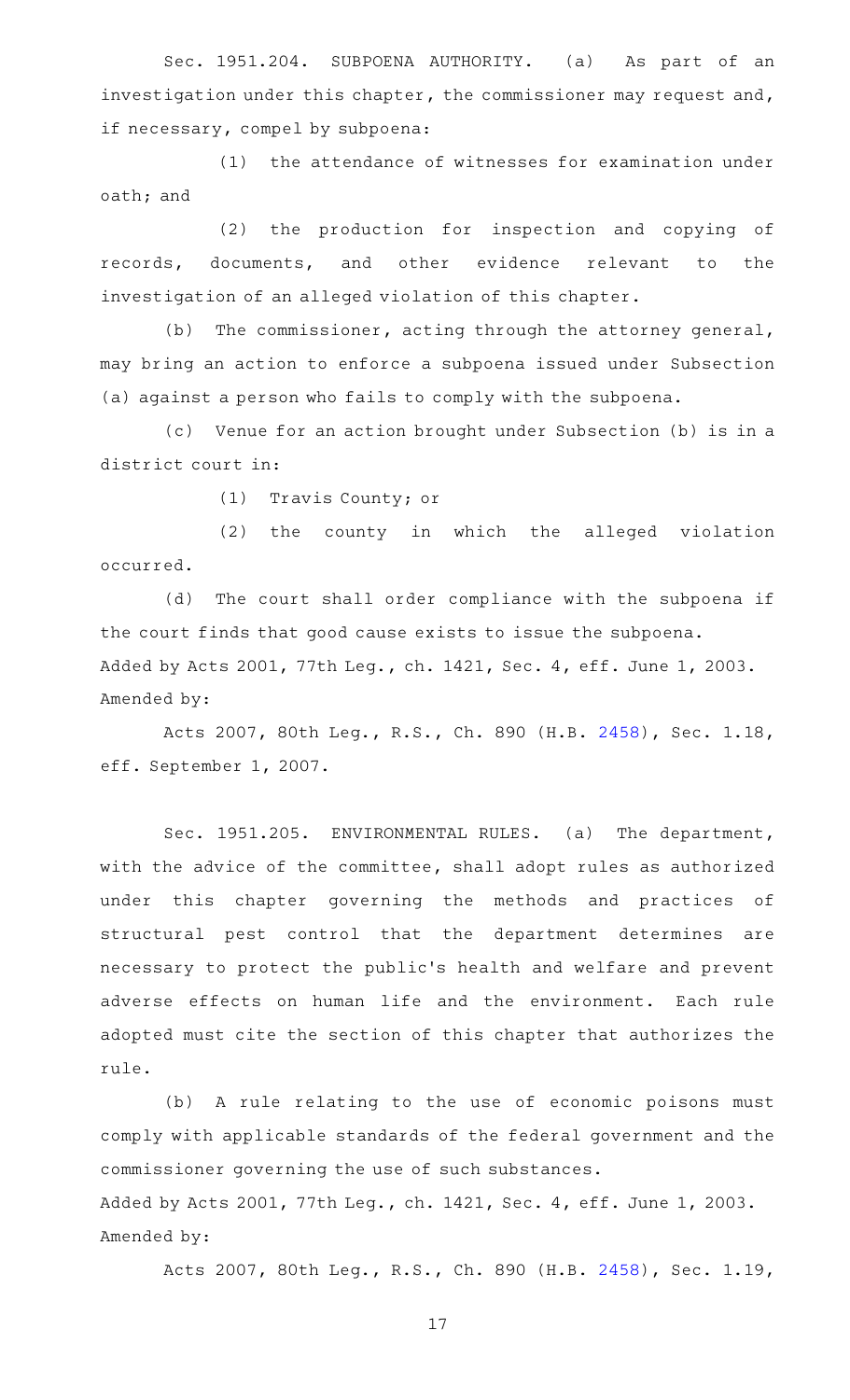eff. September 1, 2007.

Acts 2009, 81st Leg., R.S., Ch. 506 (S.B. [1016\)](http://www.legis.state.tx.us/tlodocs/81R/billtext/html/SB01016F.HTM), Sec. 7.08, eff. September 1, 2009.

Sec. 1951.206. RULES RESTRICTING ADVERTISING OR COMPETITIVE BIDDING. (a) Except as provided by Subsection (b), the department may not adopt a rule restricting advertising or competitive bidding by a person subject to regulation by the department under this chapter.

(b) The department may adopt rules restricting advertising or competitive bidding to prohibit false, misleading, or deceptive practices by a person subject to regulation by the department under this chapter. A rule adopted under this subsection may not:

 $(1)$  restrict the use of any medium for advertising;

(2) restrict a person's personal appearance or use of a person's voice in an advertisement;

(3) relate to the size or duration of an advertisement by a person; or

(4) restrict a person's advertisement under a trade name.

(c) Subsection (b)(4) does not prohibit the department from adopting a rule regulating the use of the name of a business or license holder in an advertisement for a structural pest control business.

Added by Acts 2001, 77th Leg., ch. 1421, Sec. 4, eff. June 1, 2003. Amended by:

Acts 2007, 80th Leg., R.S., Ch. 890 (H.B. [2458\)](http://www.legis.state.tx.us/tlodocs/80R/billtext/html/HB02458F.HTM), Sec. 1.20, eff. September 1, 2007.

Acts 2013, 83rd Leg., R.S., Ch. 717 (H.B. [3566](http://www.legis.state.tx.us/tlodocs/83R/billtext/html/HB03566F.HTM)), Sec. 1, eff. June 14, 2013.

Sec. 1951.207. INSPECTION OF LICENSE HOLDERS.

(a) The department by rule shall adopt a policy that requires a business holding a structural pest control business license to be inspected by a field inspector at least once:

(1) in the business's first year of operation; and

(2) every four years after the first year of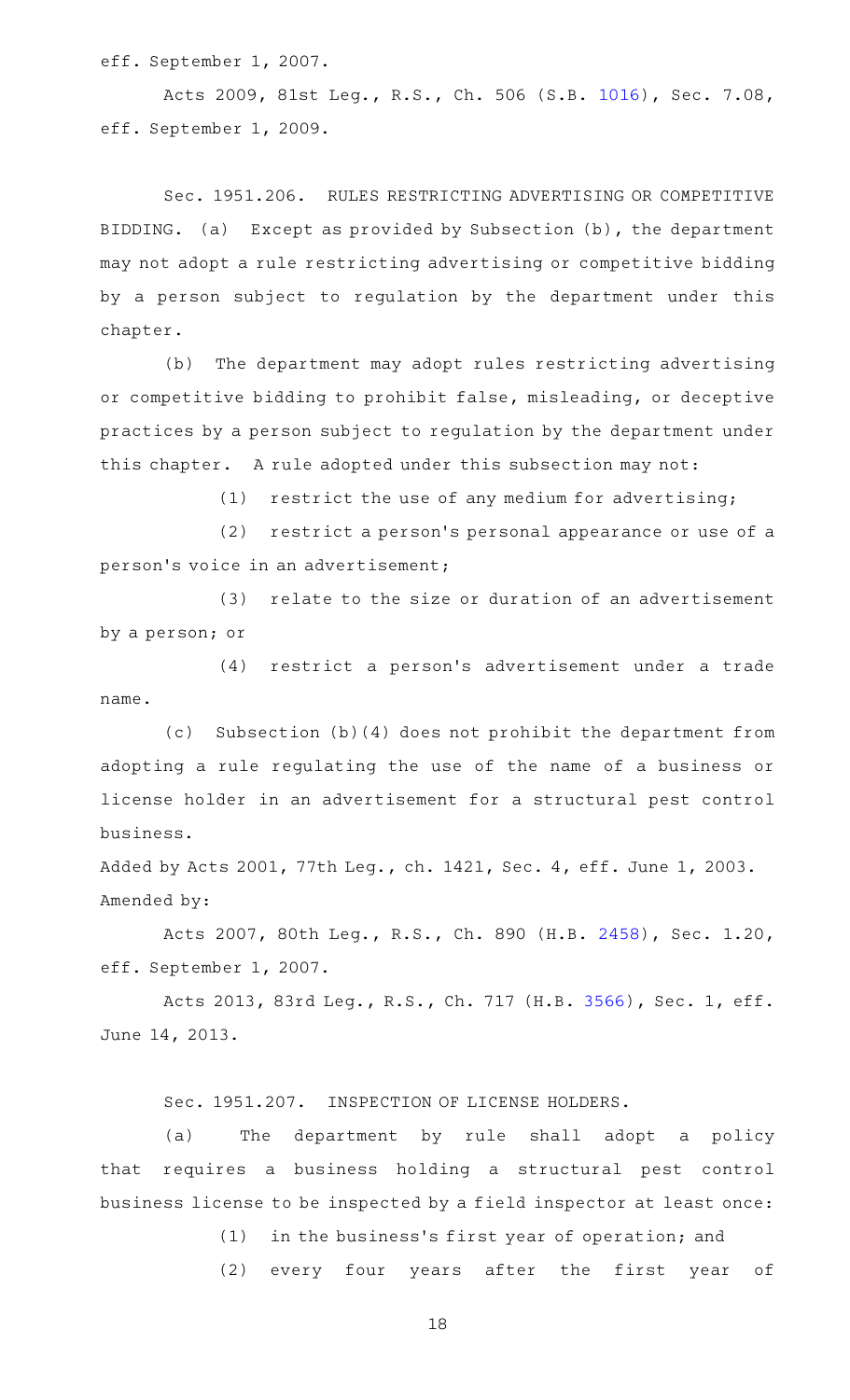operation.

(b) The department by rule shall adopt a policy and guidelines for conducting an investigation under this chapter, including:

(1) procedures for investigating a complaint concerning misuse of pesticides, including contamination by pesticides and human exposure to pesticides;

 $(2)$  the circumstances in which a case should be referred to the:

(A) Department of State Health Services;

(B) Texas Commission on Environmental Quality;

or

(C) United States Environmental Protection Agency;

(3) recommendations to consumers and applicators regarding cleanup after a spill or misapplication; and

(4) procedures for residue sampling, including the circumstances in which to take a residue sample and the time in which the sample should be taken.

Added by Acts 2001, 77th Leg., ch. 1421, Sec. 4, eff. June 1, 2003. Amended by:

Acts 2007, 80th Leg., R.S., Ch. 890 (H.B. [2458\)](http://www.legis.state.tx.us/tlodocs/80R/billtext/html/HB02458F.HTM), Sec. 1.21, eff. September 1, 2007.

Acts 2009, 81st Leg., R.S., Ch. 506 (S.B. [1016\)](http://www.legis.state.tx.us/tlodocs/81R/billtext/html/SB01016F.HTM), Sec. 7.09, eff. September 1, 2009.

Sec. 1951.208. MISAPPLICATION OF PESTICIDES. (a) If an investigation shows that a misapplication of pesticides has occurred on the premises of a consumer, the department shall immediately notify the consumer and the applicator of the misapplication.

(b) On a finding of misapplication, the department shall keep records of health injuries and property damages resulting from the misapplication reported to the department by a:

- $(1)$  certified applicator;
- $(2)$  physician;
- (3) person holding a structural pest control business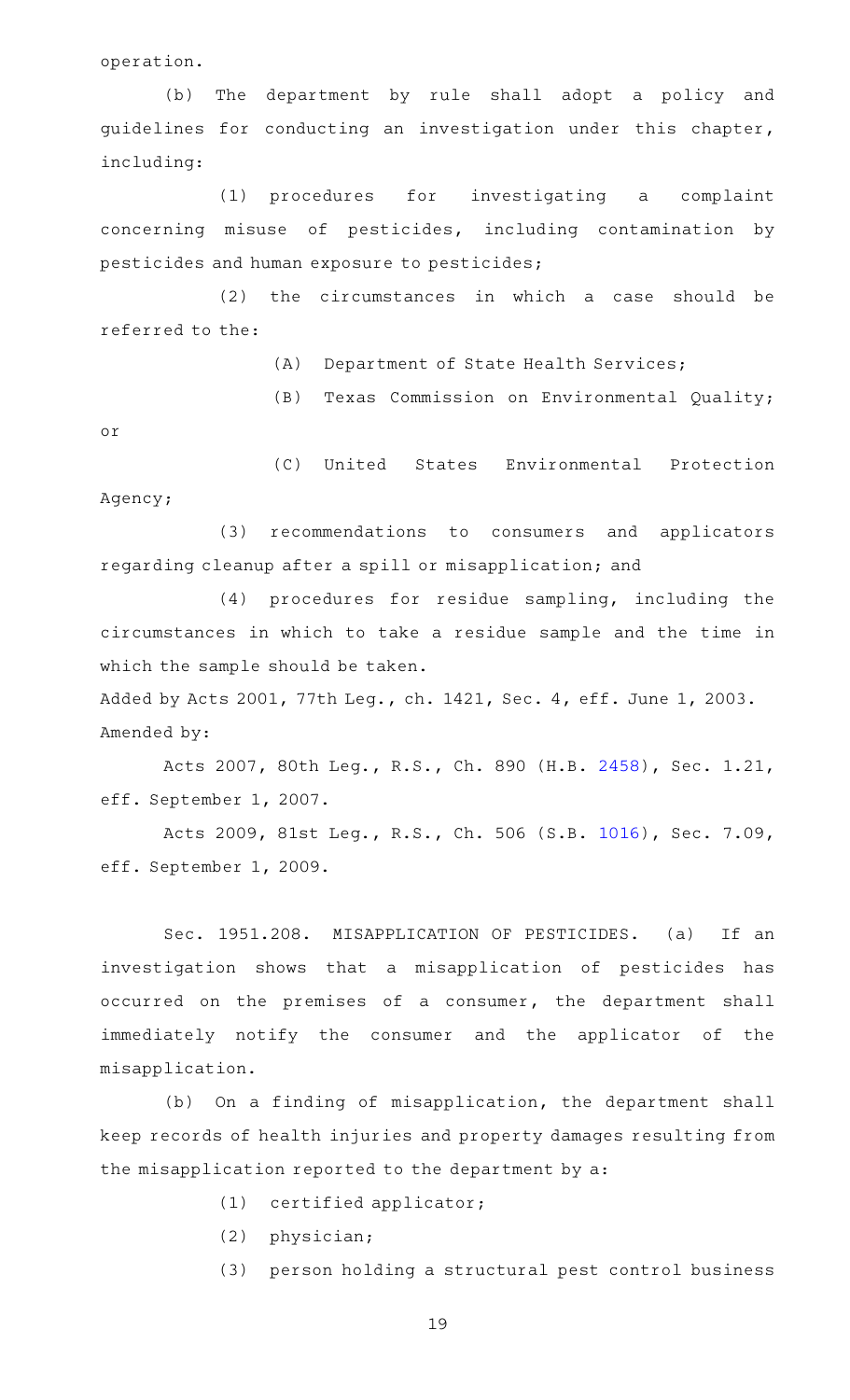license;

- $(4)$  technician;
- (5) consumer; or
- (6) state agency.

Added by Acts 2001, 77th Leg., ch. 1421, Sec. 4, eff. June 1, 2003. Amended by:

Acts 2007, 80th Leg., R.S., Ch. 890 (H.B. [2458\)](http://www.legis.state.tx.us/tlodocs/80R/billtext/html/HB02458F.HTM), Sec. 1.22, eff. September 1, 2007.

Sec. 1951.209. AVAILABILITY OF CERTAIN INFORMATION. The department may make available to the Department of State Health Services under the occupational condition reporting program established under Chapter [84](http://www.statutes.legis.state.tx.us/GetStatute.aspx?Code=HS&Value=84), Health and Safety Code, any information the department receives concerning an exposure to a pesticide caused by a person licensed under this chapter that results in a medically verifiable illness. The department and the executive commissioner of the Health and Human Services Commission shall adopt joint rules for making that information available to the Department of State Health Services. The rules must require the department to make that information available to an institution of higher education that conducts research in urban entomology, epidemiology, or other areas related to structural pest control. Added by Acts 2001, 77th Leg., ch. 1421, Sec. 4, eff. June 1, 2003. Amended by:

Acts 2007, 80th Leg., R.S., Ch. 890 (H.B. [2458\)](http://www.legis.state.tx.us/tlodocs/80R/billtext/html/HB02458F.HTM), Sec. 1.23, eff. September 1, 2007.

Sec. 1951.210. PRETREATMENT INSPECTION SERVICE; FEES; LIABILITY. (a) The department may provide a pretreatment inspection service to consumers. A pretreatment inspection is limited to a determination of whether there is an infestation of pests on the premises inspected.

 $(b)$  On the request of a consumer, the department may make available an inspector employed by the department to inspect the premises of the consumer if the consumer has obtained, from at least two pest control companies:

(1) a determination that there is an infestation of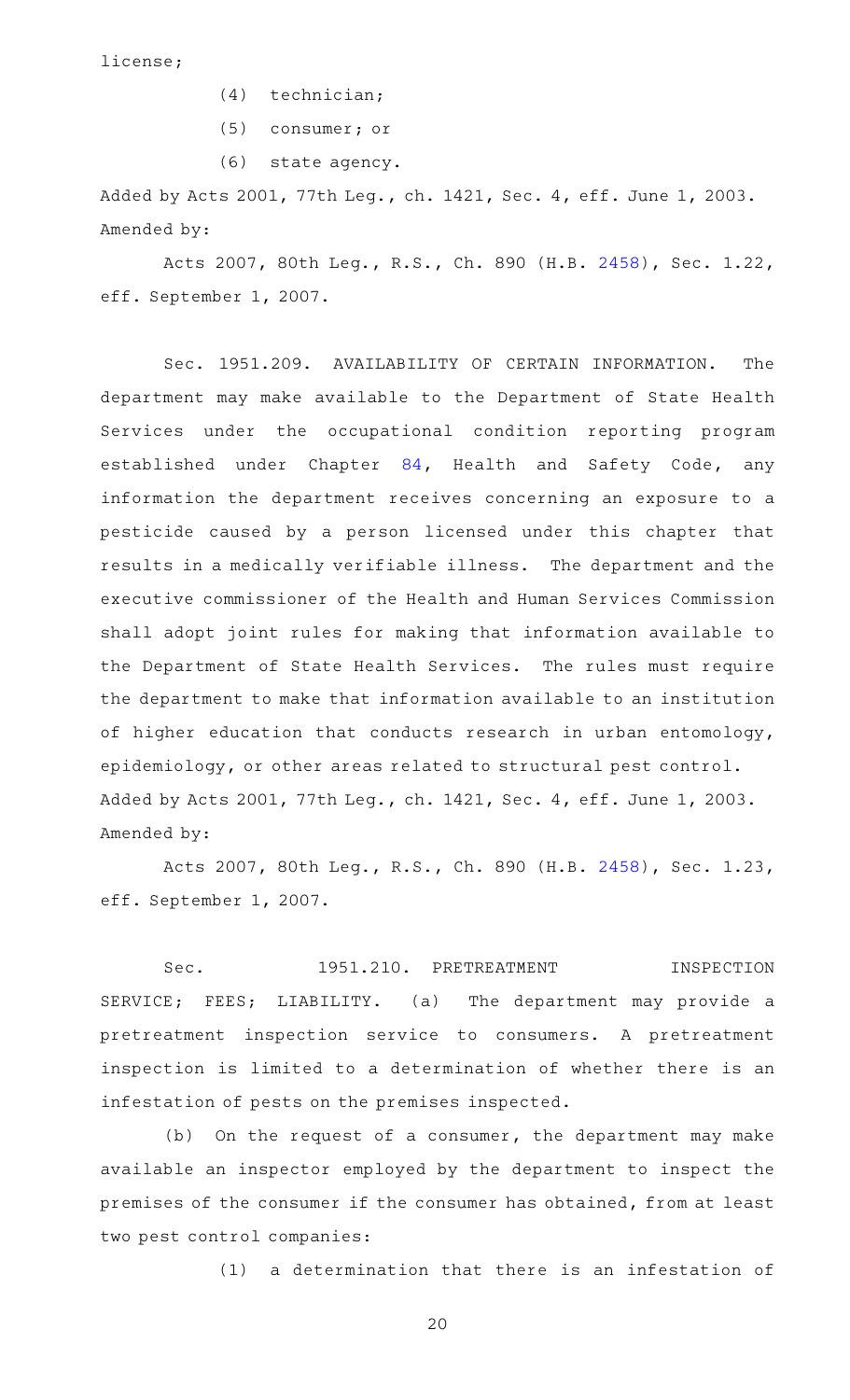#### pests on the premises; and

 $(2)$  an estimate of the cost of the treatment.

(c) The department shall charge a fee for a pretreatment inspection in an amount sufficient to pay the cost of providing the service.

(d) The department is not liable for any damages that may arise as a result of an inspection made under this section that is subsequently found to be incorrect.

Added by Acts 2001, 77th Leg., ch. 1421, Sec. 4, eff. June 1, 2003. Amended by:

Acts 2007, 80th Leg., R.S., Ch. 890 (H.B. [2458\)](http://www.legis.state.tx.us/tlodocs/80R/billtext/html/HB02458F.HTM), Sec. 1.24, eff. September 1, 2007.

Sec. 1951.211. CONSULTATION WITH INTEGRATED PEST MANAGEMENT TECHNIQUES EXPERT. The department may contract with an institution of higher education for the services of an expert in integrated pest management to consult with the department, department staff, license holders, and the public regarding integrated pest management techniques.

Added by Acts 2001, 77th Leg., ch. 1421, Sec. 4, eff. June 1, 2003. Amended by:

Acts 2007, 80th Leg., R.S., Ch. 890 (H.B. [2458\)](http://www.legis.state.tx.us/tlodocs/80R/billtext/html/HB02458F.HTM), Sec. 1.25, eff. September 1, 2007.

Sec. 1951.212. INTEGRATED PEST MANAGEMENT PROGRAMS FOR SCHOOL DISTRICTS. (a) The department shall establish standards for an integrated pest management program for the use of pesticides, herbicides, and other chemical agents to control pests, rodents, insects, and weeds at the school buildings and other facilities of school districts.

(b) The department shall use the structural pest control advisory committee to assist the department in developing the standards for the integrated pest management program. In developing the standards, the advisory committee shall consult with a person knowledgeable in the area of integrated pest management in schools.

(c) The department shall include in standards adopted under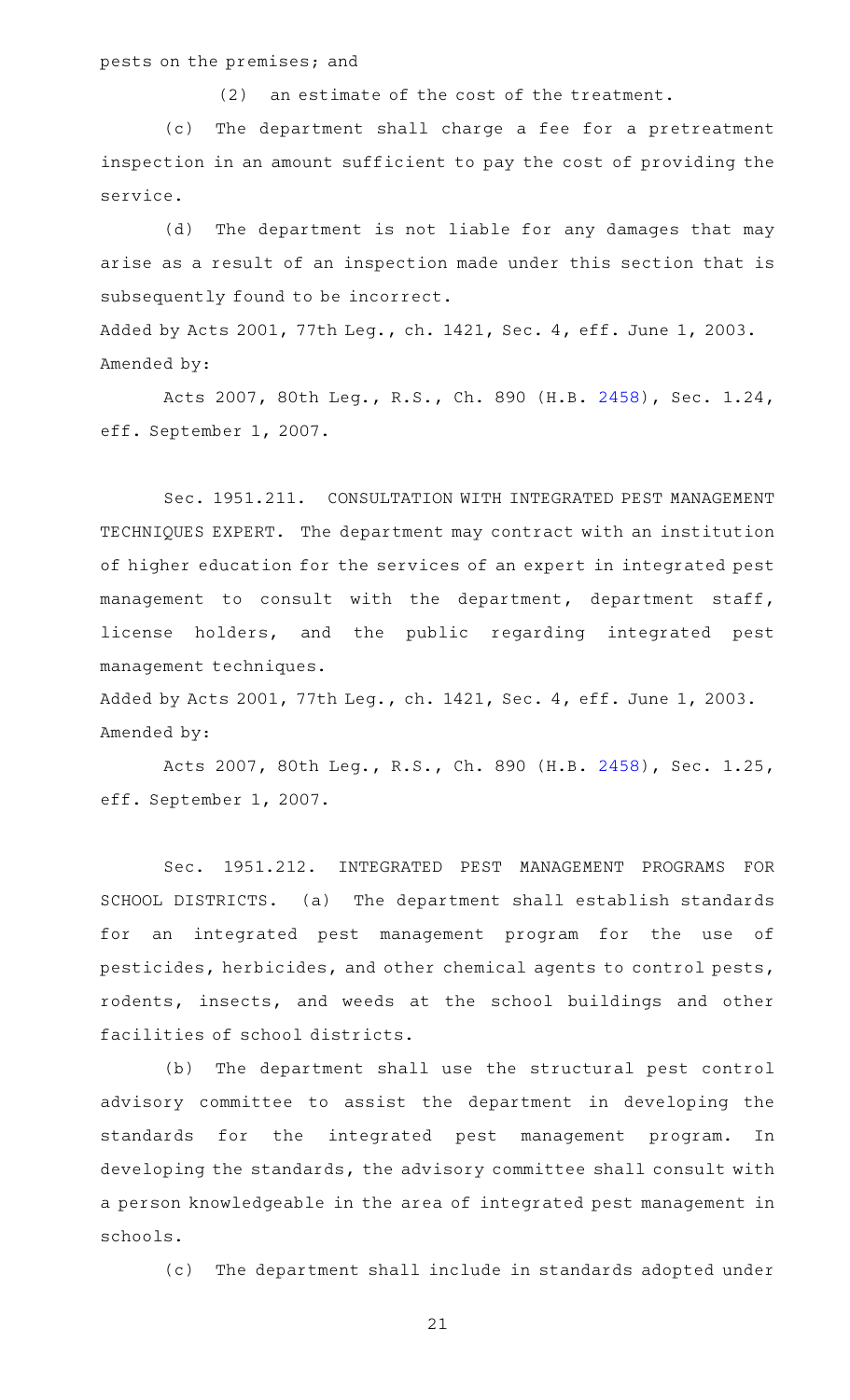this section a requirement to use the least toxic methods available to control pests, rodents, insects, and weeds.

(d) The department by rule shall establish categories of pesticides that a school district is allowed to apply. For each category, the department shall specify:

 $(1)$  the minimum distance a school district must maintain between an area where pesticides are being applied and an area where students are present at the time of application;

 $(2)$  the minimum amount of time a school district is required to wait before allowing students to enter an indoor or outdoor area in a school building or on school grounds for normal academic instruction or organized extracurricular activities after pesticides have been applied;

(3) the requirements for posting notice of the indoor and outdoor use of pesticides;

(4) the requirements for obtaining approval before applying the pesticide; and

(5) the requirements for maintaining records of the application of pesticides.

(e) Each school district shall:

(1) adopt an integrated pest management program that incorporates the standards established by the department under this section;

(2) designate an integrated pest management coordinator for the district; and

(3) report to the department not later than the 90th day after the date the district designates or replaces an integrated pest management coordinator the name, address, telephone number, and e-mail address of the district 's current coordinator.

(f) Each person who is designated as the integrated pest management coordinator for a school district shall successfully complete six hours of continuing education in integrated pest management every three years.

(g) The department shall inspect each school district at least once every five years for compliance with this section and may conduct additional inspections based on a schedule of risk-based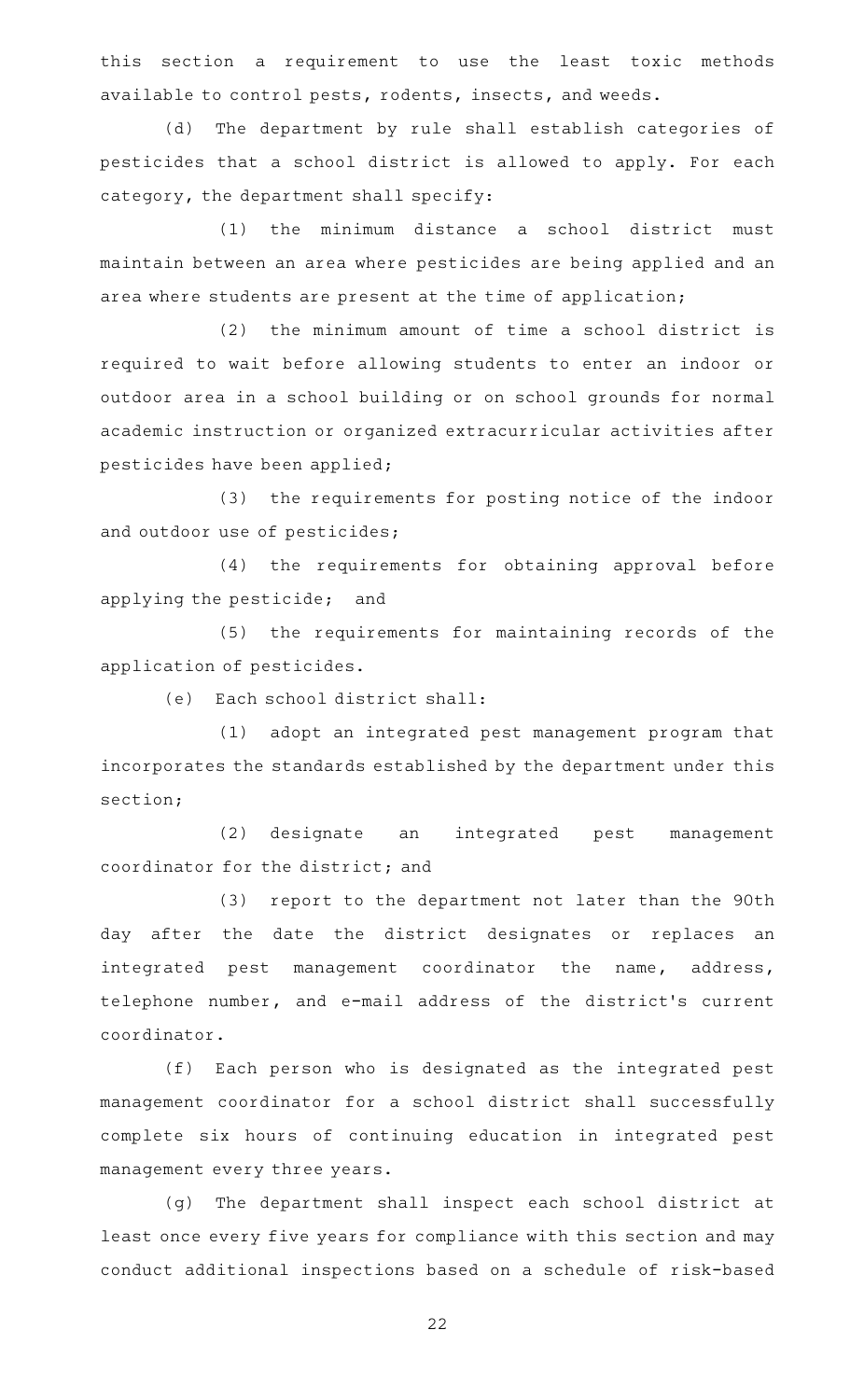inspections using the following criteria:

(1) whether there has been a prior violation by the school district;

(2) the inspection history of the school district;

(3) any history of complaints involving the school district; and

(4) any other factor determined by the department by rule. Added by Acts 2001, 77th Leg., ch. 1421, Sec. 4, eff. June 1, 2003. Amended by:

Acts 2007, 80th Leg., R.S., Ch. 890 (H.B. [2458\)](http://www.legis.state.tx.us/tlodocs/80R/billtext/html/HB02458F.HTM), Sec. 1.26, eff. September 1, 2007.

Acts 2009, 81st Leg., R.S., Ch. 506 (S.B. [1016\)](http://www.legis.state.tx.us/tlodocs/81R/billtext/html/SB01016F.HTM), Sec. 7.10, eff. September 1, 2009.

SUBCHAPTER F. PUBLIC INTEREST INFORMATION AND COMPLAINT PROCEDURES

Sec. 1951.251. PUBLIC INTEREST INFORMATION. (a) The department, with the advice of the committee, shall prepare information of public interest describing the functions of the department under this chapter and the procedures by which complaints are filed with and resolved by the department under this chapter.

(b) The department shall make the information available to the public and appropriate state agencies.

Added by Acts 2001, 77th Leg., ch. 1421, Sec. 4, eff. June 1, 2003. Amended by:

Acts 2007, 80th Leg., R.S., Ch. 890 (H.B. [2458\)](http://www.legis.state.tx.us/tlodocs/80R/billtext/html/HB02458F.HTM), Sec. 1.27, eff. September 1, 2007.

Sec. 1951.252. COMPLAINTS. (a) The department by rule shall establish methods by which consumers and service recipients are notified of the name, mailing address, and telephone number of the department for the purpose of directing complaints to the department under this chapter. The department may provide for that notice:

(1) on each license form, application, or written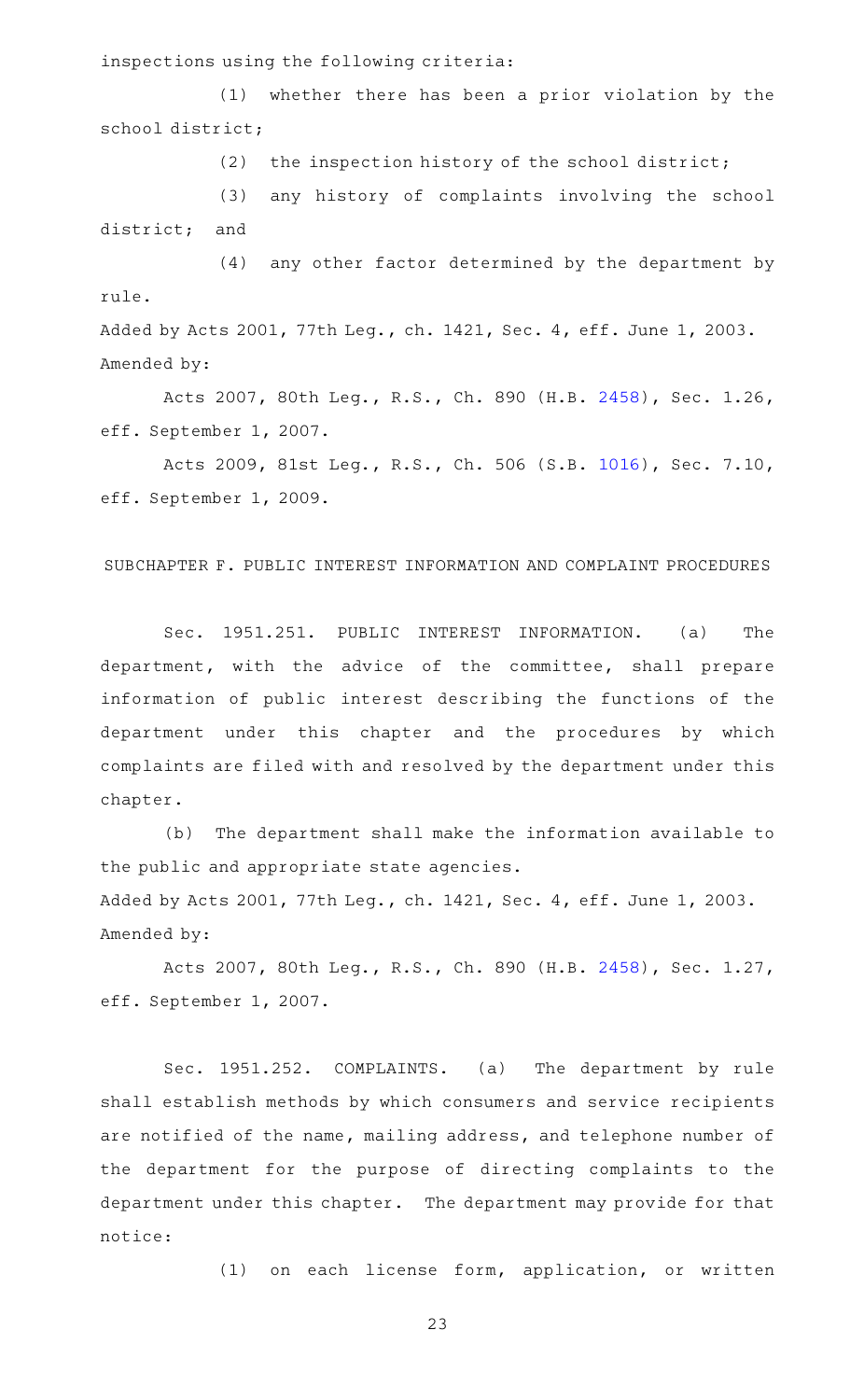contract for services of a person regulated under this chapter;

(2) on a sign prominently displayed in the place of business of each person regulated under this chapter; or

(3) in a bill for services provided by a person regulated under this chapter.

(b) The department shall keep an information file about each complaint filed with the department under this chapter that the department has authority to resolve.

(c) If a written complaint is filed with the department under this chapter that the department has authority to resolve, the department, at least quarterly and until final disposition of the complaint, shall notify the parties to the complaint of the status of the complaint unless the notice would jeopardize an undercover investigation.

(d) The department shall provide to a license holder against whom a complaint has been filed under this chapter:

(1) the allegations made against the license holder in the complaint; and

 $(2)$  on the license holder's request, any information obtained by the department in its investigation of the complaint.

(e) The department shall provide the information required under Subsection (d) in a timely manner to allow the license holder time to respond to the complaint.

(f) The commissioner may allow an authorized employee of the department to dismiss a complaint if an investigation demonstrates that:

 $(1)$  a violation did not occur; or

(2) the subject of the complaint is outside the department 's jurisdiction under this chapter.

(g) An employee who dismisses a complaint under Subsection (f) shall report the dismissal to the commissioner. The report must include a sufficient explanation of the reason the complaint was dismissed.

Added by Acts 2001, 77th Leg., ch. 1421, Sec. 4, eff. June 1, 2003. Amended by:

Acts 2007, 80th Leg., R.S., Ch. 890 (H.B. [2458\)](http://www.legis.state.tx.us/tlodocs/80R/billtext/html/HB02458F.HTM), Sec. 1.28, eff. September 1, 2007.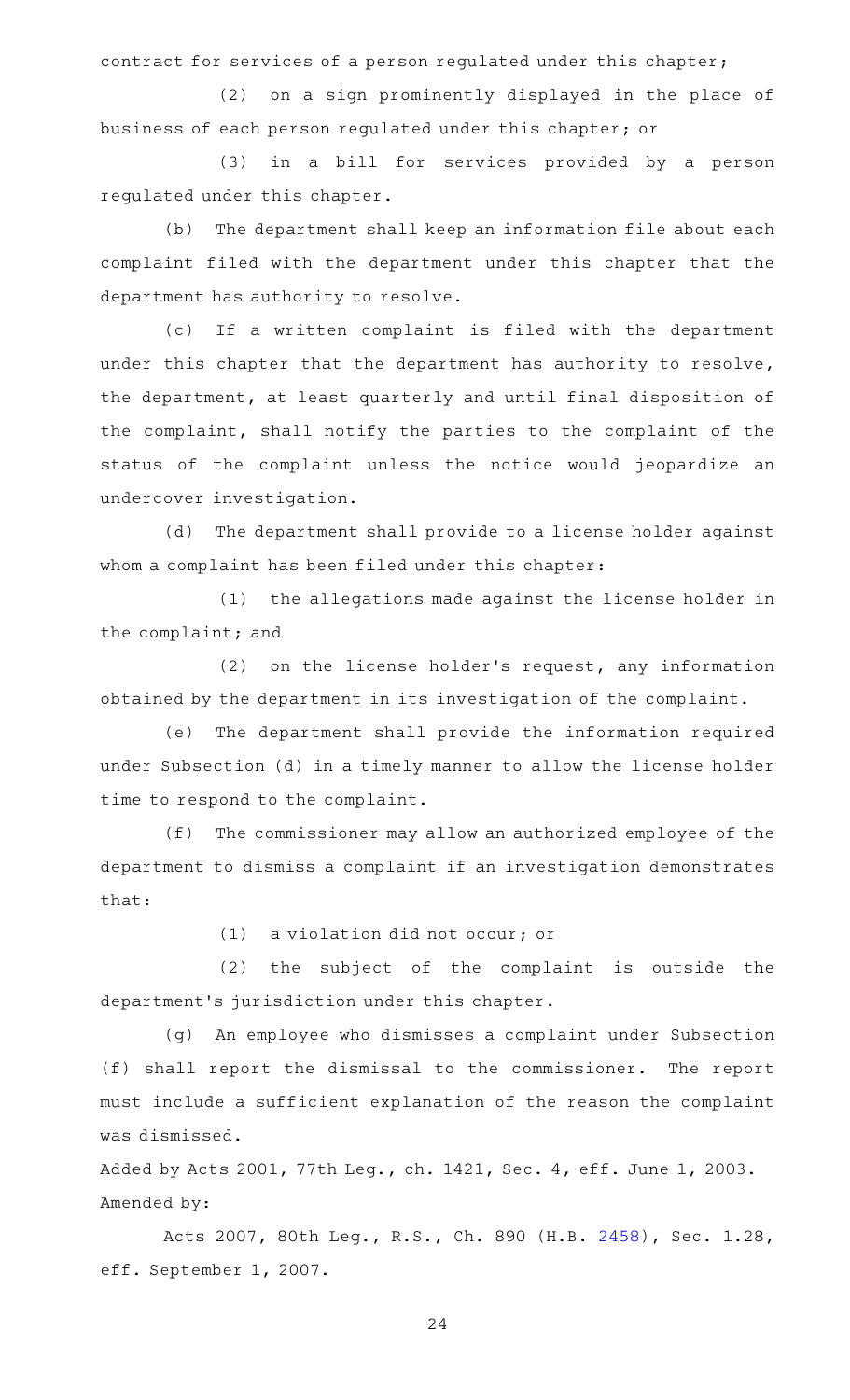Sec. 1951.253. PUBLIC PARTICIPATION. (a) The department shall develop and implement policies that provide the public with a reasonable opportunity to appear before the committee and to speak on any issue for which the committee has a duty under this chapter to advise the department.

(b) The department shall prepare and maintain a written plan that describes how a person who does not speak English or who has a physical, mental, or developmental disability can be provided reasonable access to the department 's programs under this chapter. Added by Acts 2001, 77th Leg., ch. 1421, Sec. 4, eff. June 1, 2003. Amended by:

Acts 2007, 80th Leg., R.S., Ch. 890 (H.B. [2458\)](http://www.legis.state.tx.us/tlodocs/80R/billtext/html/HB02458F.HTM), Sec. 1.29, eff. September 1, 2007.

Sec. 1951.254. PUBLIC INFORMATION PROGRAM. (a) The department shall establish a public information program as provided by this section and Sections 1951.453-1951.456 to inform the public about the practice and regulation of structural pest control.

(b) The department may create a public information program advisory committee to assist in the development of a public information program.

(c) The department shall make available to the public and other appropriate state agencies the information compiled as part of the program.

(d) The public information program must:

 $(1)$  include the adoption and distribution, in a manner that the department considers appropriate, of a standard form for complaints under this chapter;

(2) inform prospective applicants for licensing under this chapter about the qualifications and requirements for licensing;

(3) inform applicants, license holders, and the public on the department 's Internet website, in department brochures, and on any other available information resource about the department 's enforcement process under this chapter, including each step in the complaint investigation and resolution process, from initial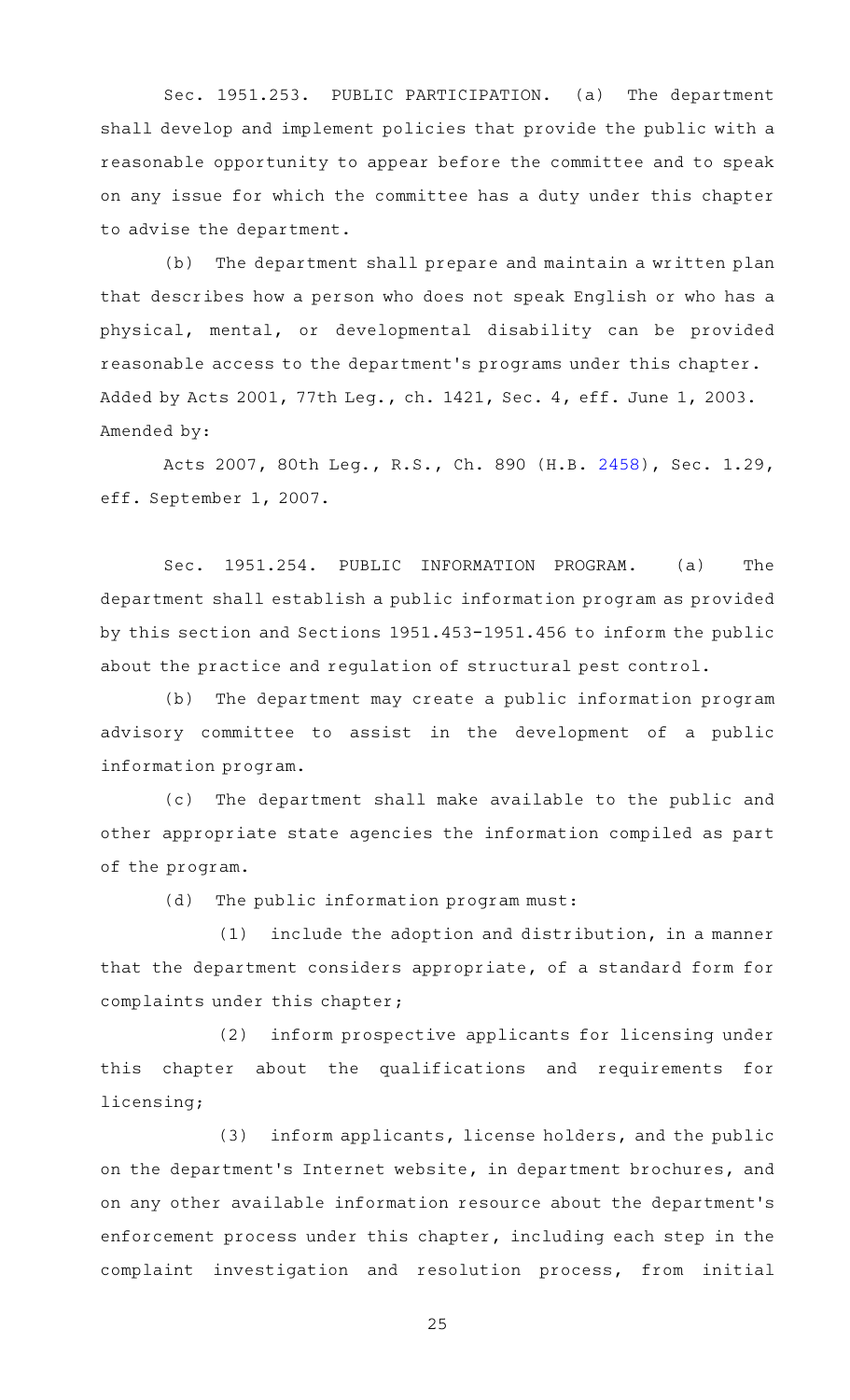filing thorough final appeal; and

(4) inform license holders that a license holder may obtain information about a complaint made against the license holder and may obtain on request a copy of the complaint file.

(e) The department shall develop a clear, factual, and balanced information sheet of one or more pages containing information on:

 $(1)$  the pest control industry;

(2) chemicals used in structural pest control;

(3) general health and safety issues relating to structural pest control;

(4) precautions to take before, during, and after application;

(5) steps to take if a misapplication, including an underapplication or an overapplication, is suspected; and

(6) any other matters determined by the department.

 $(f)$  The information sheet must include:

(1) the names and telephone numbers of the department and the Department of State Health Services;

(2) the telephone number of any pesticide hotline established by a state or federal agency or by a state university;

(3) a statement of a consumer's rights under Chapter [601,](http://www.statutes.legis.state.tx.us/GetStatute.aspx?Code=BC&Value=601) Business & Commerce Code, to cancel a home solicitation transaction; and

(4) information concerning the availability of any pretreatment inspection service that may be provided by the department under Section [1951.210.](http://www.statutes.legis.state.tx.us/GetStatute.aspx?Code=OC&Value=1951.210)

(g) The department shall develop a sign to be posted in the area of an indoor treatment that contains:

(1) the date of the planned treatment; and

(2) any other information required by the department.

(h) The department shall make available a consumer and industry telephone hotline to provide direct access to the Structural Pest Control Service to ensure timely and efficient assistance with industry and consumer needs.

Added by Acts 2001, 77th Leg., ch. 1421, Sec. 4, eff. June 1, 2003. Amended by: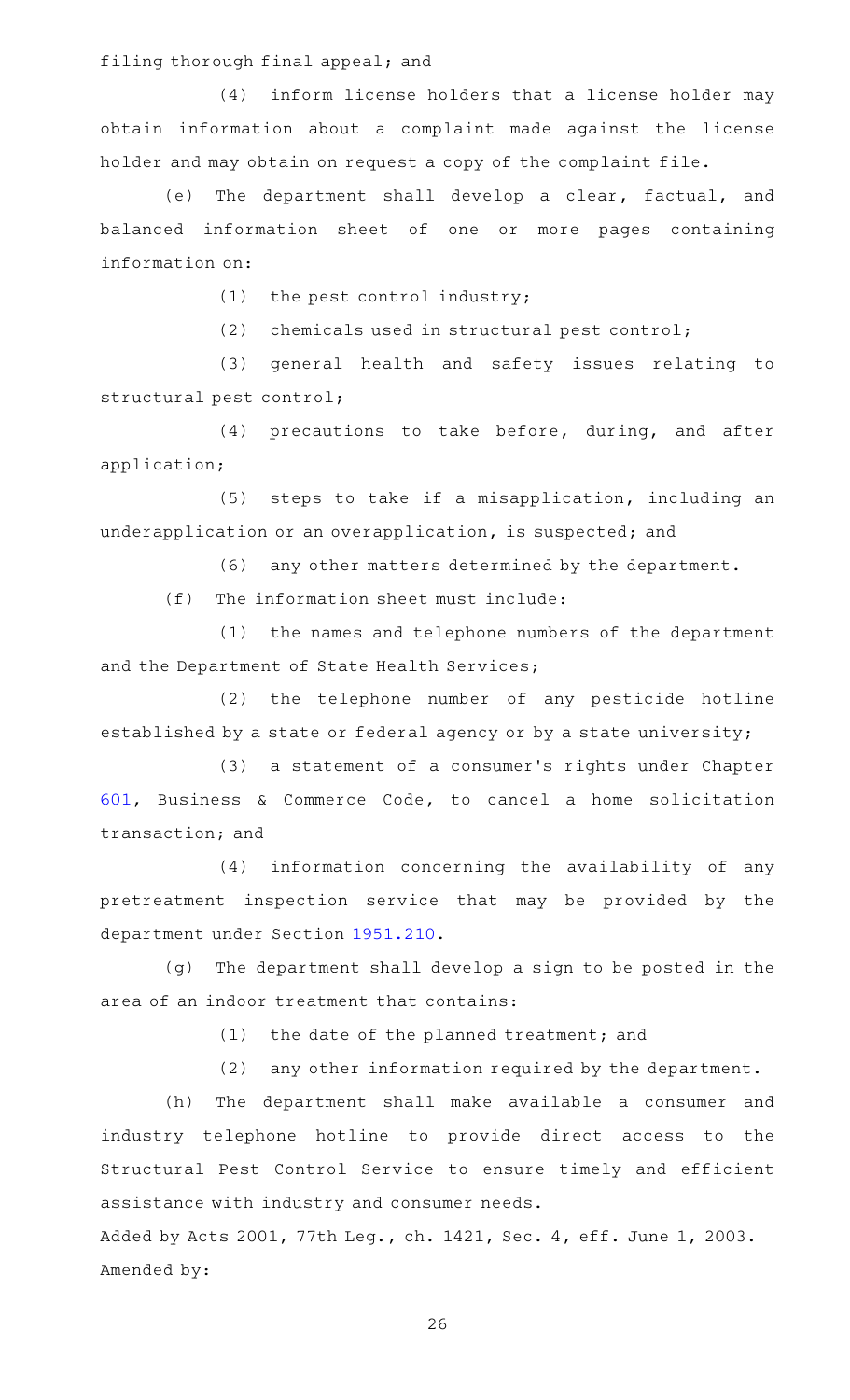Acts 2007, 80th Leg., R.S., Ch. 885 (H.B. [2278\)](http://www.legis.state.tx.us/tlodocs/80R/billtext/html/HB02278F.HTM), Sec. 2.29, eff. April 1, 2009.

Acts 2007, 80th Leg., R.S., Ch. 890 (H.B. [2458\)](http://www.legis.state.tx.us/tlodocs/80R/billtext/html/HB02458F.HTM), Sec. 1.30, eff. September 1, 2007.

Acts 2009, 81st Leg., R.S., Ch. 506 (S.B. [1016\)](http://www.legis.state.tx.us/tlodocs/81R/billtext/html/SB01016F.HTM), Sec. 7.11, eff. September 1, 2009.

Sec. 1951.255. ENFORCEMENT INFORMATION. (a) The department shall make available to the public information about each final enforcement action taken by the department against a person under this chapter. The department shall provide this information on its Internet website and in other appropriate publications.

(b) The department may determine the format in which it will provide the information required under this section. Added by Acts 2007, 80th Leg., R.S., Ch. 890 (H.B. [2458](http://www.legis.state.tx.us/tlodocs/80R/billtext/html/HB02458F.HTM)), Sec. 1.31, eff. September 1, 2007.

SUBCHAPTER G. LICENSE REQUIREMENTS, ISSUANCE, AND RENEWAL

Sec. 1951.301. STRUCTURAL PEST CONTROL BUSINESS LICENSE REQUIRED. (a) In this section, "branch office" means any place of business, other than the primary office or a facility serving solely as a telephone answering service, that has at least one employee during normal business hours who is capable of:

(1) answering customers' normal questions;

 $(2)$  scheduling normal inspections or work; or

(3) performing structural pest control functions.

(b) A person may not engage in the business of structural pest control unless the person:

(1) meets the standards set by the department under this chapter; and

(2) holds a structural pest control business license issued under this chapter.

(c)AAA structural pest control business license entitles a person and the person 's employees to engage in the business of structural pest control under the direct supervision of a certified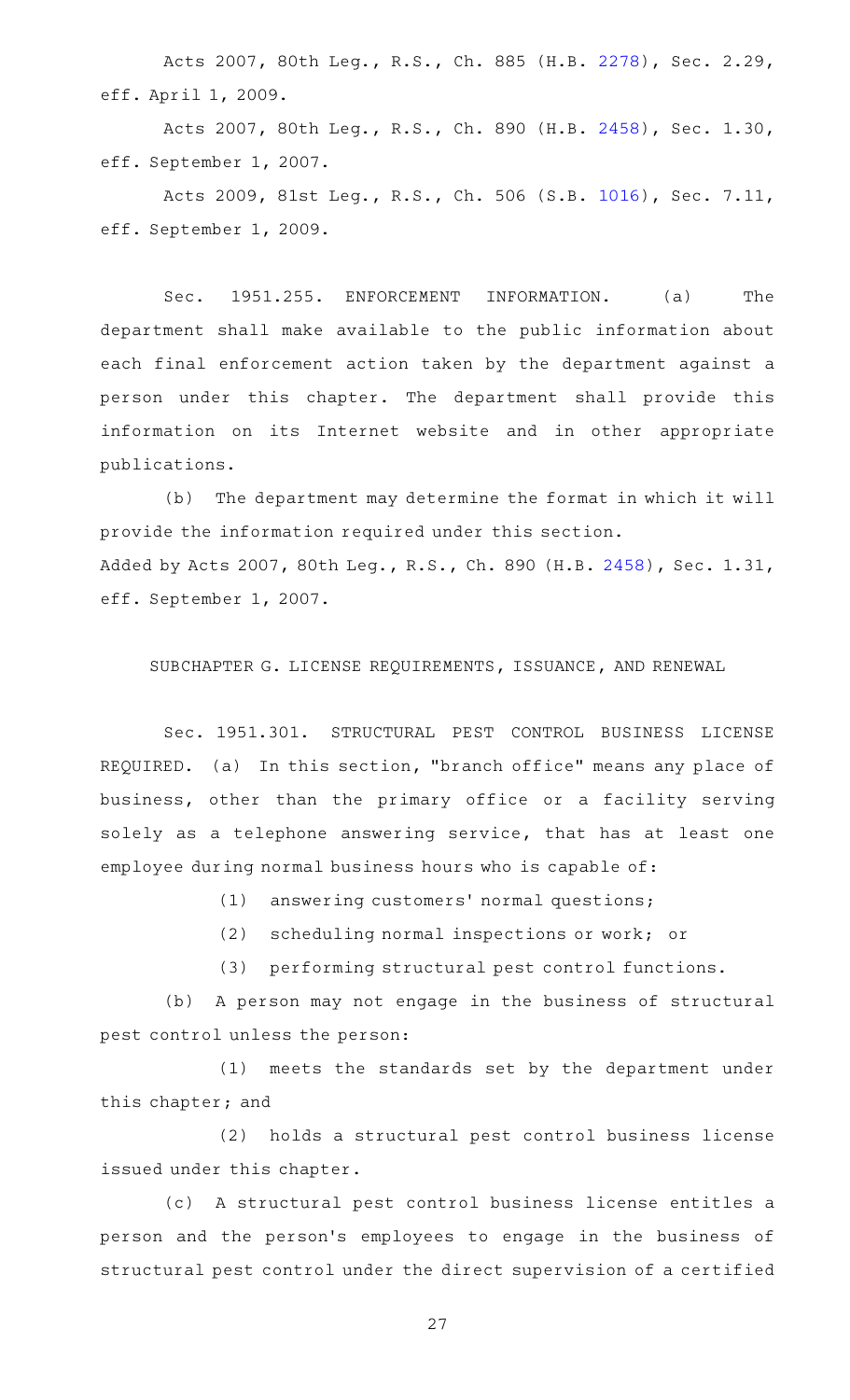commercial applicator.

(d) A person engaged in the business of structural pest control must hold a structural pest control business license for each place of business, including each branch office. A certified commercial applicator, certified noncommercial applicator, or licensed technician is not required to obtain a separate license for each branch office of an employer.

(e) Each structural pest control business license holder shall employ a certified commercial applicator at all times.

(f) A certified commercial applicator or technician license must be associated with a business license holder. The name of the employer of a licensed commercial applicator or technician must be printed on the face of the license issued to a commercial applicator or technician.

Added by Acts 2001, 77th Leg., ch. 1421, Sec. 4, eff. June 1, 2003. Amended by:

Acts 2007, 80th Leg., R.S., Ch. 890 (H.B. [2458\)](http://www.legis.state.tx.us/tlodocs/80R/billtext/html/HB02458F.HTM), Sec. 1.32, eff. September 1, 2007.

Acts 2009, 81st Leg., R.S., Ch. 506 (S.B. [1016\)](http://www.legis.state.tx.us/tlodocs/81R/billtext/html/SB01016F.HTM), Sec. 7.12, eff. September 1, 2009.

Sec. 1951.302. CERTIFIED COMMERCIAL APPLICATOR'S LICENSE. The department must determine that an individual is competent to use or supervise the use of a restricted-use pesticide or state-limited-use pesticide covered by the individual 's certified commercial applicator 's license.

Added by Acts 2001, 77th Leg., ch. 1421, Sec. 4, eff. June 1, 2003. Amended by:

Acts 2007, 80th Leg., R.S., Ch. 890 (H.B. [2458\)](http://www.legis.state.tx.us/tlodocs/80R/billtext/html/HB02458F.HTM), Sec. 1.33, eff. September 1, 2007.

Sec. 1951.303. CERTIFIED NONCOMMERCIAL APPLICATOR'S LICENSE. (a) In this section, "incidental use situation" means a pesticide application, including treating wasps in an area adjacent to a utility meter, treating fire ants in a transformer box, or the treating of ants by a janitor or clerical employee in a break area, that: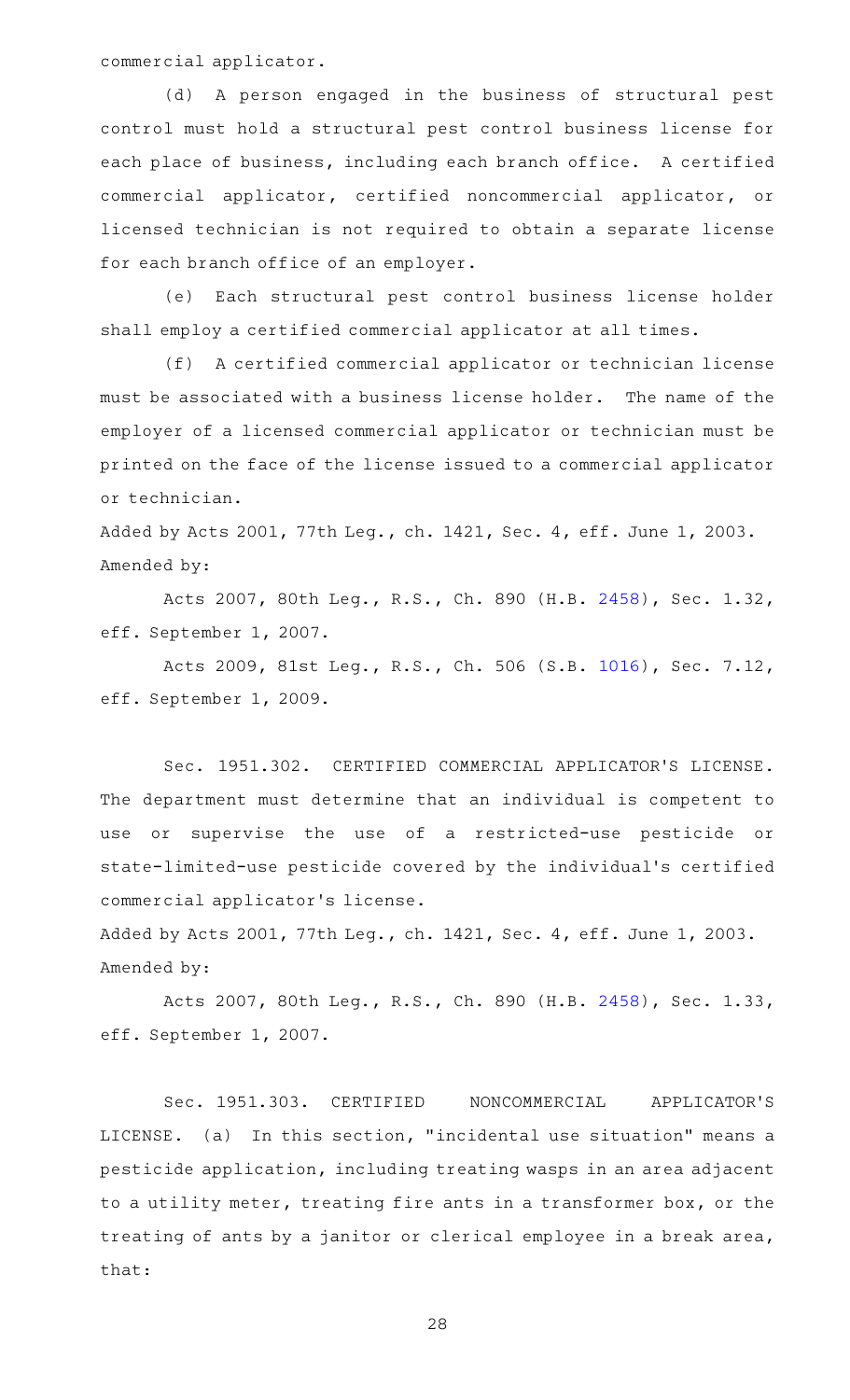$(1)$  is on an occasional, isolated, site-specific basis;

(2) is incidental to the performance of a primary duty that is not pest control by an employee; and

(3) involves the use of general use pesticides after instruction, as provided by rules adopted by the department.

(b) An individual who does not hold a certified commercial applicator 's license may not engage in the business of structural pest control unless the individual holds a certified noncommercial applicator 's or technician license and:

(1) is employed by the state or a political subdivision of the state and engages in the business of structural pest control other than by applying a general use pesticide in an incidental use situation; or

(2) engages in the business of structural pest control as an employee of a person who owns, operates, or maintains a building that is:

- $(A)$  an apartment building;
- $(B)$  a day-care center;
- $(C)$  a hospital;
- $(D)$  a nursing home;
- (E) a hotel, motel, or lodge;
- $(F)$  a warehouse;

(G) a food-processing establishment, other than a restaurant, retail food, or food service establishment; or

 $(H)$  a school.

Added by Acts 2001, 77th Leg., ch. 1421, Sec. 4, eff. June 1, 2003. Amended by:

Acts 2007, 80th Leg., R.S., Ch. 890 (H.B. [2458\)](http://www.legis.state.tx.us/tlodocs/80R/billtext/html/HB02458F.HTM), Sec. 1.34, eff. September 1, 2007.

Sec. 1951.304. TECHNICIAN LICENSE. The department may designate different classes or categories for technicians. Added by Acts 2001, 77th Leg., ch. 1421, Sec. 4, eff. June 1, 2003. Amended by:

Acts 2007, 80th Leg., R.S., Ch. 890 (H.B. [2458\)](http://www.legis.state.tx.us/tlodocs/80R/billtext/html/HB02458F.HTM), Sec. 1.35, eff. September 1, 2007.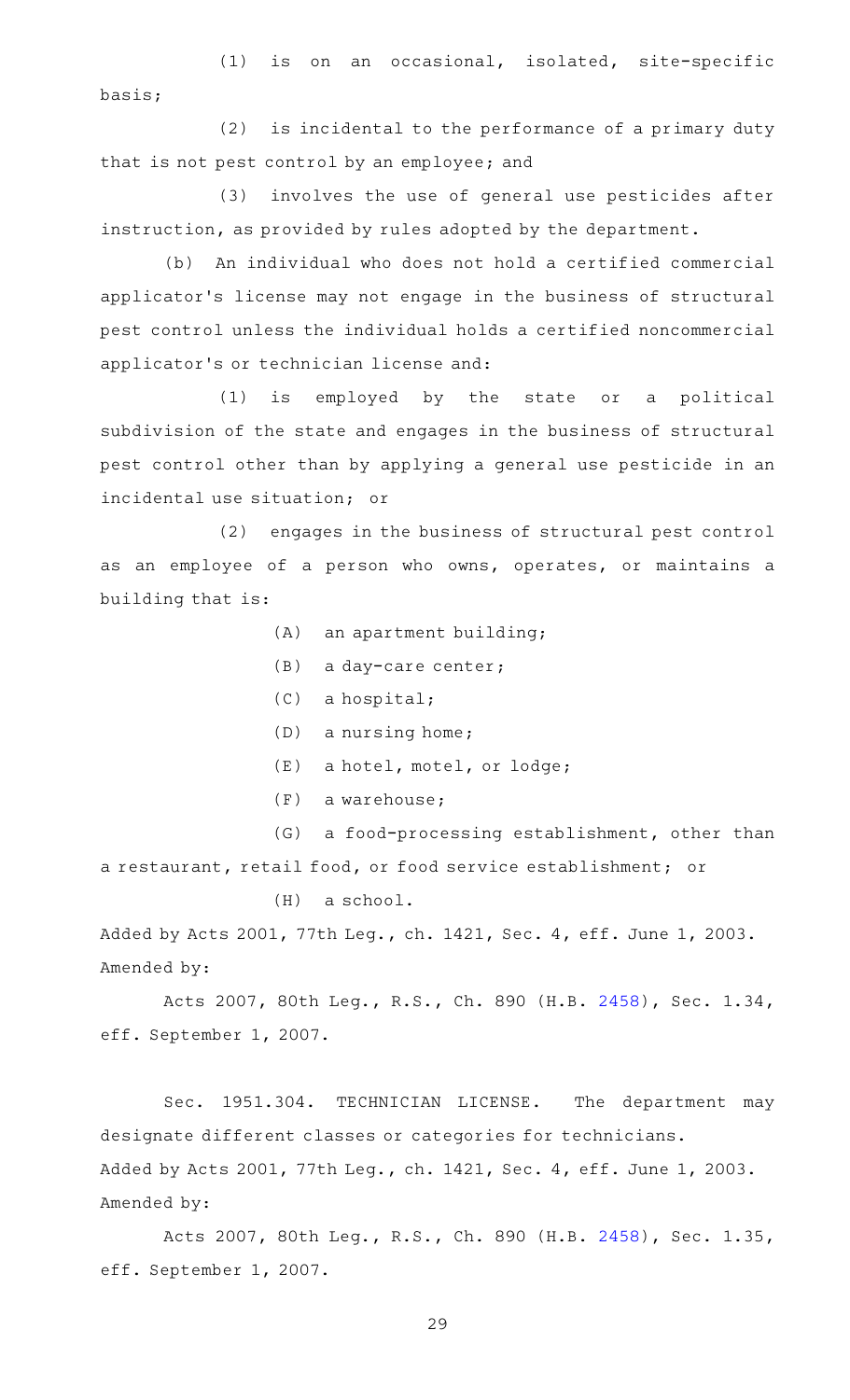Sec. 1951.305. APPLICATION. (a) A person must apply for a license under this chapter on a form prescribed and provided by the department.

 $(b)$  Each applicant must provide the information the department requires to determine the applicant 's qualifications. Added by Acts 2001, 77th Leg., ch. 1421, Sec. 4, eff. June 1, 2003. Amended by:

Acts 2007, 80th Leg., R.S., Ch. 890 (H.B. [2458\)](http://www.legis.state.tx.us/tlodocs/80R/billtext/html/HB02458F.HTM), Sec. 1.36, eff. September 1, 2007.

Sec. 1951.306. WAIVER FOR APPLICANT LICENSED IN ANOTHER STATE. (a) The department may waive any license requirement under this chapter for an applicant who holds a license issued by another state that has license requirements substantially equivalent to those of this state. The department may enter into reciprocal licensing agreements with other states that have license requirements substantially equivalent to those of this state.

(b) The department may issue an endorsement of license to a person who:

(1) establishes residence in this state; and

(2) has been determined by the department to meet the qualifications of a certified applicator by taking the appropriate examination in another state.

Added by Acts 2001, 77th Leg., ch. 1421, Sec. 4, eff. June 1, 2003. Amended by:

Acts 2007, 80th Leg., R.S., Ch. 890 (H.B. [2458\)](http://www.legis.state.tx.us/tlodocs/80R/billtext/html/HB02458F.HTM), Sec. 1.37, eff. September 1, 2007.

Acts 2009, 81st Leg., R.S., Ch. 506 (S.B. [1016\)](http://www.legis.state.tx.us/tlodocs/81R/billtext/html/SB01016F.HTM), Sec. 7.13, eff. September 1, 2009.

Sec. 1951.307. LICENSE RENEWAL. A person may renew a license by submitting an application to the department and paying the required renewal fees.

Added by Acts 2001, 77th Leg., ch. 1421, Sec. 4, eff. June 1, 2003. Amended by:

Acts 2007, 80th Leg., R.S., Ch. 890 (H.B. [2458\)](http://www.legis.state.tx.us/tlodocs/80R/billtext/html/HB02458F.HTM), Sec. 1.38,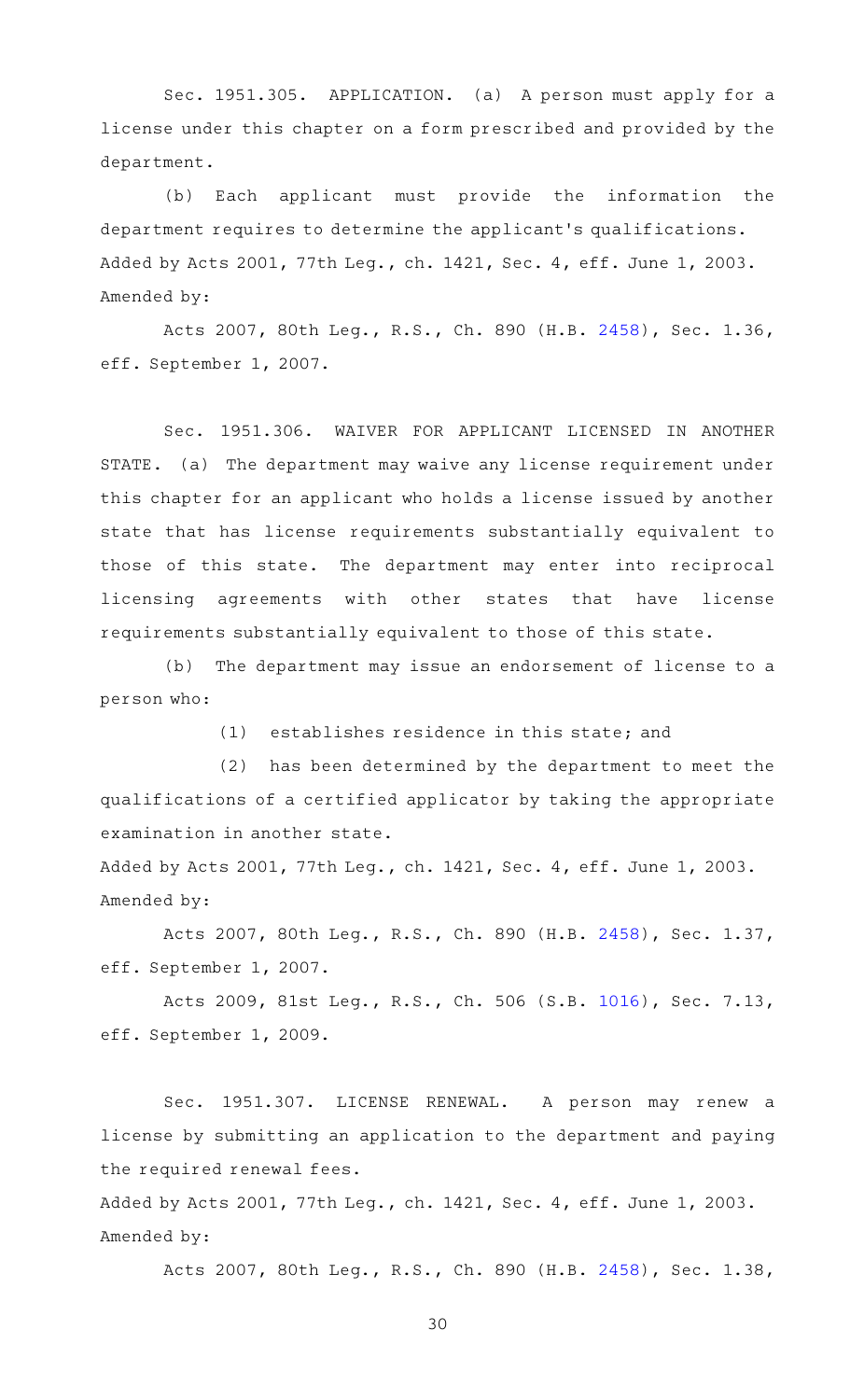eff. September 1, 2007.

Sec. 1951.308. LICENSE EXPIRATION. A license issued under this chapter expires at the end of the license period as determined by department rule.

Added by Acts 2001, 77th Leg., ch. 1421, Sec. 4, eff. June 1, 2003. Amended by:

Acts 2007, 80th Leg., R.S., Ch. 890 (H.B. [2458\)](http://www.legis.state.tx.us/tlodocs/80R/billtext/html/HB02458F.HTM), Sec. 1.39, eff. September 1, 2007.

Acts 2009, 81st Leg., R.S., Ch. 506 (S.B. [1016\)](http://www.legis.state.tx.us/tlodocs/81R/billtext/html/SB01016F.HTM), Sec. 7.14, eff. September 1, 2009.

Sec. 1951.309. FEE FOR INITIAL OR RENEWAL LICENSE. (a) An applicant for an initial or renewal structural pest control business license or for an initial or renewal endorsement of license under Section [1951.306](http://www.statutes.legis.state.tx.us/GetStatute.aspx?Code=OC&Value=1951.306) must submit with the person's application a fee in an amount established by department rule for:

 $(1)$  a license or endorsement; and

(2) a license for each technician the applicant employs.

(b) An applicant for an initial or renewal certified applicator 's license must deliver with the person 's application a fee in an amount established by department rule for:

 $(1)$  a license; and

(2) a license for each technician the applicant employs.

Added by Acts 2001, 77th Leg., ch. 1421, Sec. 4, eff. June 1, 2003. Amended by:

Acts 2007, 80th Leg., R.S., Ch. 890 (H.B. [2458\)](http://www.legis.state.tx.us/tlodocs/80R/billtext/html/HB02458F.HTM), Sec. 1.40, eff. September 1, 2007.

Sec. 1951.312. LIABILITY INSURANCE; EXCEPTIONS. (a) The department may not issue or renew a structural pest control business license until the license applicant:

(1) files with the department a policy or contract of insurance, approved as sufficient by the department, in an amount not less than \$200,000 for bodily injury and property damage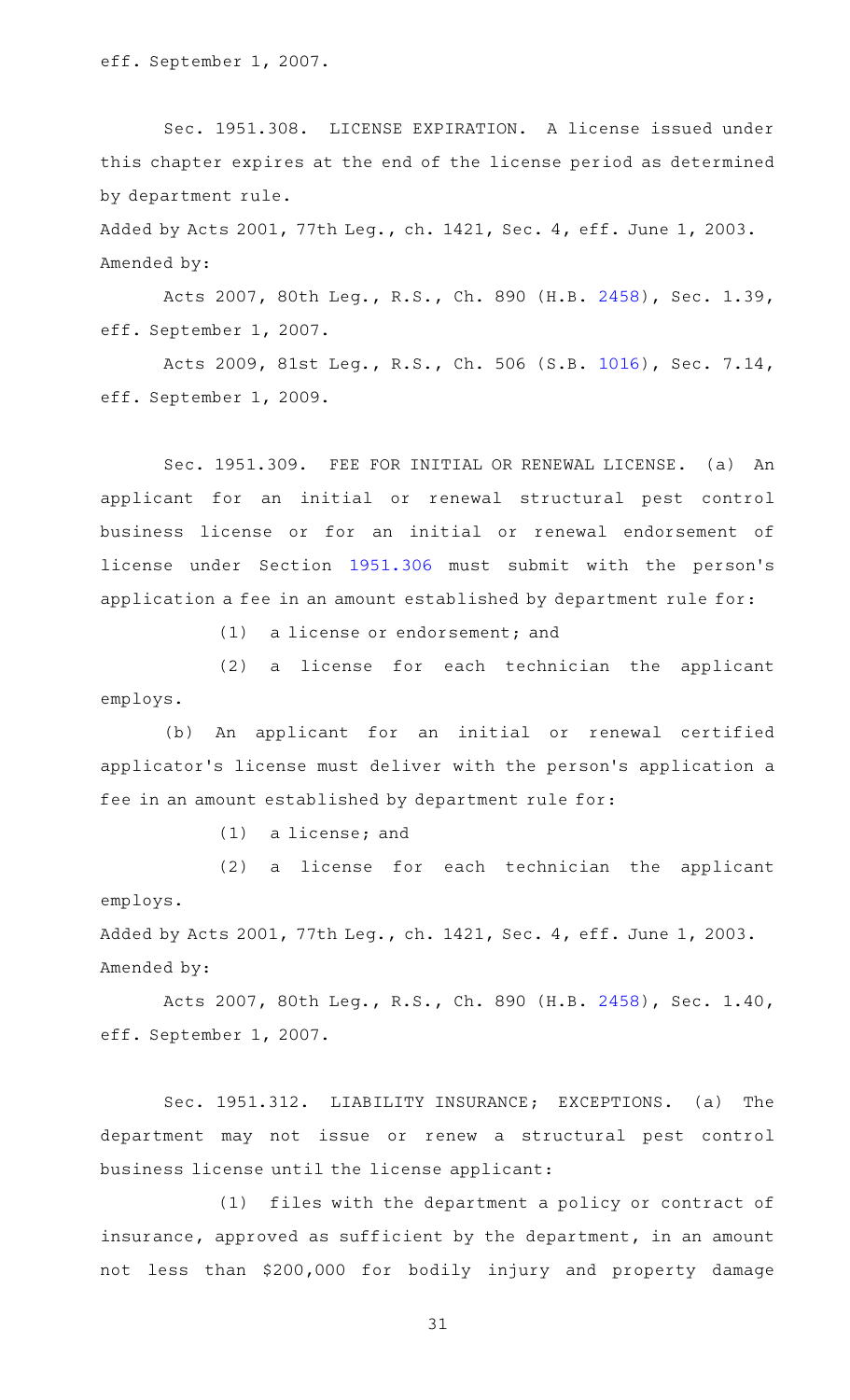coverage, with a minimum total aggregate of \$300,000 for all occurrences, insuring the applicant against liability for damage to persons or property occurring as a result of operations performed in the course of the business of structural pest control on premises or any other property under the applicant 's care, custody, or control;

 $(2)$  in the case of an applicant who has an unexpired and uncanceled insurance policy or contract on file with the department, files with the department a certificate or other evidence from an insurance company stating that:

(A) the policy or contract insures the applicant against liability for acts and damage as described in Subdivision (1); and

(B) the amount of insurance coverage is in the amount approved by the department;

(3) files with the department a bond, certificate of deposit, or other proof acceptable to the department of sufficient funds in an amount not less than \$300,000 for payment of claims of damage to persons or property occurring as a result of operations performed negligently in the course of the business of structural pest control on premises or any other property under the applicant 's care, custody, or control; or

(4) files with the department evidence satisfactory to the department of coverage under a general liability insurance policy, in an amount not less than \$200,000 for bodily injury and property damage coverage, with a minimum total aggregate of \$300,000 for all occurrences, if the applicant operates solely as a wood treater who treats wood on commercial property owned by the applicant.

(b) A structural pest control business license holder shall at all times maintain the insurance policy or contract or the security described by Subsection (a)(3) in the amount approved by the department. Failure to renew the policy or contract or maintain it or the security in the required amount is a ground for suspension or revocation of the license and a violation of this section.

(c) The department by rule may require different amounts of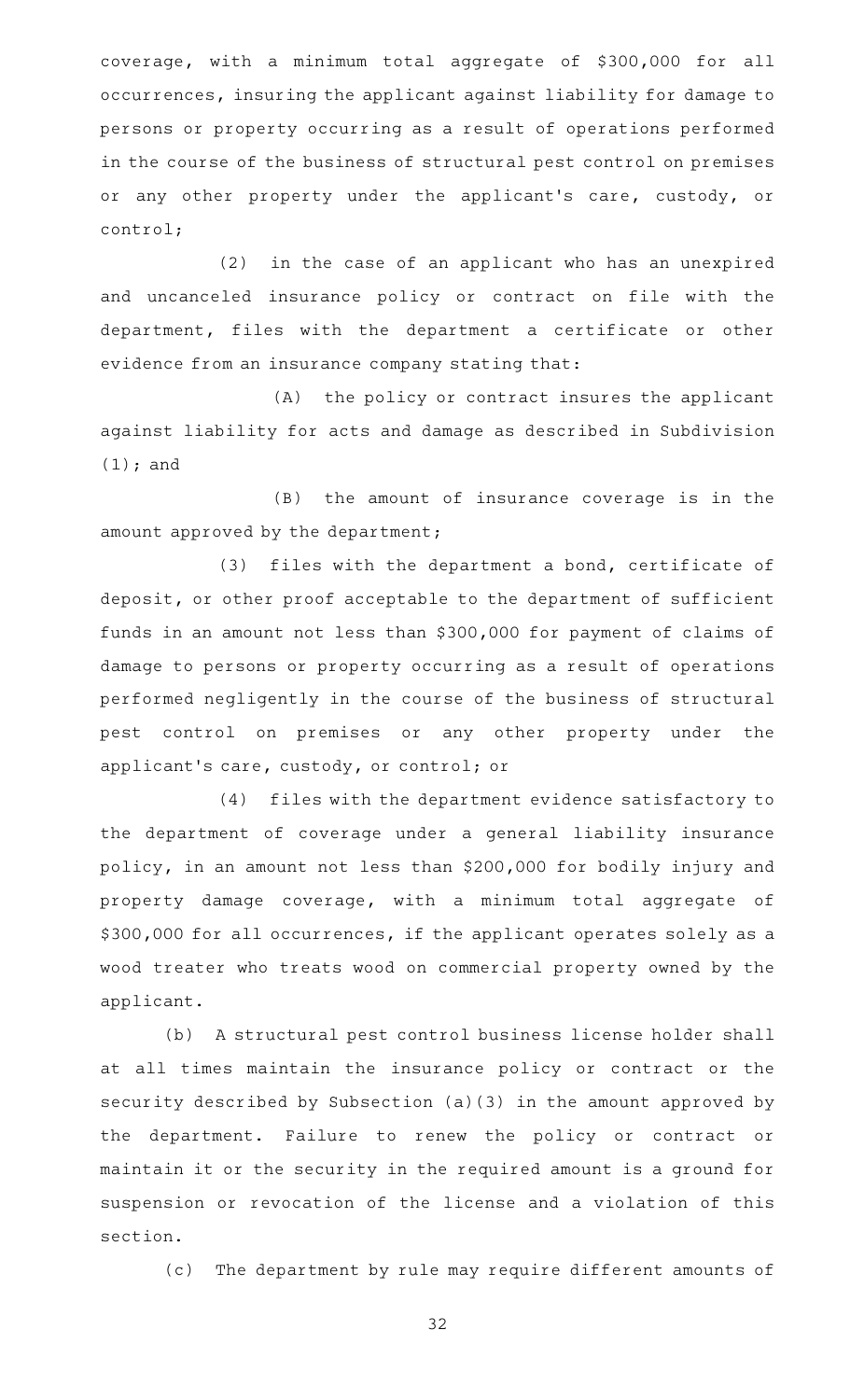insurance coverage for different classifications of operations under this chapter.

(d) The department may adopt insurance requirements for certified noncommercial applicators or technicians.

(e) An applicant who files proof under Subsection (a)(3) must designate a third party not affiliated with the applicant to handle the processing of damage claims regarding that security. Added by Acts 2001, 77th Leg., ch. 1421, Sec. 4, eff. June 1, 2003. Amended by Acts 2003, 78th Leg., ch. 537, Sec. 1, 2, eff. Sept. 1, 2003.

Amended by:

Acts 2007, 80th Leg., R.S., Ch. 890 (H.B. [2458\)](http://www.legis.state.tx.us/tlodocs/80R/billtext/html/HB02458F.HTM), Sec. 1.43, eff. September 1, 2007.

Sec. 1951.313. MEMORANDUM OF AGREEMENT. The department may enter into a memorandum of agreement with a political subdivision other than an institution of public or private education concerning licensing requirements.

Added by Acts 2001, 77th Leg., ch. 1421, Sec. 4, eff. June 1, 2003. Amended by:

Acts 2007, 80th Leg., R.S., Ch. 890 (H.B. [2458\)](http://www.legis.state.tx.us/tlodocs/80R/billtext/html/HB02458F.HTM), Sec. 1.44, eff. September 1, 2007.

Sec. 1951.314. LICENSE NOT TRANSFERABLE. A license issued by the department under this chapter is not transferable. Added by Acts 2001, 77th Leg., ch. 1421, Sec. 4, eff. June 1, 2003. Amended by:

Acts 2007, 80th Leg., R.S., Ch. 890 (H.B. [2458\)](http://www.legis.state.tx.us/tlodocs/80R/billtext/html/HB02458F.HTM), Sec. 1.45, eff. September 1, 2007.

Sec. 1951.315. CONTINUING EDUCATION REQUIREMENTS. The department shall administer a mandatory continuing education program for all license holders. Each license holder must comply with the continuing education requirements established by department rule in order to retain or renew a license. Added by Acts 2007, 80th Leg., R.S., Ch. 890 (H.B. [2458](http://www.legis.state.tx.us/tlodocs/80R/billtext/html/HB02458F.HTM)), Sec. 1.46, eff. September 1, 2007.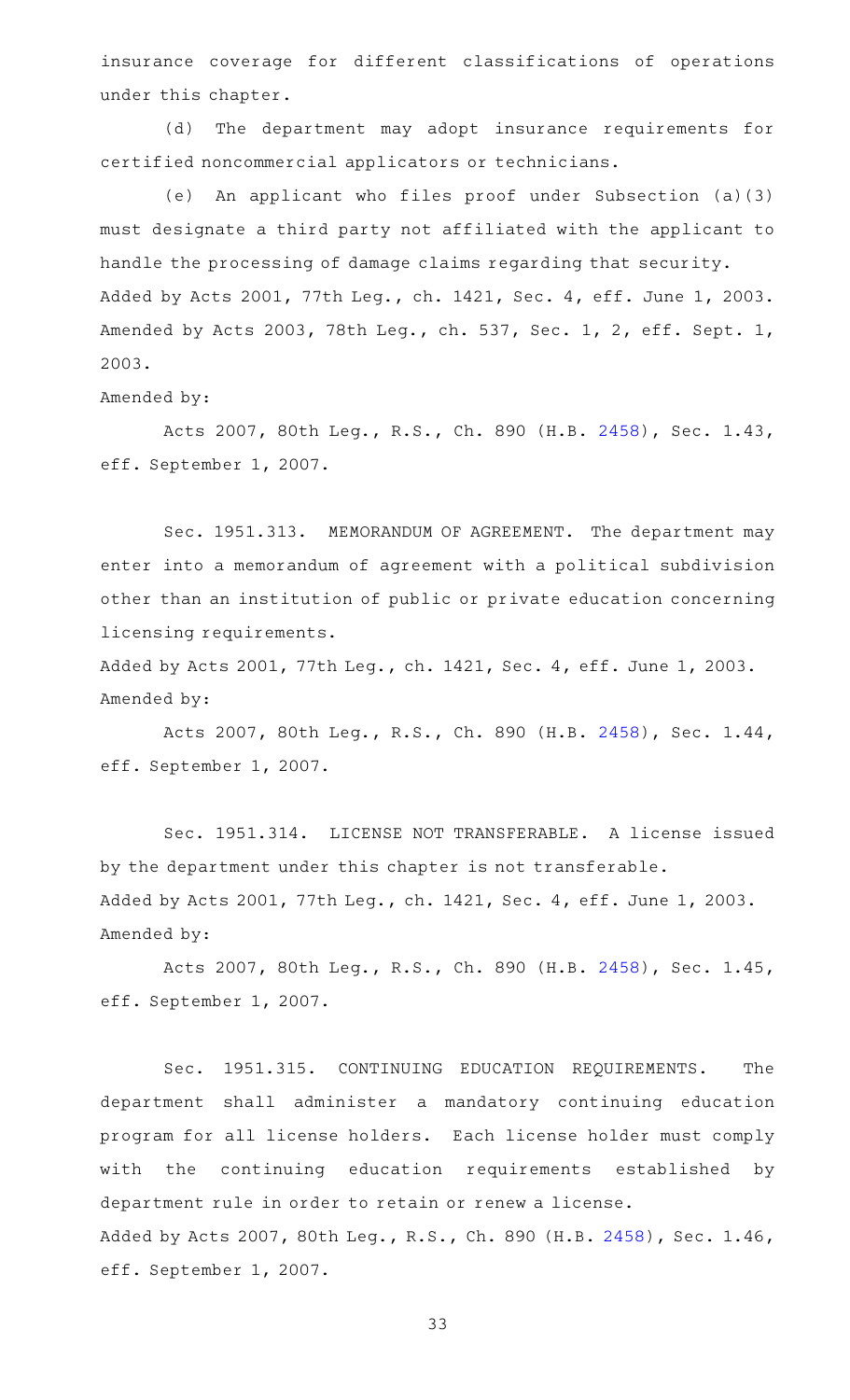Sec. 1951.351. TECHNICIAN TRAINING PROGRAM. (a) The department shall:

(1) develop or approve a training program for licensed technicians and for applicants to become licensed technicians; and

(2) require that an applicant for a technician license complete the training program.

(b) The department shall develop the educational and training materials for the training program with the Texas Agricultural Extension Service or any other institution of higher education. The department shall publish and distribute, in conjunction with the Texas Agricultural Extension Service, the materials developed as a part of the training program.

(c) The training program must include instruction in:

- $(1)$  recognition of pests and pest damage;
- (2) pesticide labels and label comprehension;
- $(3)$  pesticide safety;
- $(4)$  environmental protection;

(5) procedures for the immediate reporting of spills and misapplications;

(6) application equipment and techniques;

- (7) pesticide formulations and actions;
- (8) emergency procedures and pesticide cleanup;

(9) state and federal law relating to structural pest control;

(10) basic principles of mathematics, chemistry, toxicology, and entomology;

(11) nonchemical pest control techniques, including biological, mechanical, and prevention techniques; and

(12) any other topic the department considers necessary.

(d) The department may create a technician training program advisory committee to assist the department in developing the training program required by this section.

(e) The department may approve a training program that has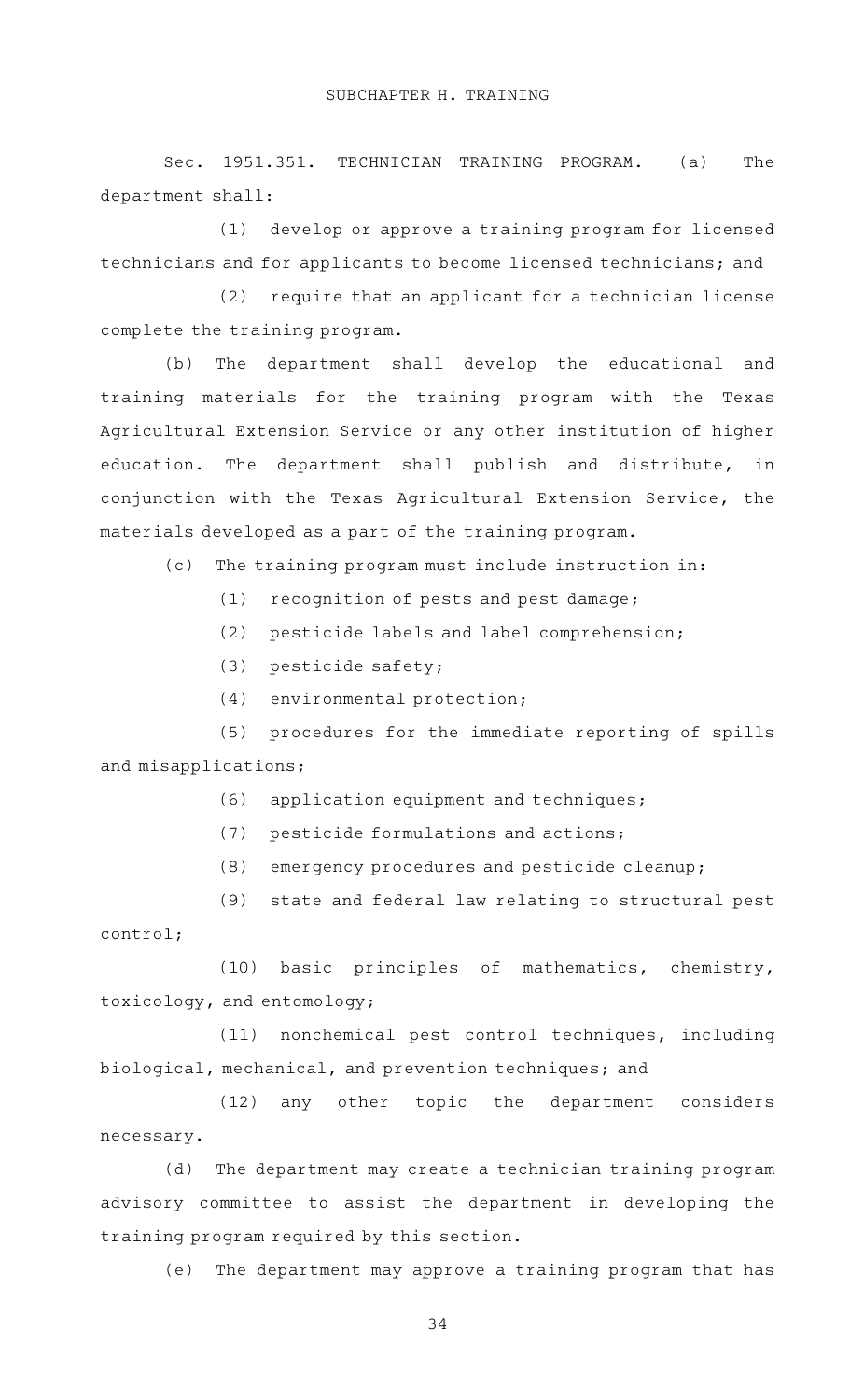not been developed by the department if the program meets the standards adopted by the department for the program. Completion of a training program approved by the department under this subsection satisfies Subsection (a)(2).

Added by Acts 2001, 77th Leg., ch. 1421, Sec. 4, eff. June 1, 2003. Amended by:

Acts 2007, 80th Leg., R.S., Ch. 890 (H.B. [2458\)](http://www.legis.state.tx.us/tlodocs/80R/billtext/html/HB02458F.HTM), Sec. 1.47, eff. September 1, 2007.

Sec. 1951.352. NEW DEVELOPMENTS; PROOF OF STUDY. If the department determines that new developments in pest control have occurred that are so significant that proper knowledge of the developments is necessary to protect the public, the department may require of each applicant proof of study by:

(1) attending approved training courses; or

(2) taking additional examinations on the new developments only.

Added by Acts 2001, 77th Leg., ch. 1421, Sec. 4, eff. June 1, 2003. Amended by:

Acts 2007, 80th Leg., R.S., Ch. 890 (H.B. [2458\)](http://www.legis.state.tx.us/tlodocs/80R/billtext/html/HB02458F.HTM), Sec. 1.48, eff. September 1, 2007.

Sec. 1951.353. FEES RELATED TO TRAINING PROGRAMS. (a) The department may charge a fee to a person to purchase or borrow materials developed for the technician training program under Section [1951.351](http://www.statutes.legis.state.tx.us/GetStatute.aspx?Code=OC&Value=1951.351). The department shall set the fee in an amount that will recover the costs of the program.

(b) The department may charge a fee in an amount established by rule for each course considered for approval under Section [1951.352](http://www.statutes.legis.state.tx.us/GetStatute.aspx?Code=OC&Value=1951.352).

Added by Acts 2001, 77th Leg., ch. 1421, Sec. 4, eff. June 1, 2003. Amended by:

Acts 2007, 80th Leg., R.S., Ch. 890 (H.B. [2458\)](http://www.legis.state.tx.us/tlodocs/80R/billtext/html/HB02458F.HTM), Sec. 1.49, eff. September 1, 2007.

#### SUBCHAPTER I. EXAMINATIONS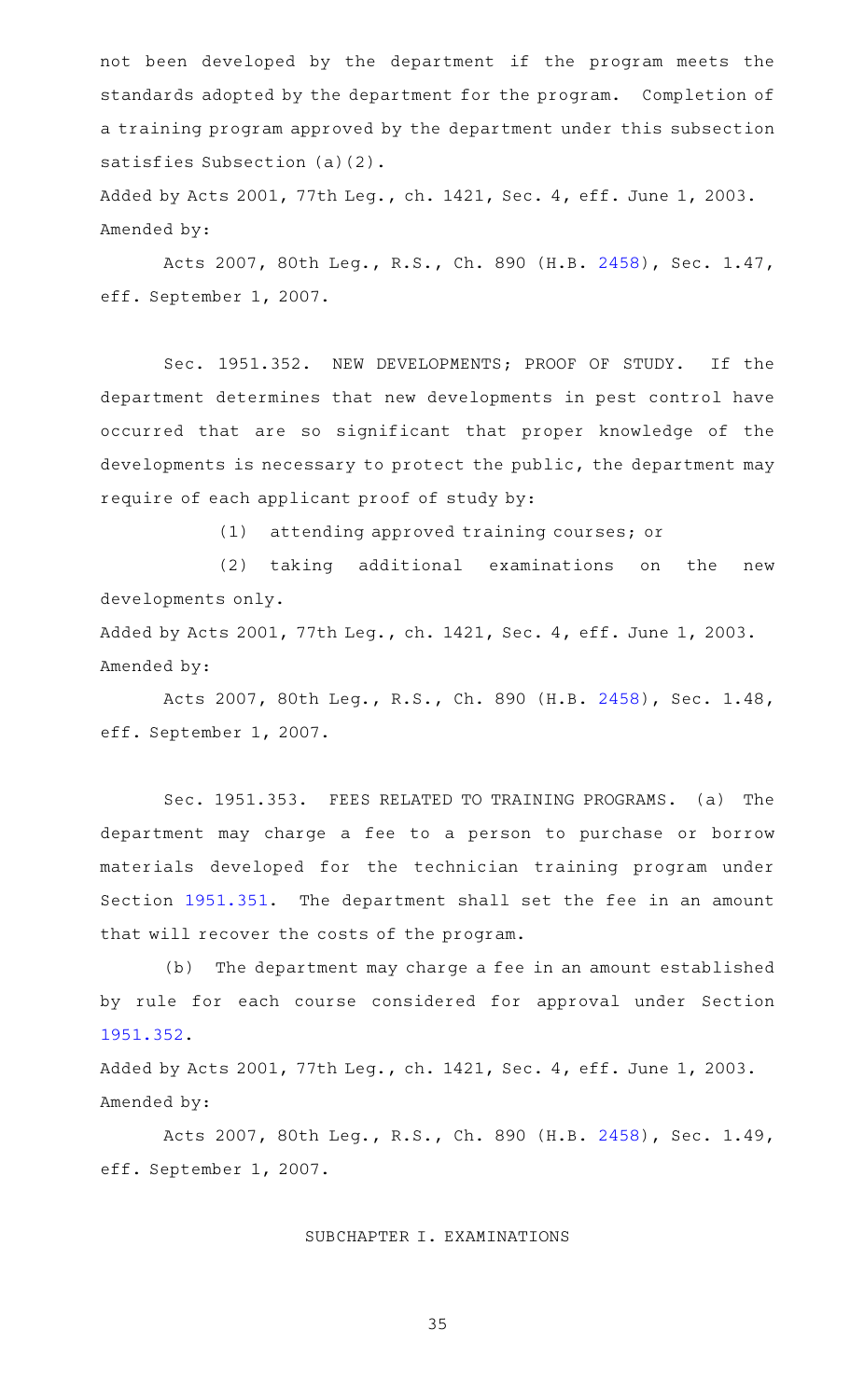Sec. 1951.401. EXAMINATION FOR CERTIFIED APPLICATOR'S LICENSE. The department may require a person to qualify for a certified applicator 's license by passing an examination demonstrating the person 's competence in the field of structural pest control.

Added by Acts 2001, 77th Leg., ch. 1421, Sec. 4, eff. June 1, 2003. Amended by:

Acts 2007, 80th Leg., R.S., Ch. 890 (H.B. [2458\)](http://www.legis.state.tx.us/tlodocs/80R/billtext/html/HB02458F.HTM), Sec. 1.50, eff. September 1, 2007.

Sec. 1951.402. EXAMINATION FOR TECHNICIAN LICENSE. The department shall require an applicant for a technician license to pass an examination developed and administered by the department or a person designated by the department.

Added by Acts 2001, 77th Leg., ch. 1421, Sec. 4, eff. June 1, 2003. Amended by:

Acts 2007, 80th Leg., R.S., Ch. 890 (H.B. [2458\)](http://www.legis.state.tx.us/tlodocs/80R/billtext/html/HB02458F.HTM), Sec. 1.51, eff. September 1, 2007.

Sec. 1951.403. EXAMINATION FEE. Each time a person applies to take an examination for a license, the person shall pay the department an examination fee, in an amount established by department rule, for each category of examination to be taken. Except as provided by department rule, an examination fee is not refundable.

Added by Acts 2001, 77th Leg., ch. 1421, Sec. 4, eff. June 1, 2003. Amended by:

Acts 2007, 80th Leg., R.S., Ch. 890 (H.B. [2458\)](http://www.legis.state.tx.us/tlodocs/80R/billtext/html/HB02458F.HTM), Sec. 1.52, eff. September 1, 2007.

Sec. 1951.404. LIST OF STUDY MATERIALS AND SEMINARS. The department shall make public a list of study materials and educational seminars that are available to help applicants successfully complete any examination administered under this chapter.

Added by Acts 2001, 77th Leg., ch. 1421, Sec. 4, eff. June 1, 2003. Amended by: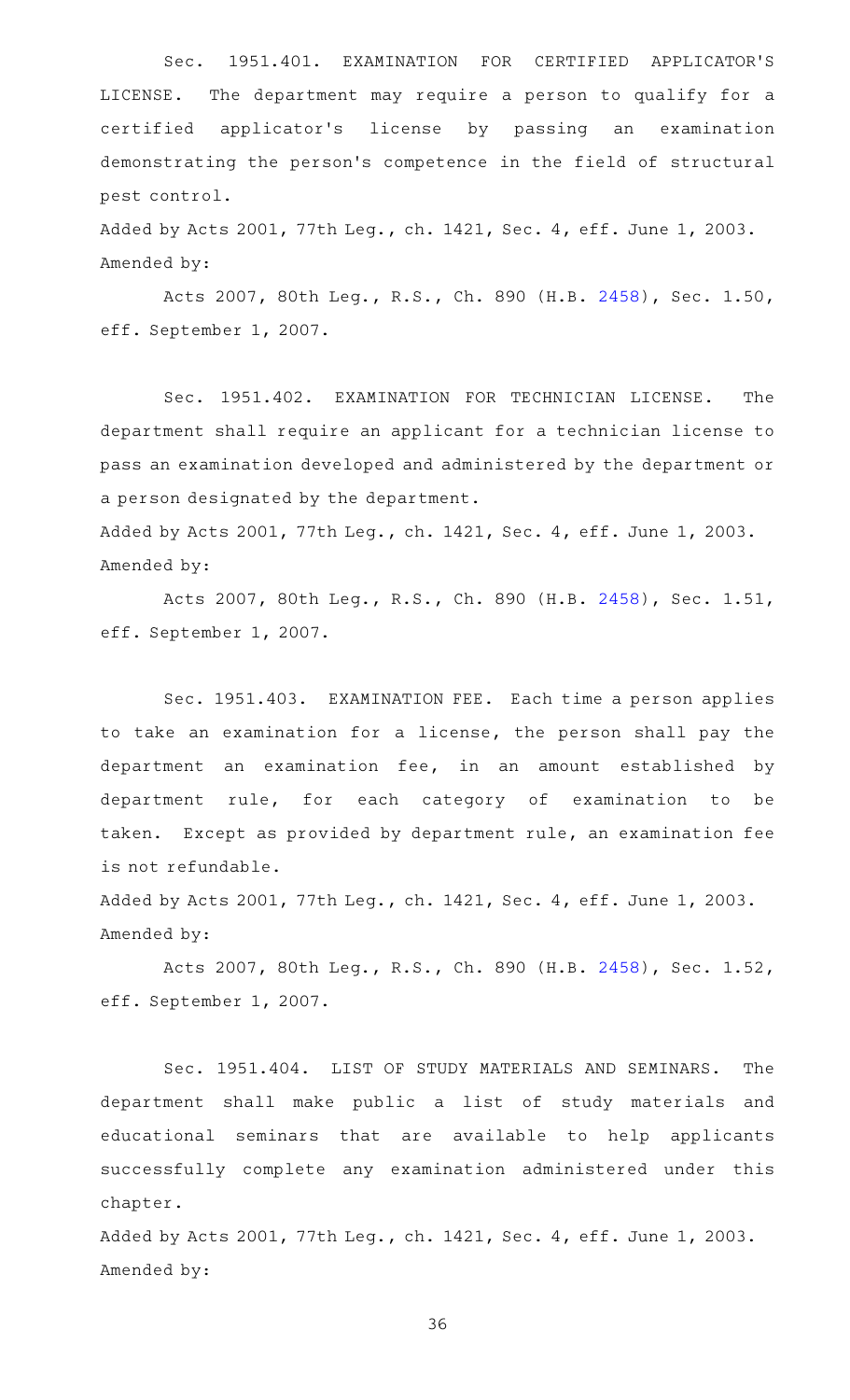Acts 2007, 80th Leg., R.S., Ch. 890 (H.B. [2458\)](http://www.legis.state.tx.us/tlodocs/80R/billtext/html/HB02458F.HTM), Sec. 1.53, eff. September 1, 2007.

Sec. 1951.405. EXAMINATION RESULTS. (a) Not later than the 30th day after the date a licensing examination is administered under this chapter, the department shall notify each examinee of the results of the examination. If an examination is graded or reviewed by a national testing service, the department shall notify each examinee of the results of the examination not later than the 14th day after the date the department receives the results from the testing service.

(b) If notice of the results of an examination graded or reviewed by a national testing service will be delayed for more than 90 days after the examination date, the department shall notify each examinee of the reason for the delay before the 90th day.

(c) If requested in writing by a person who fails a licensing examination administered under this chapter, the department shall provide to the person an analysis of the person 's performance on the examination.

Added by Acts 2001, 77th Leg., ch. 1421, Sec. 4, eff. June 1, 2003. Amended by:

Acts 2007, 80th Leg., R.S., Ch. 890 (H.B. [2458\)](http://www.legis.state.tx.us/tlodocs/80R/billtext/html/HB02458F.HTM), Sec. 1.54, eff. September 1, 2007.

Sec. 1951.406. EXAMINATION POLICY. (a) The department shall develop a written policy governing licensing examinations under this subchapter that prescribes:

(1) procedures to improve the design and construction of examinations;

(2) procedures for administering the examinations; and

(3) the process for evaluating examinations in use.

 $(b)$  The policy must include:

(1) a procedure for seeking assistance in the development of examinations from experts in:

(A) structural pest control;

(B) structural pest control education; and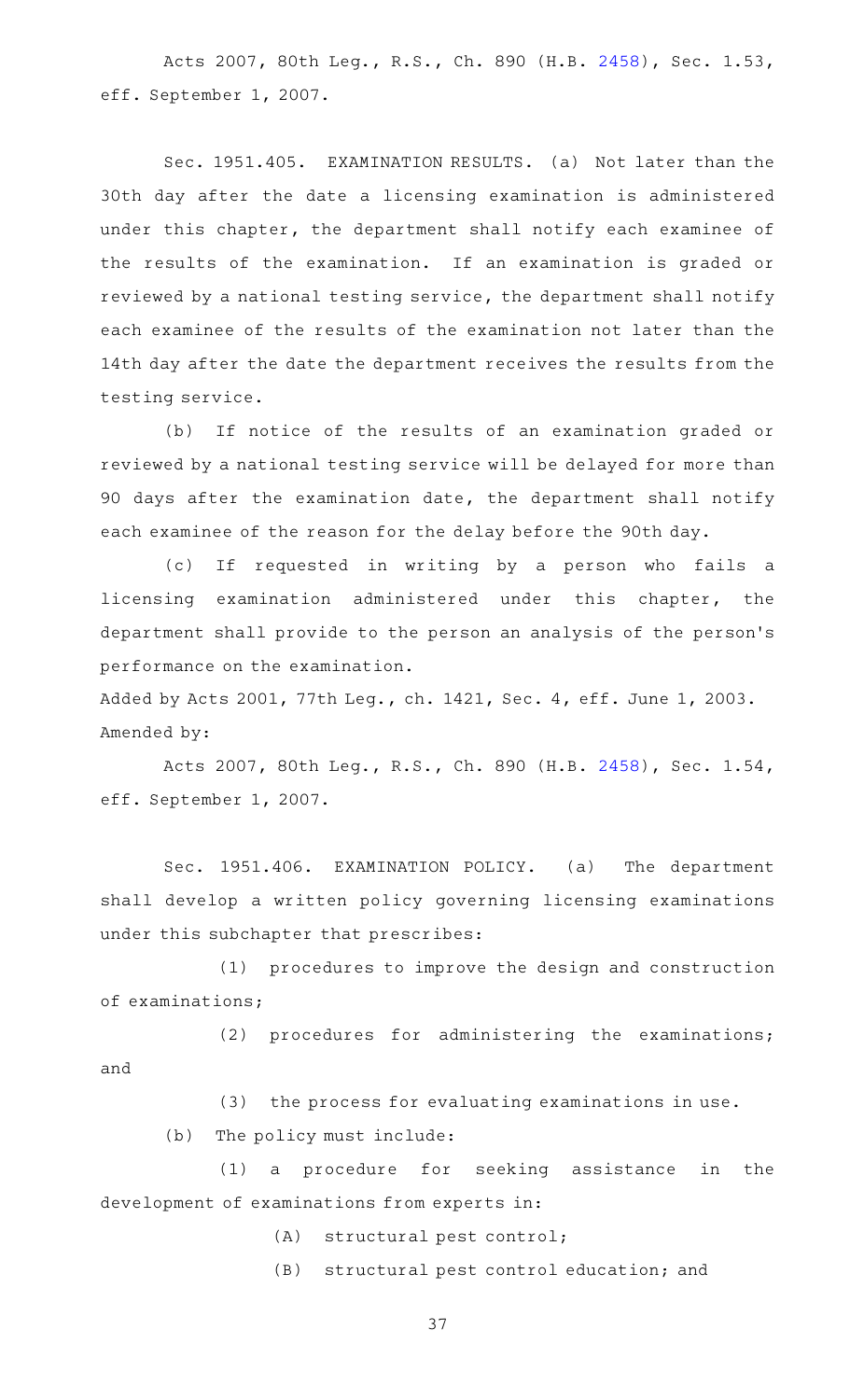$(C)$  examination creation and validation;

(2) a schedule that provides for examination revision and maintenance, including the regular update of examinations;

(3) a procedure to routinely analyze and validate examinations;

(4) a procedure for the development of a bank of questions for each examination;

(5) guidelines for developing examinations from the bank of questions;

 $(6)$  the number and type of questions for each examination; and

(7) a requirement that the person responsible for examination development make periodic reports on examination issues to the commissioner.

Added by Acts 2007, 80th Leg., R.S., Ch. 890 (H.B. [2458](http://www.legis.state.tx.us/tlodocs/80R/billtext/html/HB02458F.HTM)), Sec. 1.55, eff. September 1, 2007.

# SUBCHAPTER J. PRACTICE BY LICENSE HOLDER

Sec. 1951.451. CONTRACT FOR PEST CONTROL SERVICES. A written contract under which a license holder under this chapter agrees to perform structural pest control services in this state must include:

(1) the department's mailing address and telephone number; and

(2) a statement that the department has jurisdiction over individuals licensed under this chapter. Added by Acts 2001, 77th Leg., ch. 1421, Sec. 4, eff. June 1, 2003. Amended by:

Acts 2007, 80th Leg., R.S., Ch. 890 (H.B. [2458\)](http://www.legis.state.tx.us/tlodocs/80R/billtext/html/HB02458F.HTM), Sec. 1.56, eff. September 1, 2007.

Sec. 1951.452. RECORDS OF LICENSE HOLDER. (a) The department may require each license holder to make records, as prescribed by the department, of the license holder 's use of pesticides.

(b) Subject to Subsection (c), a record required under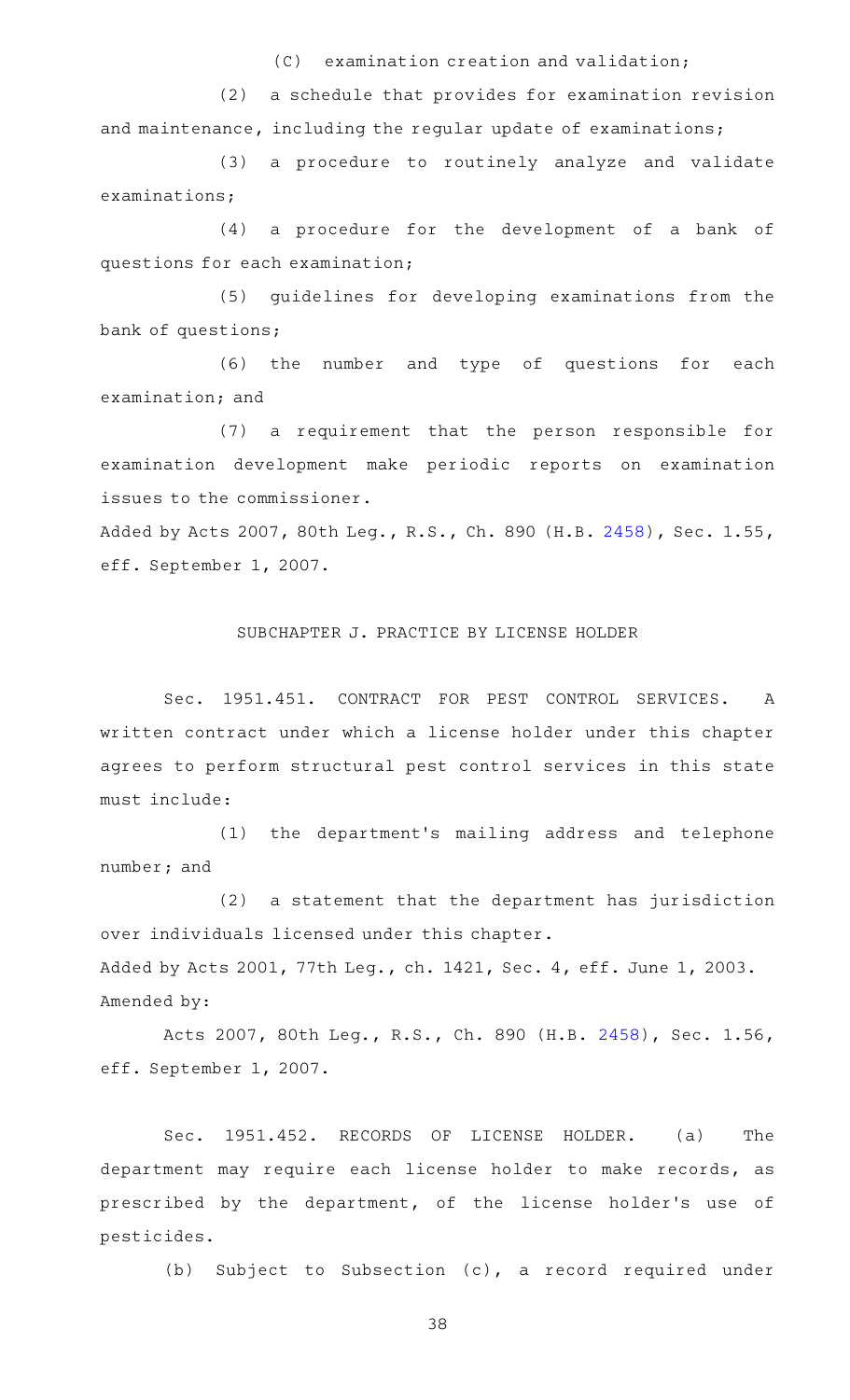Subsection (a) shall be:

(1) maintained for at least two years on the license holder 's business premises; and

(2) made available for inspection by the department and its authorized agents during normal business hours.

(c)AAA certified noncommercial applicator shall maintain required records on the premises of the person's employer for at least two years. The records shall be made available for inspection by the department and its authorized agents during the employer 's normal operating hours.

Added by Acts 2001, 77th Leg., ch. 1421, Sec. 4, eff. June 1, 2003. Amended by:

Acts 2007, 80th Leg., R.S., Ch. 890 (H.B. [2458\)](http://www.legis.state.tx.us/tlodocs/80R/billtext/html/HB02458F.HTM), Sec. 1.57, eff. September 1, 2007.

Sec. 1951.453. PEST CONTROL INFORMATION FOR INDOOR TREATMENTS: RESIDENTIAL PROPERTY. (a) For an indoor treatment at a private residence that is not rental property, a certified applicator or technician shall make available a pest control information sheet developed under Section [1951.254](http://www.statutes.legis.state.tx.us/GetStatute.aspx?Code=OC&Value=1951.254) to the owner of the residence before each treatment begins.

(b) For an indoor treatment at a residential rental property with fewer than five rental units, a certified applicator or technician shall make available a pest control information sheet developed under Section [1951.254](http://www.statutes.legis.state.tx.us/GetStatute.aspx?Code=OC&Value=1951.254) to the tenant of each unit.

(c) For an indoor treatment at a residential rental property with five or more rental units, a certified applicator or technician shall make available a pest control information sheet developed under Section [1951.254](http://www.statutes.legis.state.tx.us/GetStatute.aspx?Code=OC&Value=1951.254) and a pest control sign developed under that section to the owner or manager of the property. The owner or manager or an employee or agent of the owner or manager, other than the certified applicator or technician, shall notify residents who live in the direct area of the treatment or in an adjacent area by:

 $(1)$  posting the sign in an area of common access at least 48 hours before each planned treatment; or

(2) leaving the information sheet on the front door of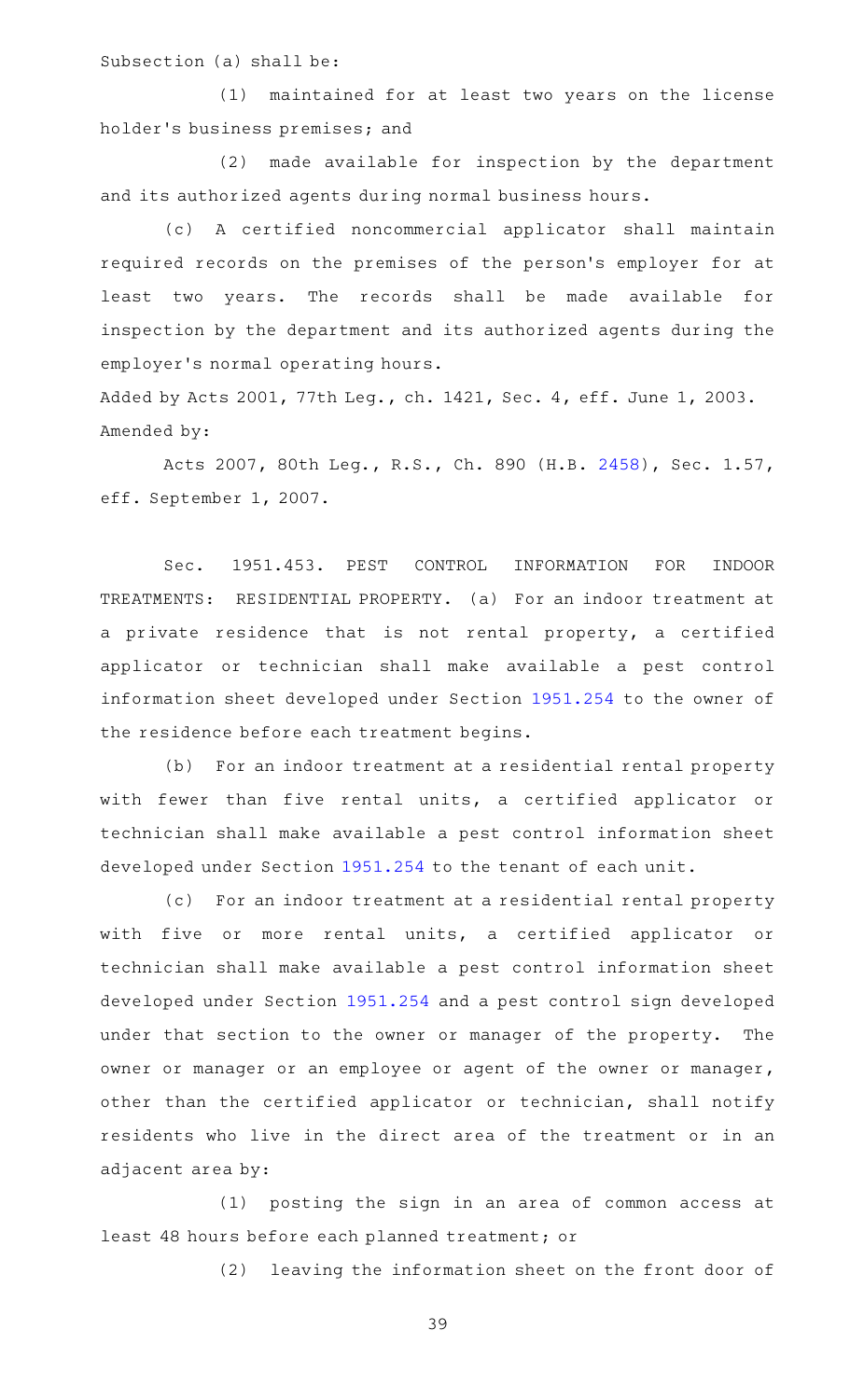each unit or in a conspicuous place inside each unit at least 48 hours before each planned treatment.

Added by Acts 2001, 77th Leg., ch. 1421, Sec. 4, eff. June 1, 2003. Amended by:

Acts 2009, 81st Leg., R.S., Ch. 506 (S.B. [1016\)](http://www.legis.state.tx.us/tlodocs/81R/billtext/html/SB01016F.HTM), Sec. 7.15, eff. September 1, 2009.

Sec. 1951.454. PEST CONTROL INFORMATION FOR INDOOR TREATMENTS: WORKPLACE. For an indoor treatment at a workplace, a certified applicator or technician shall make available a pest control information sheet developed under Section [1951.254](http://www.statutes.legis.state.tx.us/GetStatute.aspx?Code=OC&Value=1951.254) and a pest control sign developed under that section to the employer or the building manager. The employer or building manager or an employee or agent of the owner or manager, other than the certified applicator or technician, shall notify the persons who work at the workplace of the date of the planned treatment by:

(1) posting the sign in an area of common access that the persons are likely to check on a regular basis at least 48 hours before each planned treatment; and

(2) providing the information sheet to any person working in the building on a request made by the person during normal business hours.

Added by Acts 2001, 77th Leg., ch. 1421, Sec. 4, eff. June 1, 2003. Amended by:

Acts 2009, 81st Leg., R.S., Ch. 506 (S.B. [1016\)](http://www.legis.state.tx.us/tlodocs/81R/billtext/html/SB01016F.HTM), Sec. 7.16, eff. September 1, 2009.

Sec. 1951.455. PEST CONTROL INFORMATION FOR INDOOR TREATMENTS: CERTAIN OTHER BUILDINGS. (a) For an indoor treatment at a building that is a hospital, nursing home, hotel, motel, lodge, warehouse, food-processing establishment, school, or day-care center, a certified applicator or technician shall make available a pest control information sheet developed under Section [1951.254](http://www.statutes.legis.state.tx.us/GetStatute.aspx?Code=OC&Value=1951.254) and a pest control sign developed under that section to the chief administrator or building manager. The chief administrator or building manager shall notify the persons who work in the building of the treatment by: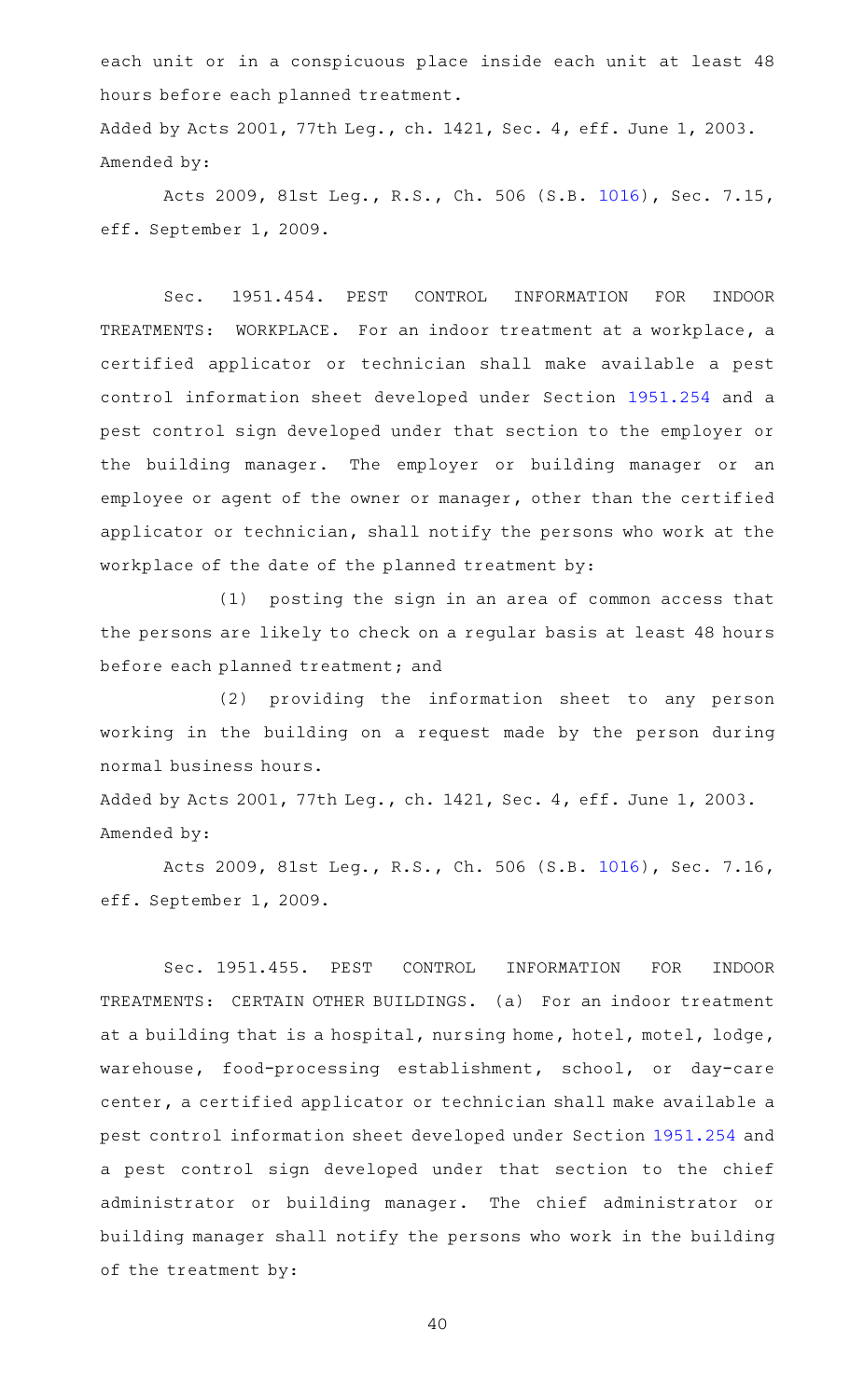$(1)$  posting the sign in an area of common access that the persons are likely to check on a regular basis at least 48 hours before each planned treatment; and

(2) providing the information sheet to a person working in the building on request of the person.

(b) Personnel at a school or day-care center shall inform the parent, guardian, or managing conservator of each child attending the school or center, at the time the child is registered, that:

(1) the school or center periodically applies pesticides indoors; and

(2) information on the application of the pesticides is available at the request of the parent, guardian, or managing conservator.

Added by Acts 2001, 77th Leg., ch. 1421, Sec. 4, eff. June 1, 2003. Amended by:

Acts 2009, 81st Leg., R.S., Ch. 506 (S.B. [1016\)](http://www.legis.state.tx.us/tlodocs/81R/billtext/html/SB01016F.HTM), Sec. 7.17, eff. September 1, 2009.

Sec. 1951.456. PEST CONTROL INFORMATION FOR INDOOR TREATMENTS; RULES; EXCEPTION. (a) The department shall develop a policy to implement and enforce Sections 1951.453-1951.455.

(b) Under rules adopted by the department, a requirement under Sections 1951.453-1951.455 that notice of a treatment be given at least 48 hours before the treatment may be waived for emergency treatments.

(c)AAA person is not considered in violation of Section [1951.453](http://www.statutes.legis.state.tx.us/GetStatute.aspx?Code=OC&Value=1951.453), [1951.454,](http://www.statutes.legis.state.tx.us/GetStatute.aspx?Code=OC&Value=1951.454) or [1951.455](http://www.statutes.legis.state.tx.us/GetStatute.aspx?Code=OC&Value=1951.455) or a rule adopted under this section for not posting a pest control sign developed under Section [1951.254](http://www.statutes.legis.state.tx.us/GetStatute.aspx?Code=OC&Value=1951.254) if the sign is posted as required by Section [1951.453](http://www.statutes.legis.state.tx.us/GetStatute.aspx?Code=OC&Value=1951.453), [1951.454](http://www.statutes.legis.state.tx.us/GetStatute.aspx?Code=OC&Value=1951.454), or [1951.455](http://www.statutes.legis.state.tx.us/GetStatute.aspx?Code=OC&Value=1951.455) or a rule adopted under this section but is removed by an unauthorized person.

(d) Repealed by Acts 2009, 81st Leg., R.S., Ch. 506, Sec. 7.19(4), eff. September 1, 2009.

(e) The signage, advance notice, and information sheet requirements of Sections 1951.453-1951.455 do not apply to space that is vacant, unused, and unoccupied as a residence, workplace,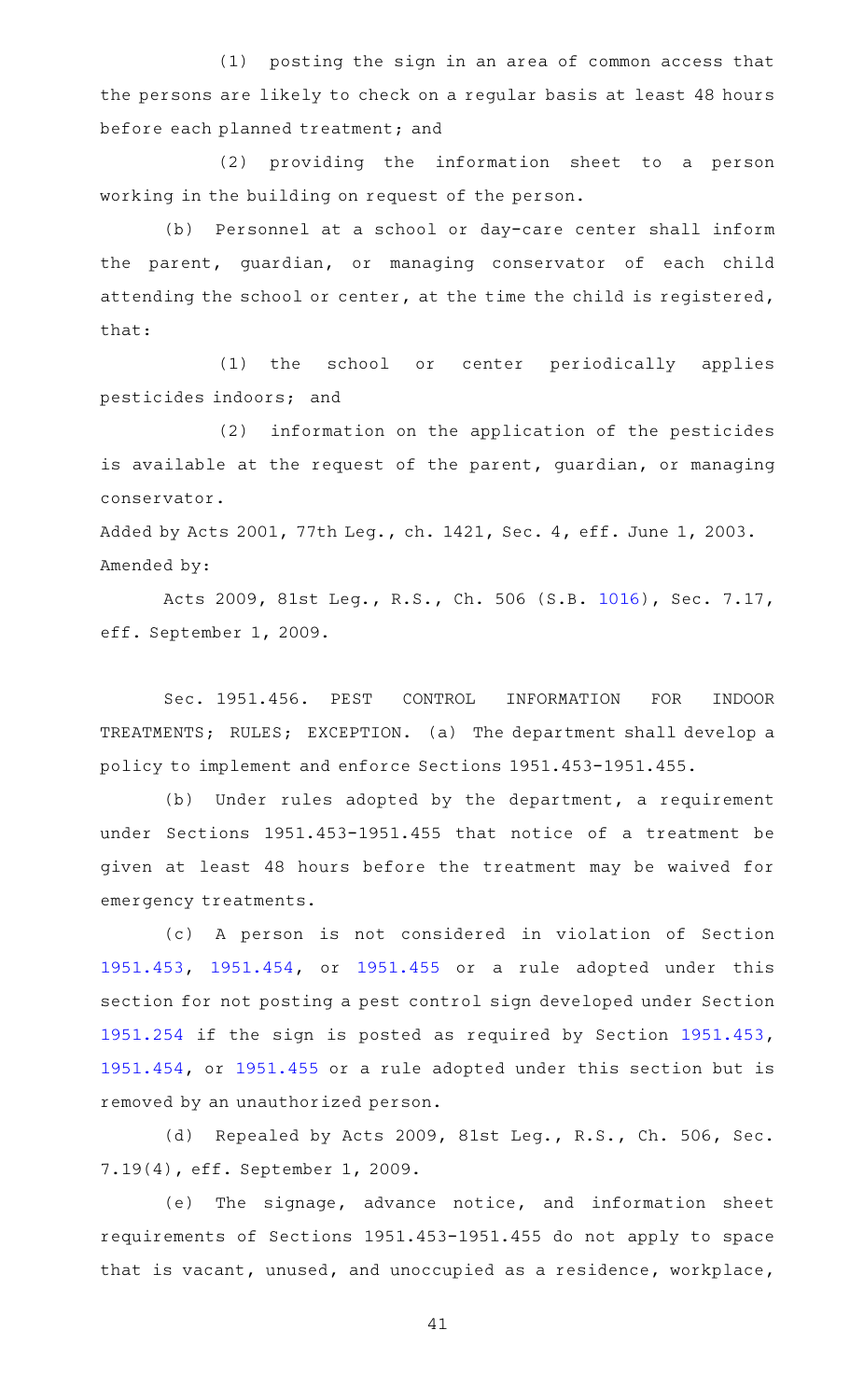or other use covered by Sections 1951.453-1951.455.

Added by Acts 2001, 77th Leg., ch. 1421, Sec. 4, eff. June 1, 2003. Amended by:

Acts 2007, 80th Leg., R.S., Ch. 890 (H.B. [2458\)](http://www.legis.state.tx.us/tlodocs/80R/billtext/html/HB02458F.HTM), Sec. 1.58, eff. September 1, 2007.

Acts 2009, 81st Leg., R.S., Ch. 506 (S.B. [1016\)](http://www.legis.state.tx.us/tlodocs/81R/billtext/html/SB01016F.HTM), Sec. 7.19(4), eff. September 1, 2009.

Sec. 1951.457. PEST CONTROL INFORMATION FOR OUTDOOR TREATMENTS. (a) For an outdoor treatment at a private residence that is not rental property, a certified applicator or technician shall make available a pest control information sheet developed under Section [1951.254](http://www.statutes.legis.state.tx.us/GetStatute.aspx?Code=OC&Value=1951.254) at the residence before the treatment begins.

(b) For an outdoor treatment at a residential rental property with fewer than five rental units, a certified applicator or technician shall make available a pest control information sheet at each unit at the time of treatment.

(c) The department may adopt rules to require the distribution of a pest control information sheet for an outdoor treatment other than an outdoor treatment described by this section if the department determines that the distribution or posting, or both, would protect the public 's health, safety, and welfare. Added by Acts 2001, 77th Leg., ch. 1421, Sec. 4, eff. June 1, 2003. Amended by:

Acts 2007, 80th Leg., R.S., Ch. 890 (H.B. [2458\)](http://www.legis.state.tx.us/tlodocs/80R/billtext/html/HB02458F.HTM), Sec. 1.59, eff. September 1, 2007.

Acts 2009, 81st Leg., R.S., Ch. 506 (S.B. [1016\)](http://www.legis.state.tx.us/tlodocs/81R/billtext/html/SB01016F.HTM), Sec. 7.18, eff. September 1, 2009.

Sec. 1951.458. PRACTICE BY NONCOMMERCIAL APPLICATOR OR TECHNICIAN. (a) A person who holds a certified noncommercial applicator 's or technician license may not engage in the business of structural pest control outside the scope of the employment for which the person is licensed as a certified noncommercial applicator or technician unless the person becomes licensed as otherwise provided by this chapter.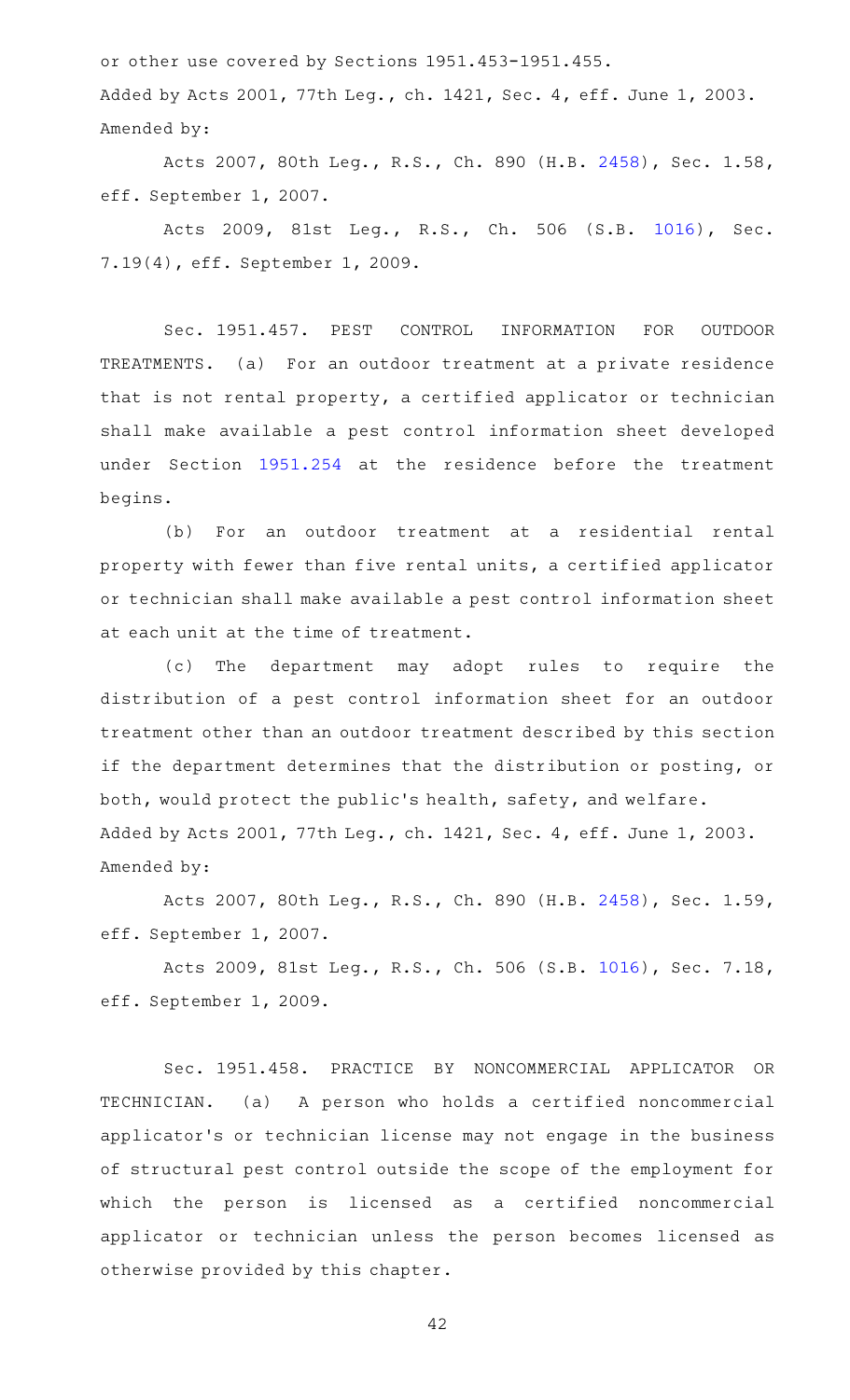(b) A person who holds a certified noncommercial applicator 's or technician license may engage in the business of structural pest control without association with a business that holds a structural pest control business license.

Added by Acts 2001, 77th Leg., ch. 1421, Sec. 4, eff. June 1, 2003.

Sec. 1951.459. PEST CONTROL SERVICES FOR CERTAIN BUILDINGS. The owner of a building that is an apartment building, day-care center, hospital, nursing home, hotel, motel, lodge, warehouse, school, or food-processing establishment, other than a restaurant, retail food, or food service establishment, may obtain pest control services for that building from a person only by:

(1) contracting with a person who holds a license to perform the services; or

(2) requiring a person employed by the owner who is licensed as a certified noncommercial applicator or technician to perform the services.

Added by Acts 2001, 77th Leg., ch. 1421, Sec. 4, eff. June 1, 2003.

# SUBCHAPTER K. DISCIPLINARY PROCEDURES

Sec. 1951.501. DISCIPLINARY POWERS OF COMMISSIONER RELATING TO STRUCTURAL PEST CONTROL. (a) In this section, "parent company" means an individual or a partnership, corporation, or other business entity holding one or more structural pest control business licenses.

(b) On a determination that an applicant or structural pest control business license holder under a parent company has substantially failed to comply with the standards and rules established by the department under this chapter, after notice and a hearing, the commissioner may refuse to:

 $(1)$  examine the applicant;

(2) issue a license to the applicant; or

(3) issue a business license to the parent company.

(c) Repealed by Acts 2009, 81st Leg., R.S., Ch. 506, Sec. 7.19(5), eff. September 1, 2009.

(d) Repealed by Acts 2009, 81st Leg., R.S., Ch. 506, Sec.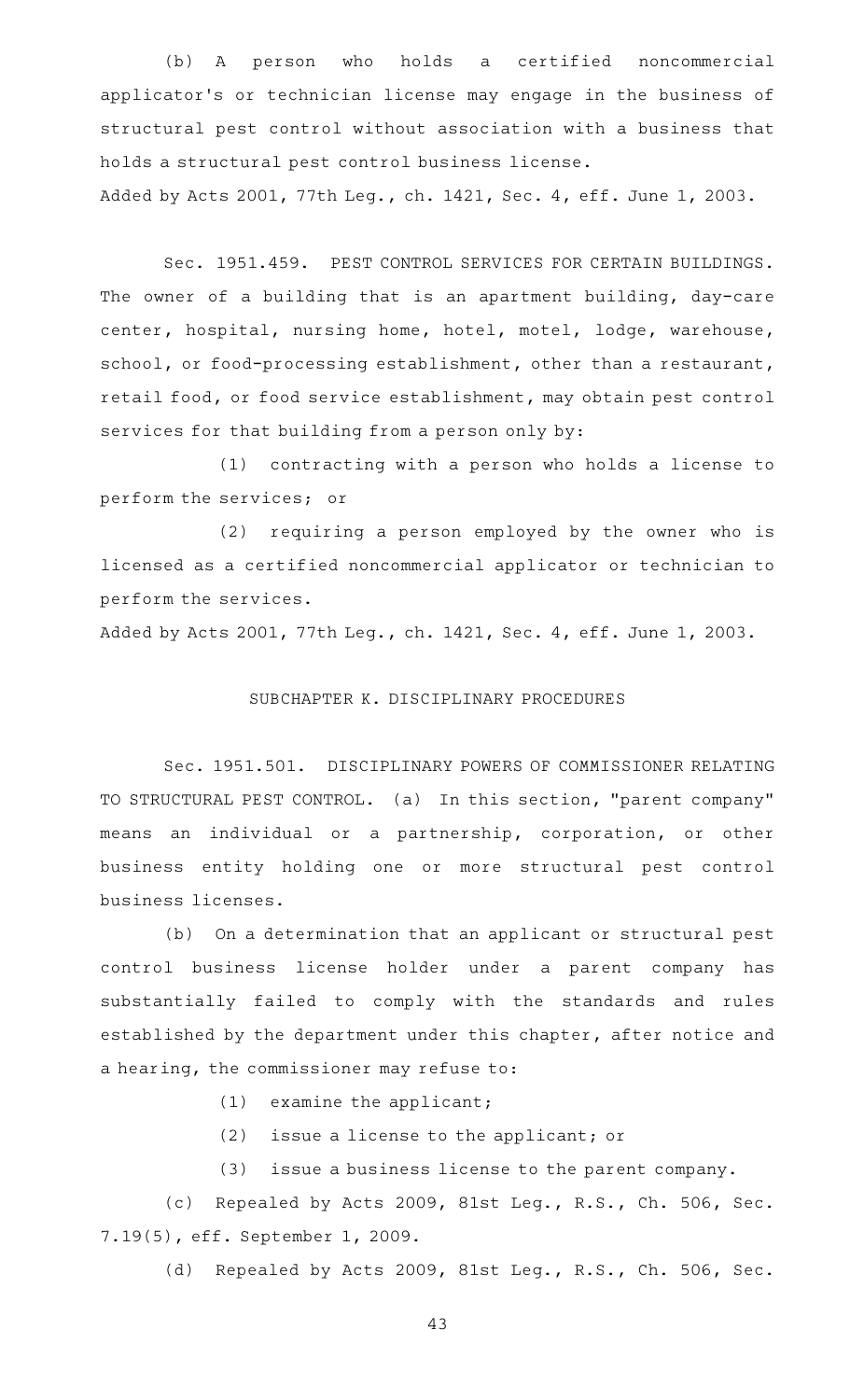7.19(5), eff. September 1, 2009.

Added by Acts 2001, 77th Leg., ch. 1421, Sec. 4, eff. June 1, 2003. Amended by:

Acts 2007, 80th Leg., R.S., Ch. 890 (H.B. [2458\)](http://www.legis.state.tx.us/tlodocs/80R/billtext/html/HB02458F.HTM), Sec. 1.60, eff. September 1, 2007.

Acts 2009, 81st Leg., R.S., Ch. 506 (S.B. [1016\)](http://www.legis.state.tx.us/tlodocs/81R/billtext/html/SB01016F.HTM), Sec. 7.19(5), eff. September 1, 2009.

Sec. 1951.502. RIGHT TO HEARING. (a) If the commissioner proposes to suspend or revoke a person 's license, the person is entitled to a hearing before the commissioner or a hearings officer appointed by the commissioner.

(b) The commissioner shall establish procedures by which a decision to suspend or revoke a license is made by or is appealable to the commissioner.

Added by Acts 2001, 77th Leg., ch. 1421, Sec. 4, eff. June 1, 2003. Amended by:

Acts 2007, 80th Leg., R.S., Ch. 890 (H.B. [2458\)](http://www.legis.state.tx.us/tlodocs/80R/billtext/html/HB02458F.HTM), Sec. 1.61, eff. September 1, 2007.

Sec. 1951.503. JUDICIAL REVIEW. (a) An applicant or license holder may appeal from an order or other action of the commissioner under this chapter by bringing an action in a district court of Travis County.

(b) Notice of appeal must be filed not later than the 30th day after the date the commissioner issues the order.

(c) The hearing in district court is under the substantial evidence rule.

Added by Acts 2001, 77th Leg., ch. 1421, Sec. 4, eff. June 1, 2003. Amended by:

Acts 2007, 80th Leg., R.S., Ch. 890 (H.B. [2458\)](http://www.legis.state.tx.us/tlodocs/80R/billtext/html/HB02458F.HTM), Sec. 1.62, eff. September 1, 2007.

Sec. 1951.504. SETTLEMENT OF CONTESTED CASES. (a) A settlement of a contested case under Chapter [2001,](http://www.statutes.legis.state.tx.us/GetStatute.aspx?Code=GV&Value=2001) Government Code, must be approved by the commissioner.

(b) The department by rule shall establish guidelines for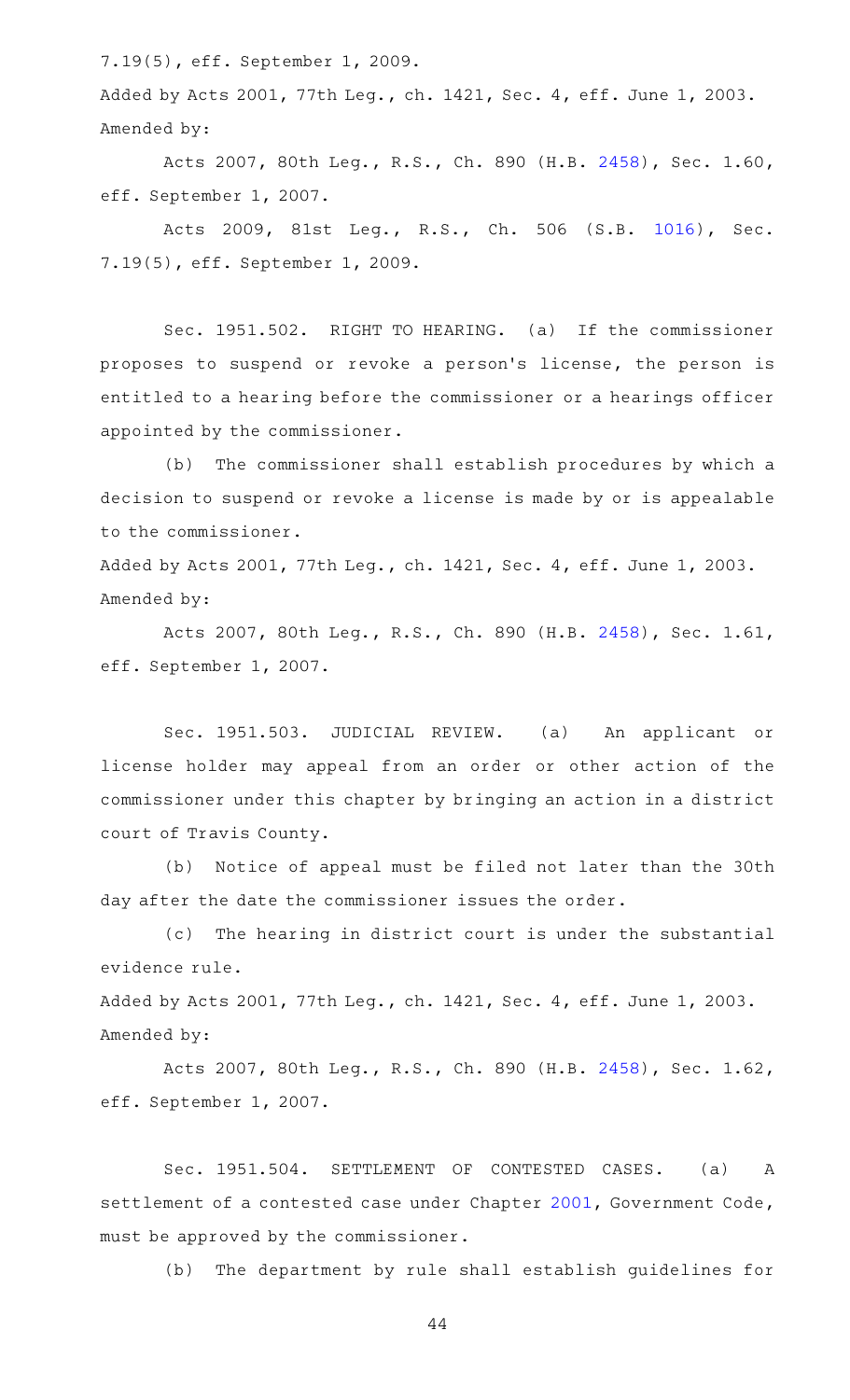the settlement of a contested case under Chapter [2001,](http://www.statutes.legis.state.tx.us/GetStatute.aspx?Code=GV&Value=2001) Government Code.

(c) The commissioner may authorize the department to conduct informal settlement negotiations between the department and a license holder to resolve a complaint, other than a complaint involving a misapplication, by a consumer against the license holder.

(d) An informal settlement reached under Subsection (c):

 $(1)$  may not require the license holder to:

(A) refund money to the consumer in an amount greater than the amount provided under the original contract for services by the license holder; or

(B) perform any services that the license holder did not agree to perform in the original contract; and

(2) does not release the license holder from any liability for a misapplication.

(e) The department by rule shall establish guidelines for the informal settlement of consumer complaints as provided by Subsections (c) and (d).

Added by Acts 2001, 77th Leg., ch. 1421, Sec. 4, eff. June 1, 2003. Amended by:

Acts 2007, 80th Leg., R.S., Ch. 890 (H.B. [2458\)](http://www.legis.state.tx.us/tlodocs/80R/billtext/html/HB02458F.HTM), Sec. 1.63, eff. September 1, 2007.

Sec. 1951.505. EFFECT OF REVOCATION. (a) A license revoked under Section [1951.501](http://www.statutes.legis.state.tx.us/GetStatute.aspx?Code=OC&Value=1951.501) may not be renewed.

(b) A person whose license is revoked may not apply for a new license until the first anniversary of the effective date of the revocation. A new license may not be issued without the approval of the department.

(c) If the commissioner revokes the license of a certified applicator in one category, the commissioner may place the applicator on probation for any other category in which the applicator is licensed.

Added by Acts 2001, 77th Leg., ch. 1421, Sec. 4, eff. June 1, 2003. Amended by:

Acts 2007, 80th Leg., R.S., Ch. 890 (H.B. [2458\)](http://www.legis.state.tx.us/tlodocs/80R/billtext/html/HB02458F.HTM), Sec. 1.64,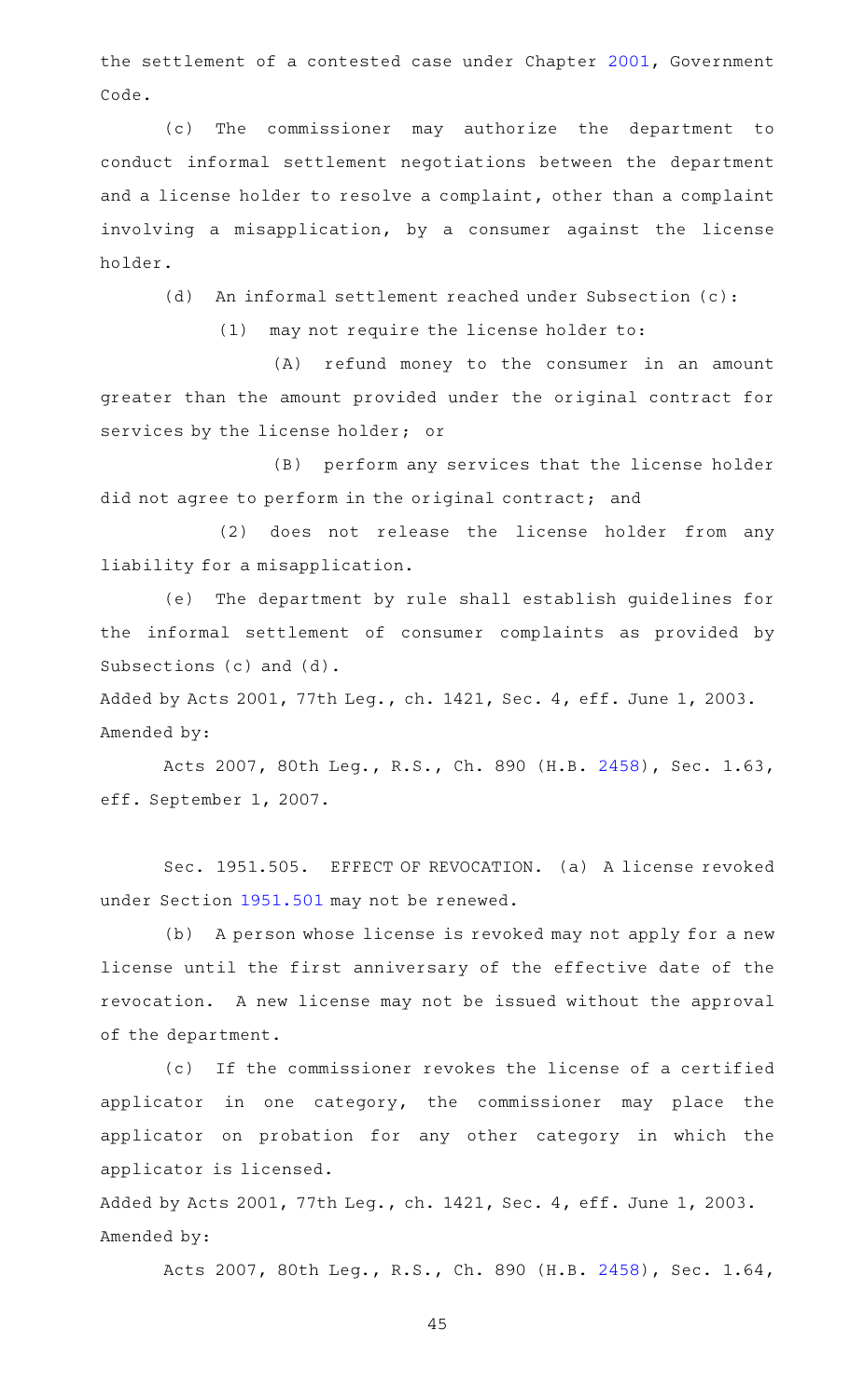eff. September 1, 2007.

Sec. 1951.506. EMERGENCY SUSPENSION. (a) The commissioner shall temporarily suspend the license of a person licensed under this chapter if the commissioner determines from the evidence or information presented to the commissioner that continued practice by the person would constitute a continuing and imminent threat to the public welfare or environment.

(b) A license may be suspended under this section without notice or hearing on the complaint if:

(1) action is taken to initiate proceedings for a hearing before the State Office of Administrative Hearings simultaneously with the temporary suspension; and

(2) a hearing is held as soon as practicable under this chapter and Chapter [2001,](http://www.statutes.legis.state.tx.us/GetStatute.aspx?Code=GV&Value=2001) Government Code.

(c) The State Office of Administrative Hearings shall hold a preliminary hearing not later than the 14th day after the date of the temporary suspension to determine if there is probable cause to believe that a continuing and imminent threat to the public welfare or environment still exists. A final hearing on the matter shall be held not later than the 61st day after the date of the temporary suspension.

Added by Acts 2007, 80th Leg., R.S., Ch. 890 (H.B. [2458](http://www.legis.state.tx.us/tlodocs/80R/billtext/html/HB02458F.HTM)), Sec. 1.65, eff. September 1, 2007.

SUBCHAPTER M. OTHER PENALTIES AND ENFORCEMENT PROVISIONS

Sec. 1951.601. ENFORCEMENT ACTION FOR MISAPPLICATION OF PESTICIDES. If the commissioner finds that an applicator has misapplied pesticides, the commissioner shall institute an enforcement action against the applicator. The department by rule shall adopt a policy to implement this section.

Added by Acts 2001, 77th Leg., ch. 1421, Sec. 4, eff. June 1, 2003. Amended by:

Acts 2007, 80th Leg., R.S., Ch. 890 (H.B. [2458\)](http://www.legis.state.tx.us/tlodocs/80R/billtext/html/HB02458F.HTM), Sec. 1.75, eff. September 1, 2007.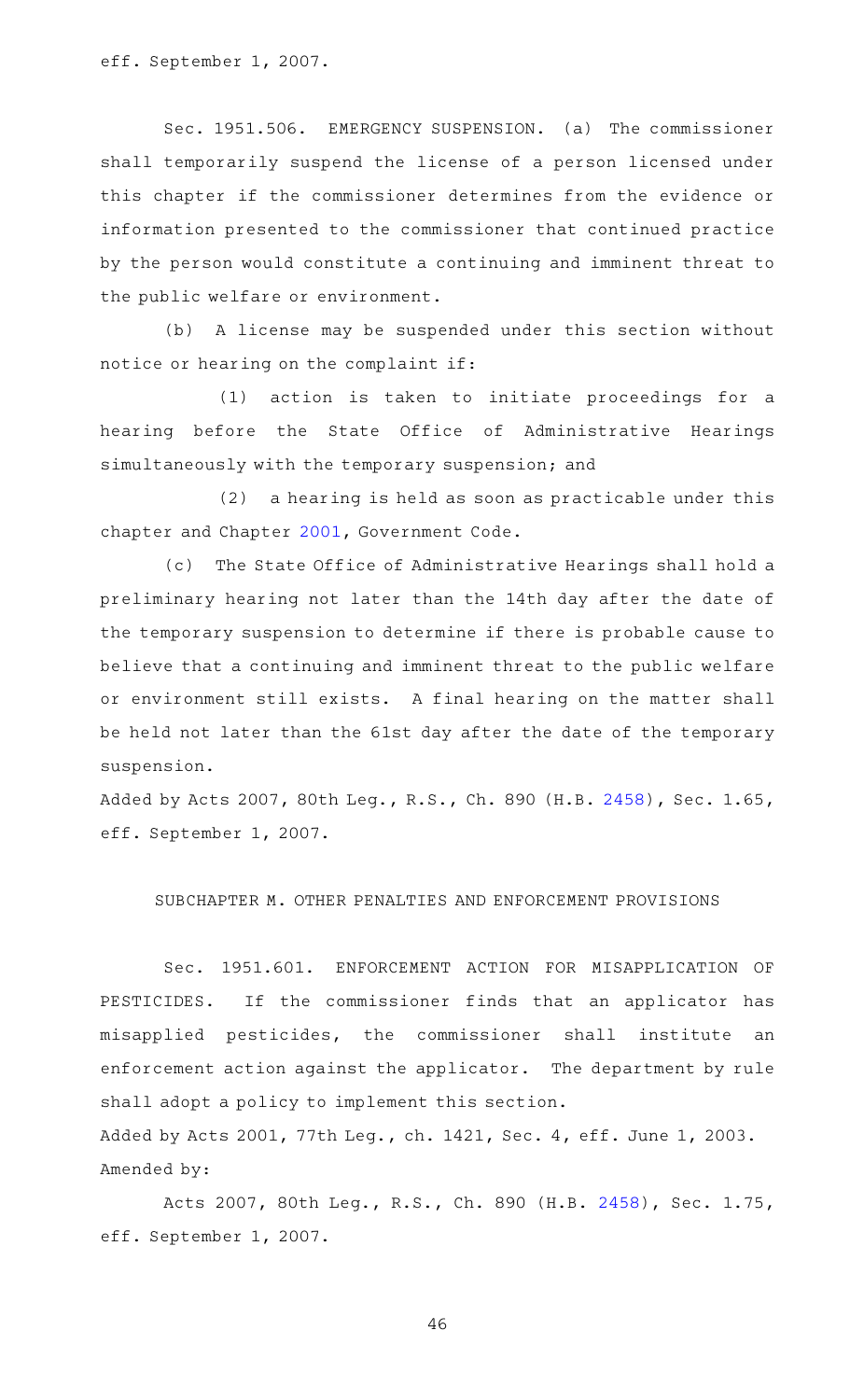Sec. 1951.602. CIVIL PENALTY; INJUNCTION. (a) A person who violates this chapter or a rule, license, or order of the commissioner is subject to a civil penalty of not less than \$50 or more than \$2,000 for each act of violation and for each day of violation.

(b) If it appears that a person has violated or is threatening to violate this chapter or a rule, license, or order of the commissioner, the commissioner may have a civil action instituted in a district court for:

(1) injunctive relief to restrain the person from continuing the violation or threat of violation;

(2) the assessment and recovery of a civil penalty under Subsection (a); or

(3) both injunctive relief and the civil penalty.

(c) On application for injunctive relief and a finding that a person is violating or threatening to violate this chapter or a rule, license, or order of the commissioner, the district court shall grant injunctive relief as the facts warrant.

(d) At the request of the commissioner, the attorney general shall institute and conduct an action in the name of the state for the injunctive relief, to recover the civil penalty, or both. Added by Acts 2001, 77th Leg., ch. 1421, Sec. 4, eff. June 1, 2003. Amended by:

Acts 2007, 80th Leg., R.S., Ch. 890 (H.B. [2458\)](http://www.legis.state.tx.us/tlodocs/80R/billtext/html/HB02458F.HTM), Sec. 1.76, eff. September 1, 2007.

Sec. 1951.603. CRIMINAL PENALTY. (a) A person commits an offense if the person:

 $(1)$  violates this chapter;

(2) violates a rule adopted under Section [1951.205](http://www.statutes.legis.state.tx.us/GetStatute.aspx?Code=OC&Value=1951.205) or [1951.206](http://www.statutes.legis.state.tx.us/GetStatute.aspx?Code=OC&Value=1951.206); or

(3) intentionally makes a false statement in an application for a license or otherwise fraudulently obtains or attempts to obtain a license.

(b) Each day a violation occurs is a separate offense.

(c) Except as otherwise provided by this subsection, an offense under this section is a Class C misdemeanor. An offense